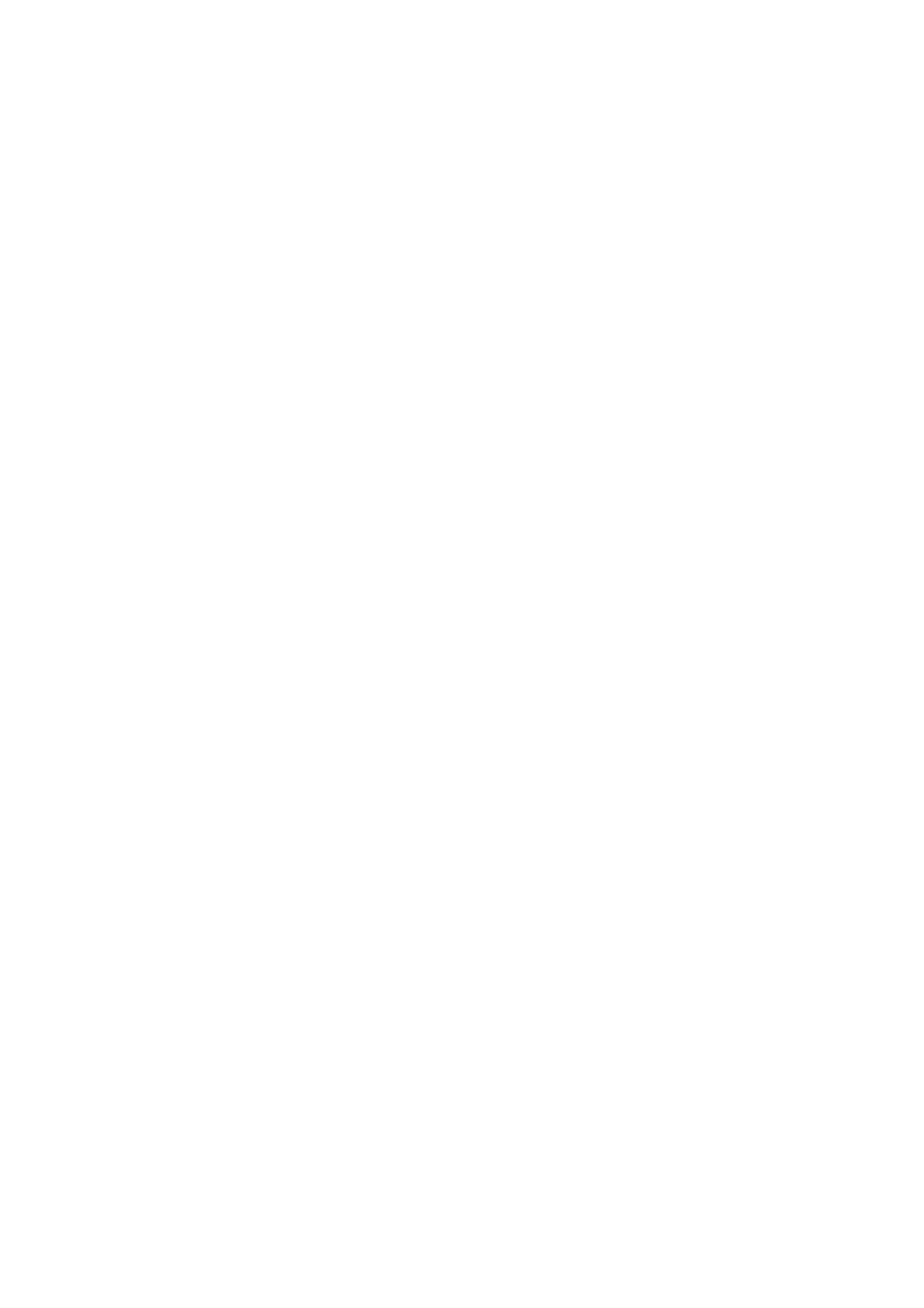### **LIST OF RESOLUTIONS**

- [No. I](#page-4-0) Approval of the Annual Report of the Director General on the Activities of the OIE in 2006 and the Report on the Animal Disease Status World-wide in 2006 and the Beginning of 2007
- [No. II](#page-5-0) Approval of the Report of the Director General on the Management, Activities and Administrative Work of the OIE in 2006
- [No. III](#page-6-0) Approval of the Financial Report for the 80th Financial Year of the OIE (1 January – 31 December 2006)
- [No. IV](#page-7-0) Budgetary Income and Expenses for the 82nd Financial Year of the OIE (1 January – 31 December 2008)
- [No. V](#page-8-0) Financial Contributions from OIE Member Countries for 2008
- [No. VI](#page-9-0) Renewal of the appointment of the External Auditor
- [No. VII](#page-10-0) Acknowledgements to the Governments and Intergovernmental Organisations of Member Countries that made Voluntary Contributions or Subsidies to the OIE, or contributed in the organisation of OIE Meetings
- [No. VIII](#page-11-0) Work programme for 2008
- [No. IX](#page-12-0) Agreement between the World Organisation for Animal Health (OIE) and the World Society for the Protection of Animals (WSPA)
- [No. X](#page-13-0) Agreement between the World Organisation for Animal Health (OIE) and the Center for Animal Health and Food Safety for the Safe Supply of Affordable Food Everywhere initiative (SSAFE)
- [No. XI](#page-14-0) New Agreement between the World Organisation for Animal Health (OIE) and the International Federation for Animal Health (IFAH)
- [No. XII](#page-15-0) Extension of the Agreement between the World Organisation for Animal Health (OIE) and CABInternational (CABI)
- [No. XIII](#page-16-0) Agreement between the World Organisation for Animal Health (OIE) and the International Council For Laboratory Animal Science (ICLAS)
- [No. XIV](#page-17-0) Universal Declaration of Animal Welfare
- [No. XV](#page-18-0) Modification of the composition of the OIE Laboratories Commission
- [No. XVI](#page-19-0) Modification of the composition of the OIE Scientific Commission
- [No. XVII](#page-20-0) Modification of the composition of the OIE Aquatic Animals Commission
- [No. XVIII](#page-21-0) Creation of an OIE Sub-Regional Office in Brussels
- [No. XIX](#page-22-0) Terms of Reference of the Sub-Regional Representations of the OIE
- [No. XX](#page-25-0) Restoration of the Legal Rights of the People's Republic of China to the World Organization for Animal Health
- [No. XXI](#page-26-0) Recognition of the Foot and Mouth Disease Status of Member Countries
- [No. XXII](#page-29-0) Recognition of Member Countries Free Status from Rinderpest Infection and Rinderpest Disease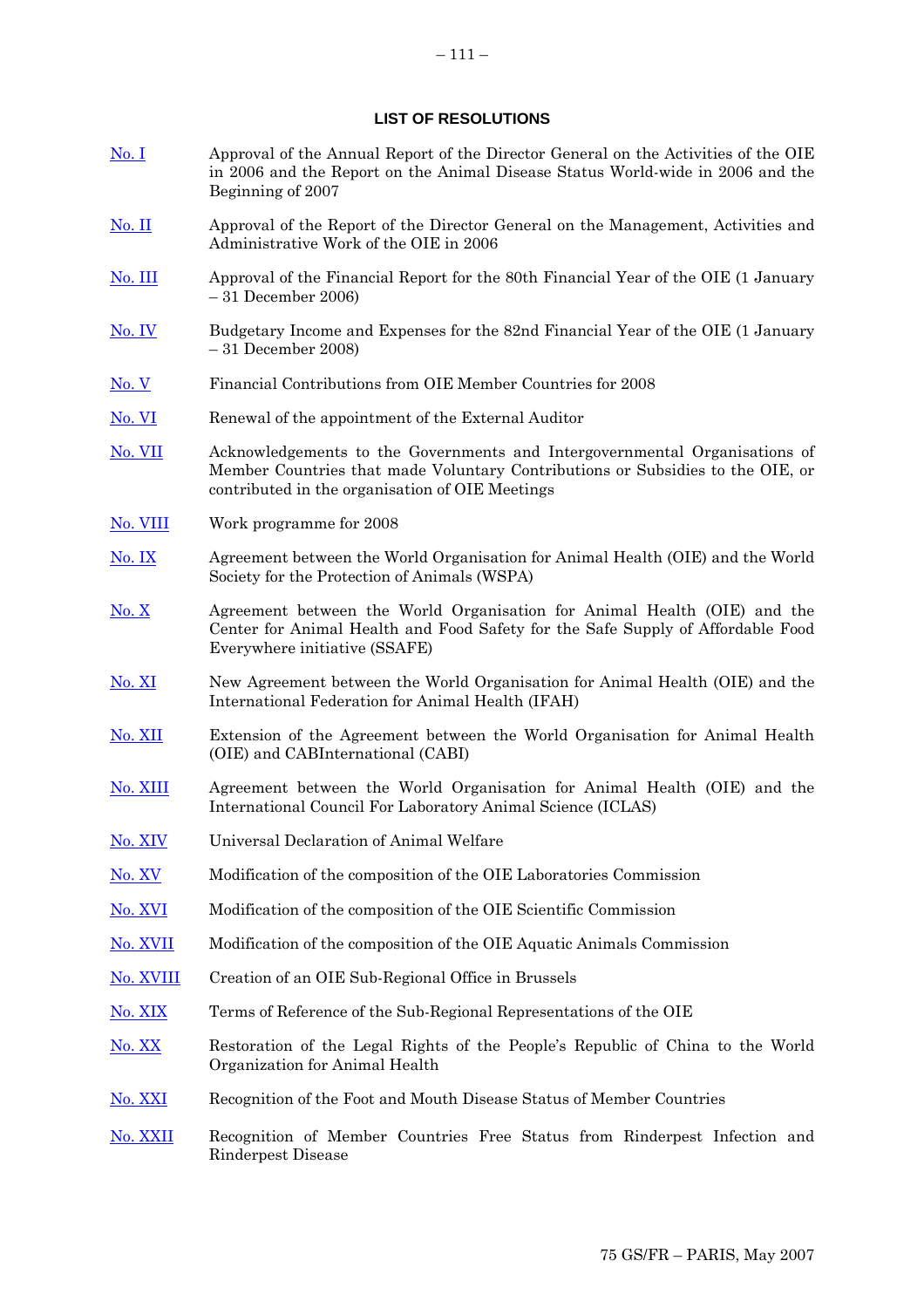| No. XXIII  | Recognition of the Contagious Bovine Pleuropneumonia Status of Member<br>Countries                                                        |  |  |
|------------|-------------------------------------------------------------------------------------------------------------------------------------------|--|--|
| No. XXIV   | Recognition of the Bovine Spongiform Encephalopathy Status of Member Countries                                                            |  |  |
| No. XXV    | Animal Welfare                                                                                                                            |  |  |
| No. XXVI   | Animal Production Food Safety                                                                                                             |  |  |
| No. XXVII  | Adoption of the sixth edition of the Manual of Diagnostic Tests and Vaccines for<br><i>Terrestrial Animals</i>                            |  |  |
| No. XXVIII | List of Antimicrobials of Veterinary Importance                                                                                           |  |  |
| No. XXIX   | Register of Diagnostic Tests Validated and Certified by the OIE                                                                           |  |  |
| No. XXX    | Amendments to the Aquatic Animal Health Code                                                                                              |  |  |
| No. XXXI   | Adoption of one draft chapter for the Manual of Diagnostic Tests for Aquatic<br>Animals                                                   |  |  |
| No. XXXII  | Amendments to the OIE Terrestrial Animal Health Code                                                                                      |  |  |
| No. XXXIII | The Use of Epidemiological Models for the Management of Animal Diseases                                                                   |  |  |
| No. XXXIV  | The Role of Reference Laboratories and Collaborating Centres in Providing<br>Permanent Support for the Objectives and Mandates of the OIE |  |  |

**\_\_\_\_\_\_\_\_\_\_\_\_\_\_**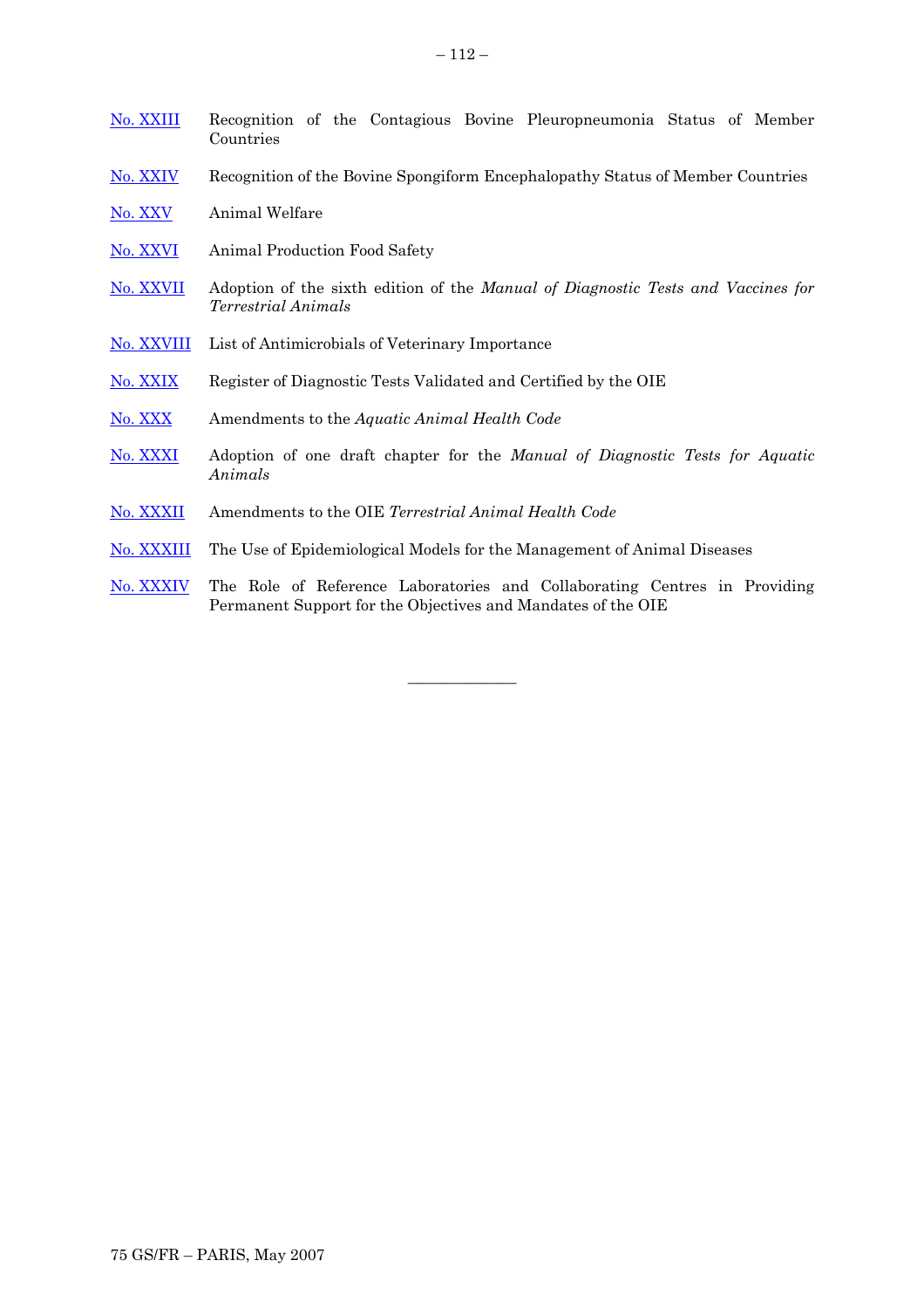# RESOLUTION No. I

# <span id="page-4-0"></span>**Approval of the Annual Report of the Director General on the Activities of the OIE in 2006 and the Report on the Animal Disease Status World-wide in 2006 and the Beginning of 2007**

In accordance with Article 6 of the Organic Rules of the OIE,

THE COMMITTEE

RESOLVES

to approve the Annual Report of the Director General on the Activities of the OIE in 2006 (75 SG/1) and the Report on the Animal Disease Status World-wide in 2006 and the beginning of 2007 (75 SG/2).

 $\overline{\phantom{a}}$   $\overline{\phantom{a}}$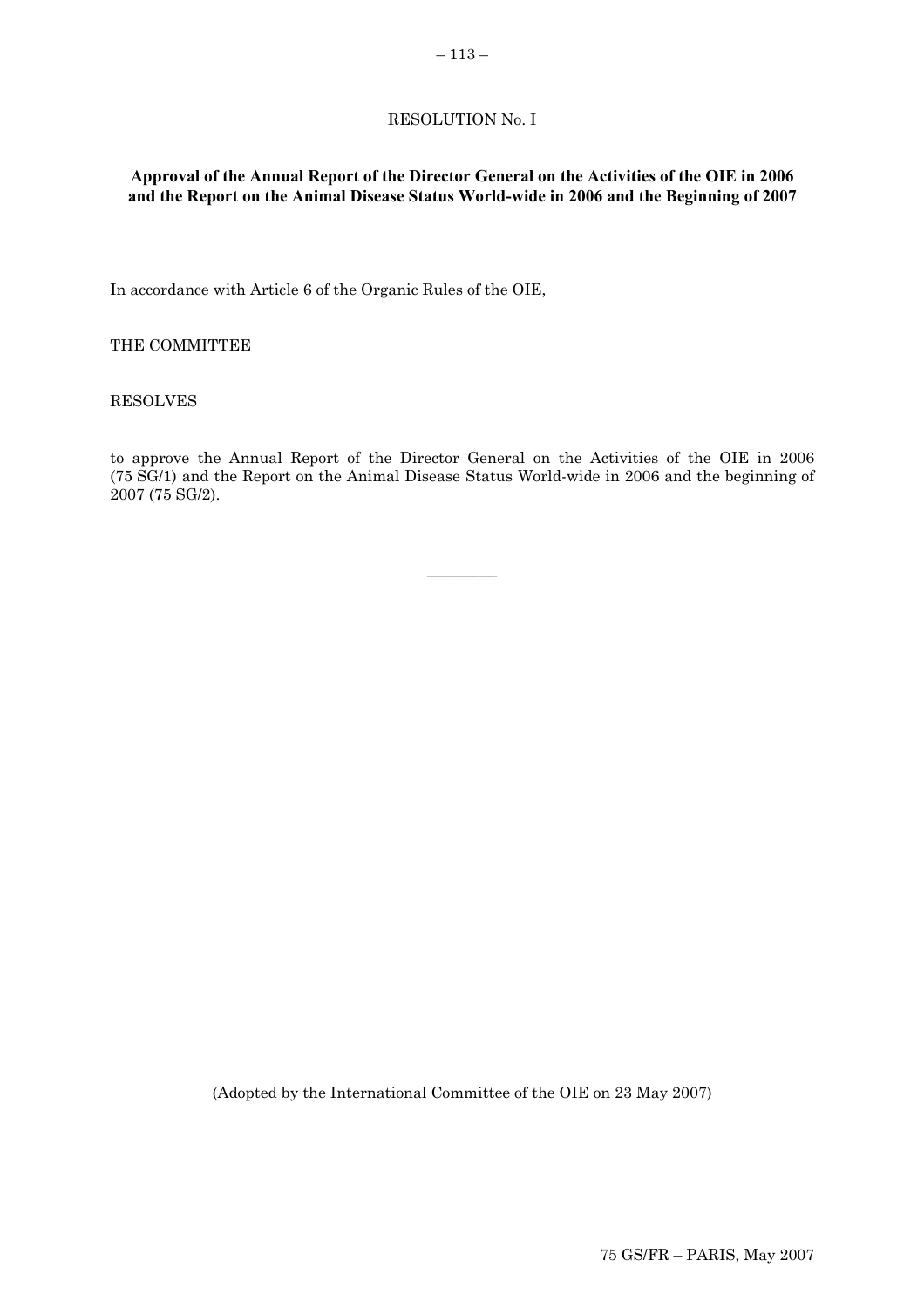### $-114-$

### RESOLUTION No. II

### <span id="page-5-0"></span>**Approval of the Report of the Director General on the Management, Activities and Administrative Work of the OIE in 2006**

In accordance with Article 6 of the Organic Rules of the OIE,

THE COMMITTEE

RESOLVES

to approve the Report of the Director General on the Management, Activities and Administrative Work of the OIE during the 80th Financial Year (1 January – 31 December 2006) (75 SG/3).

 $\overline{\phantom{a}}$   $\overline{\phantom{a}}$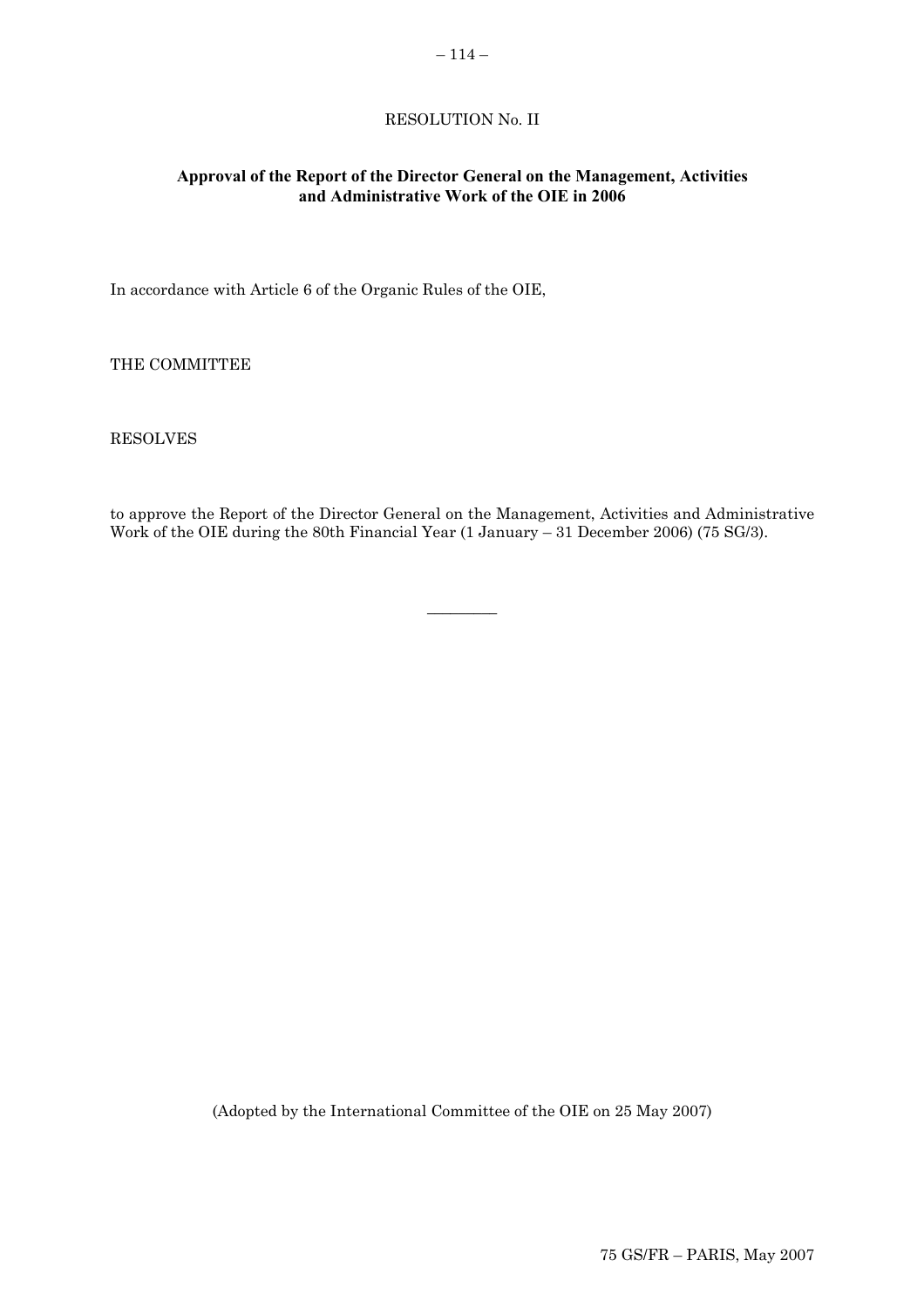# RESOLUTION No. III

# <span id="page-6-0"></span>**Approval of the Financial Report for the 80th Financial Year of the OIE (1 January – 31 December 2006)**

In application of Article 15 of the Internal Statutes and Article 6 of the Organic Rules of the OIE,

THE COMMITTEE

RESOLVES

to approve the Financial Report for the 80th Financial Year of the OIE (1 January – 31 December 2006) (75 SG/4).

 $\overline{\phantom{a}}$   $\overline{\phantom{a}}$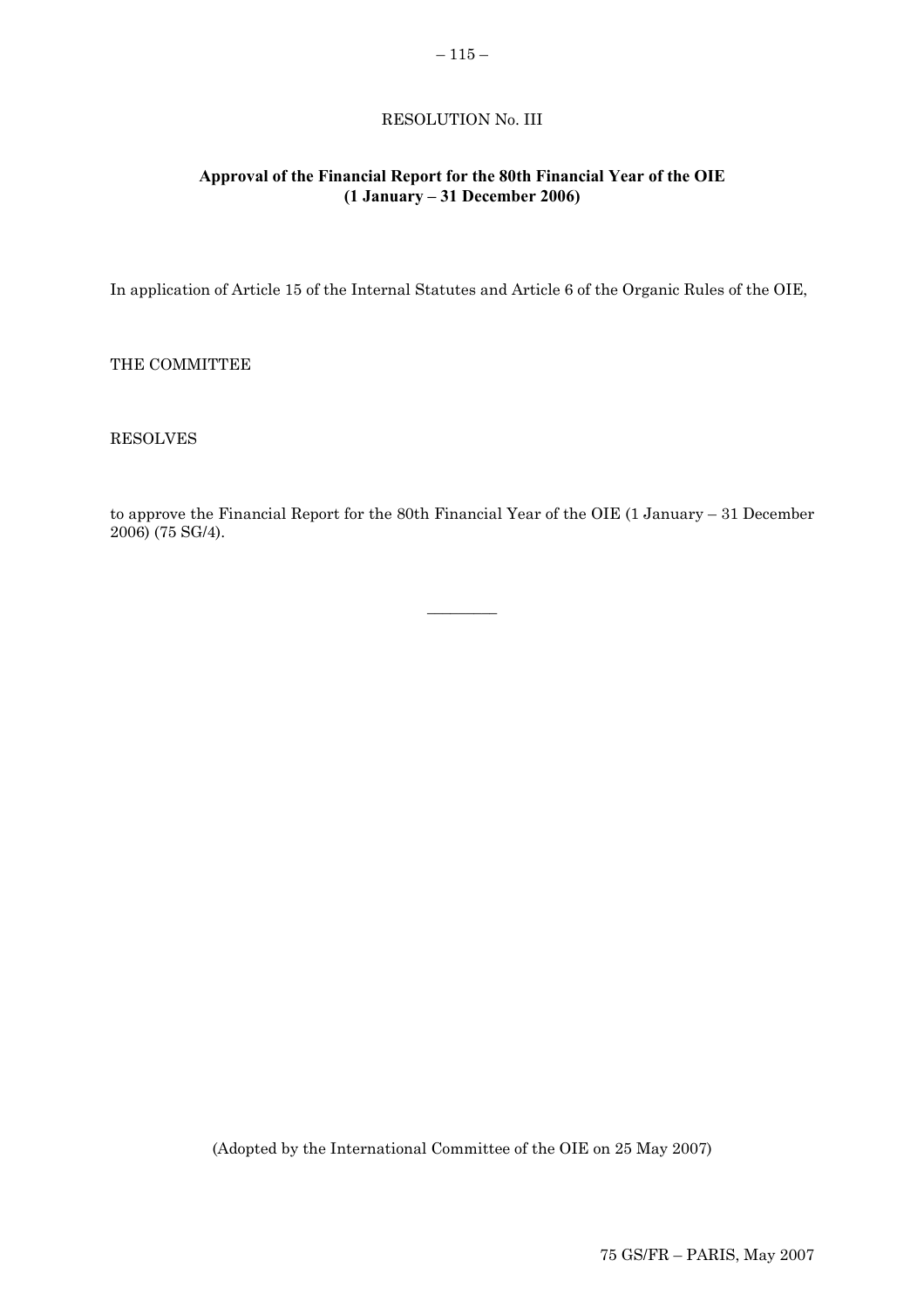# RESOLUTION No. IV

# **Budgetary Income and Expenses for the 82nd Financial Year of the OIE (1 January – 31 December 2008)**

 $2.2\pm 0.7$  The allocation of expenses among the working programmes, as follows:

<span id="page-7-0"></span>RESERVED ON DELEGATES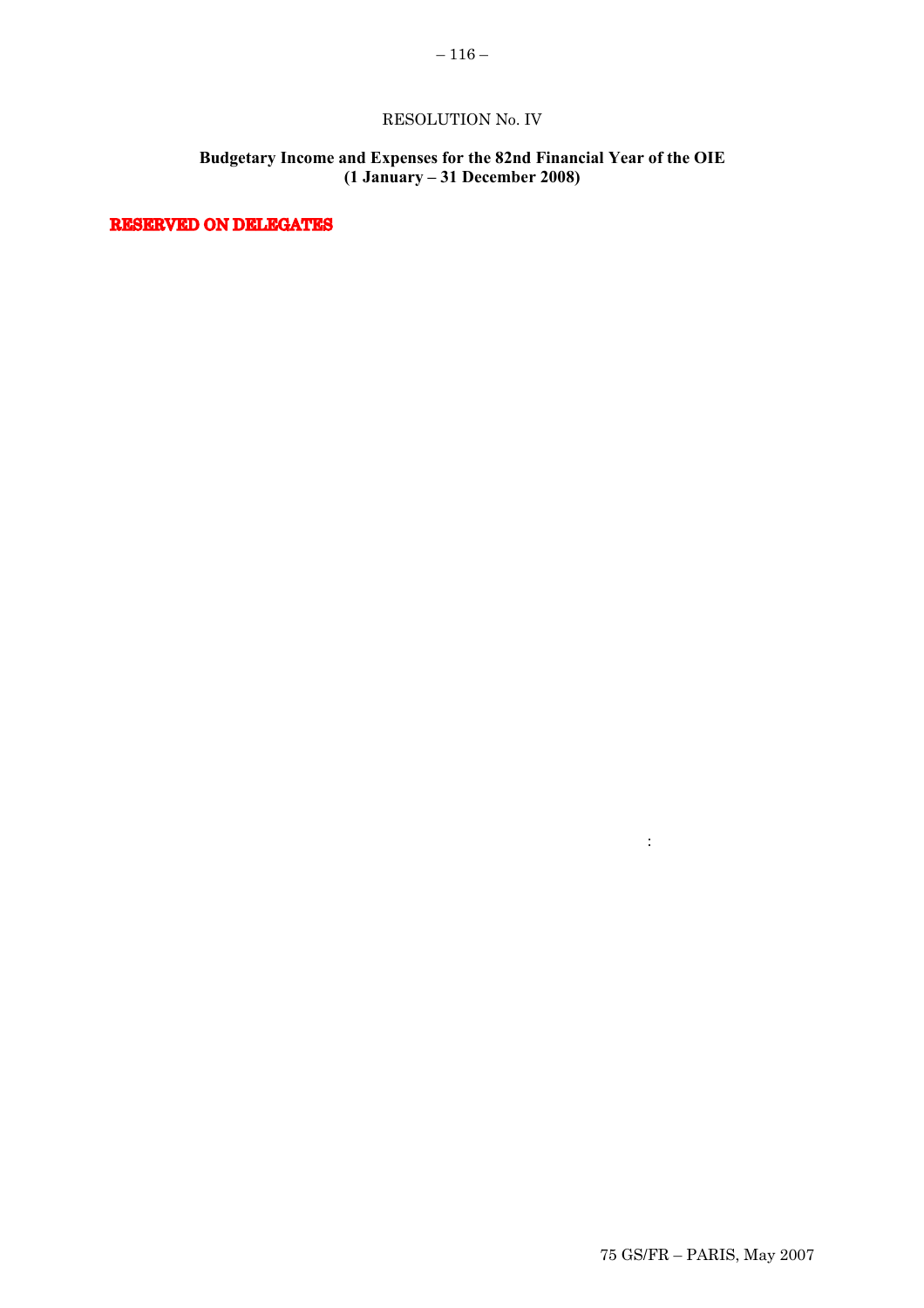# RESOLUTION No. V

# **Financial Contributions from OIE Member Countries for 2008**

<span id="page-8-0"></span>RESERVED ON DELEGATES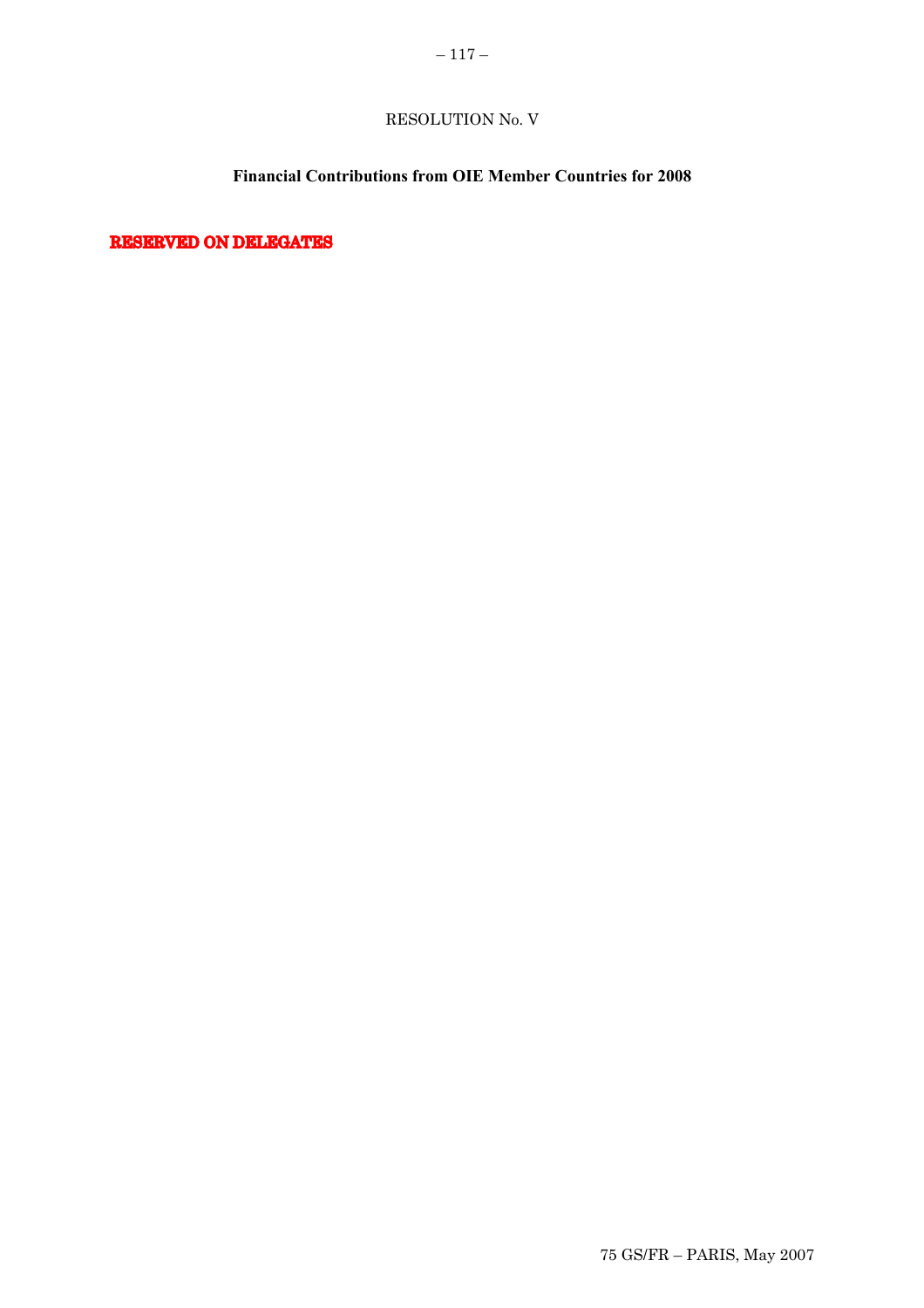# RESOLUTION No. VI

# **Renewal of the Appointment of the External Auditor**

<span id="page-9-0"></span>In accordance with Article 12.1. of the Financial Regulations concerning the appointment of the External Auditor and the renewal of her mandate,

THE COMMITTEE

RESOLVES

To renew for a period of one year (2007) the mandate of Mrs Marie-Pierre Cordier as OIE External Auditor.

 $\overline{\phantom{a}}$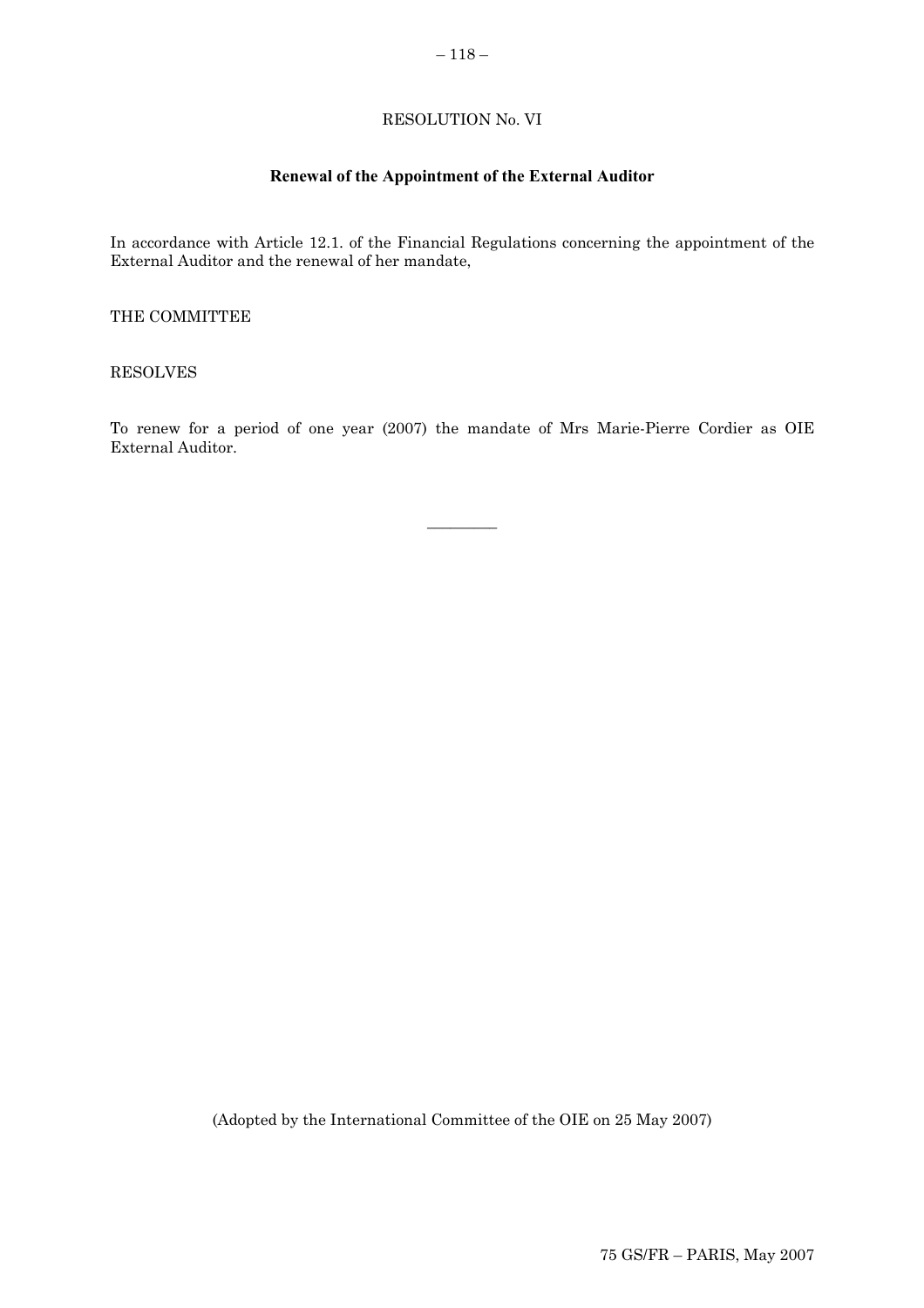### RESOLUTION No. VII

# <span id="page-10-0"></span>**Acknowledgements to the Governments of Member Countries and Intergovernmental Organisations that made Voluntary Contributions or Subsidies to the OIE, or contributed in the Organisation of OIE Meetings**

Having noted the voluntary contributions or subsidies received by the OIE in 2006 and the meetings organised by the OIE in 2006,

THE COMMITTEE

#### REQUESTS

The Director General to sincerely thank the Governments of:

- 1. Argentina, Australia, Bahrain, Canada, Cyprus, France, Indonesia, Italy, Japan, Jordan, Kuwait, Lebanon, Lithuania, New Zealand, the Netherlands, Oman, Panama, Qatar, Russia, Saudi Arabia, Switzerland, Thailand, Ukraine, United States of America, Vietnam, and the European Commission, the FAO and the World Bank, for their voluntary contributions or subsidies to support the execution of the programmes of the OIE in 2006.
- 2. Albania, Argentina, Armenia, Azerbaijan, Bosnia and Herzegovina, Brazil, Burkina Faso, Chile, the People's Republic of China, Croatia, Egypt, El Salvador, France, Georgia, Indonesia, Italy, Japan, Kenya, Laos, Lebanon, Former Yugoslav Republic of Macedonia, Mali, Nicaragua, Norway, Panama, Senegal, Serbia, Syria, Chad, Thailand, Turkey and Vietnam for their contribution in the organisation of OIE Regional Conferences, seminars and workshops that were held during 2006.

 $\overline{\phantom{a}}$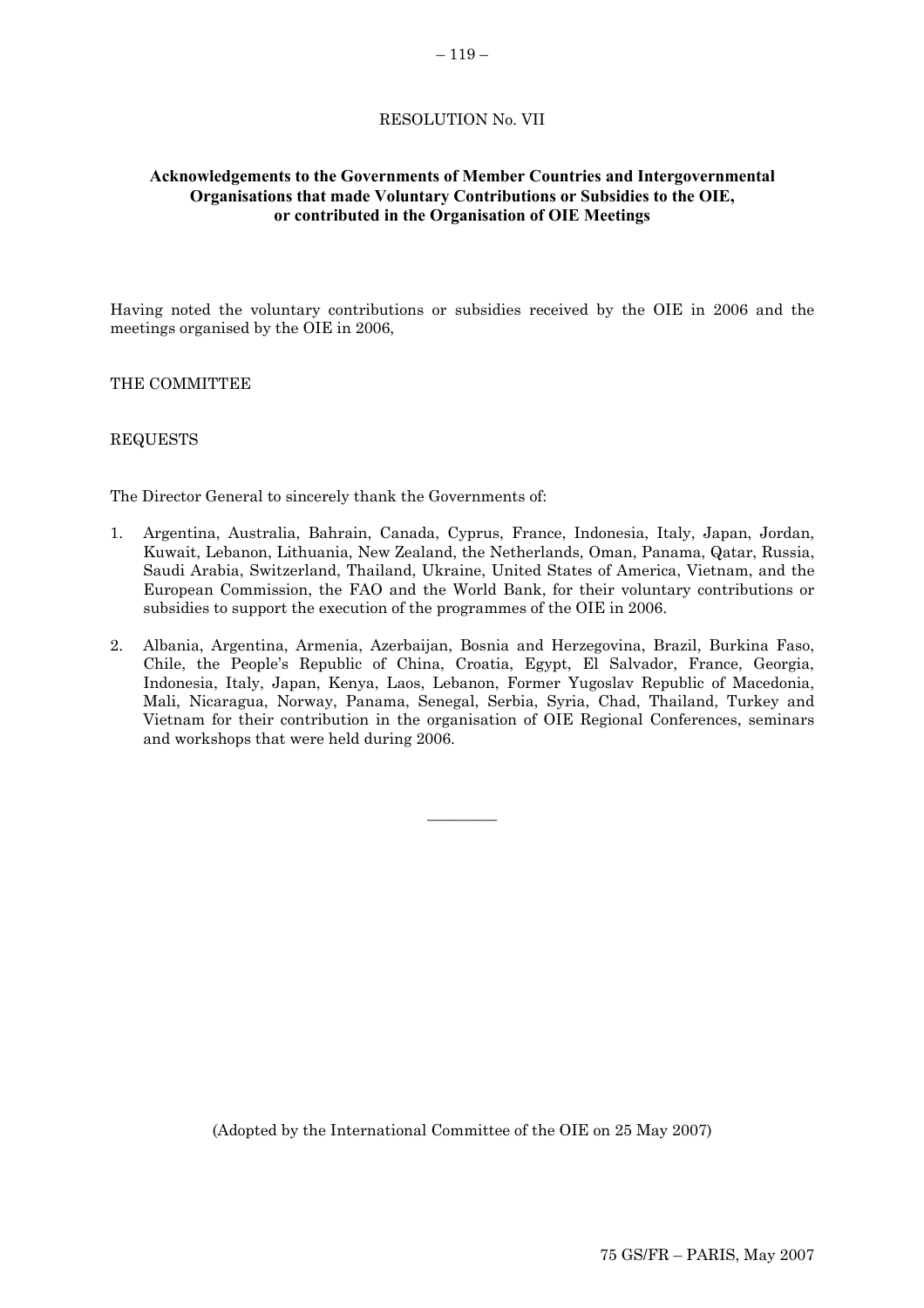# RESOLUTION No. VIII

# **Work Programme for 2008**

### <span id="page-11-0"></span>CONSIDERING

The examination and approval of the Third Strategic Plan by the International Committee during its 74th General Session in May 2006,

Resolution No. X adopted by the International Committee during the 74th General Session in May 2006,

#### THE COMMITTEE, ON THE PROPOSAL OF THE ADMINISTRATIVE COMMISSION

#### 1. DECIDES

To approve the 2008 Work Programme prepared by the Director General (Annex I of document 75SG/6).

### 2. RECOMMENDS THAT

Member Countries provide the necessary support to allow the Work Programme to be carried out, in the form of payment of both regular contributions and voluntary contributions or subsidies when possible.

 $\overline{\phantom{a}}$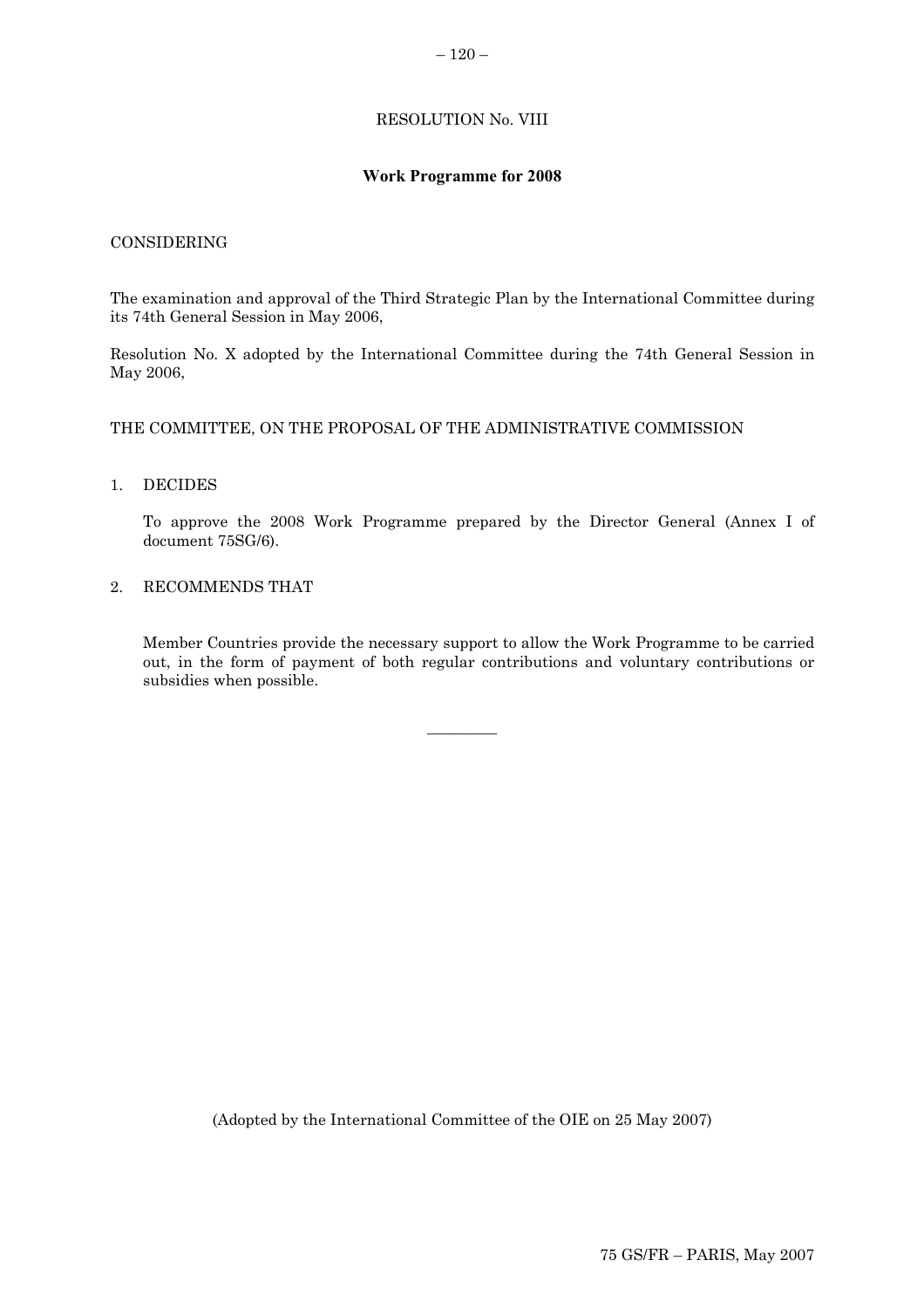# RESOLUTION No. IX

### <span id="page-12-0"></span>**Agreement between the World Organisation for Animal Health (OIE) and the World Society for the Protection of Animals (WSPA)**

### CONSIDERING

That it is desirable, in the general interest of all concerned, that cooperation be established between the World Organisation for Animal Health (OIE) and the World Society for the Protection of Animals (WSPA),

The Agreement between the two organisations approved following the deliberations of the Administrative Commission on 21 February 2007 (75 SG/18),

#### THE COMMITTEE

# DECIDES

To approve the terms of this Agreement and its signature by the Director General on behalf of the OIE.

 $\overline{\phantom{a}}$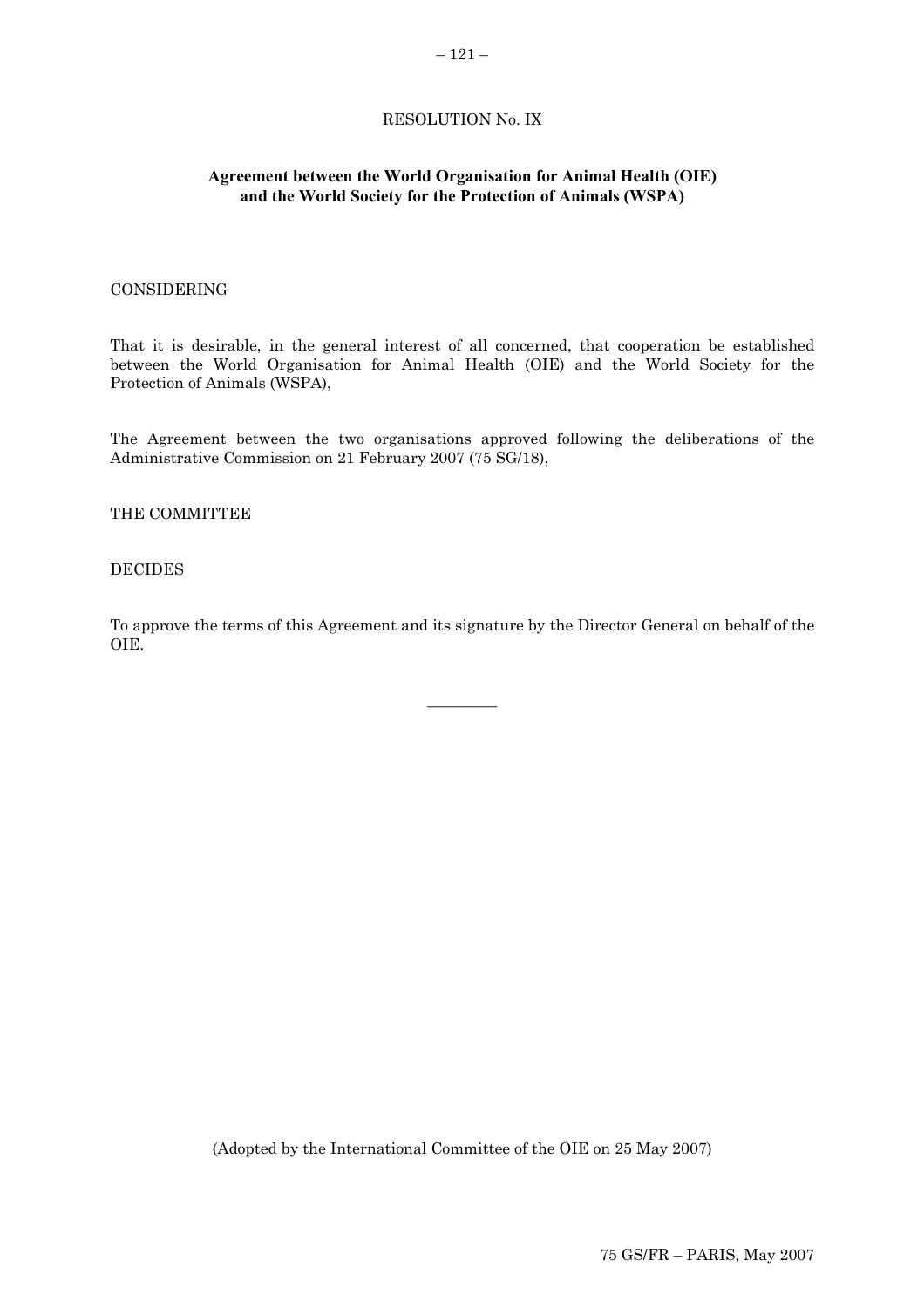### RESOLUTION No. X

# <span id="page-13-0"></span>**Agreement between the World Organisation for Animal Health (OIE) and the Center for Animal Health and Food Safety for the Safe Supply of Affordable Food Everywhere Initiative (SSAFE)**

#### CONSIDERING

That it is desirable, in the general interest of all concerned, that cooperation be established between the World Organisation for Animal Health (OIE) and the Center for Animal Health and Food Safety for the Safe Supply of Affordable Food Everywhere Initiative (SSAFE),

The Agreement between the OIE and SSAFE approved following the deliberations of the Administrative Commission on 21 February 2007 (75 SG/19),

THE COMMITTEE

#### DECIDES

To approve the terms of this Agreement and its signature by the Director General on behalf of the OIE.

 $\overline{\phantom{a}}$   $\overline{\phantom{a}}$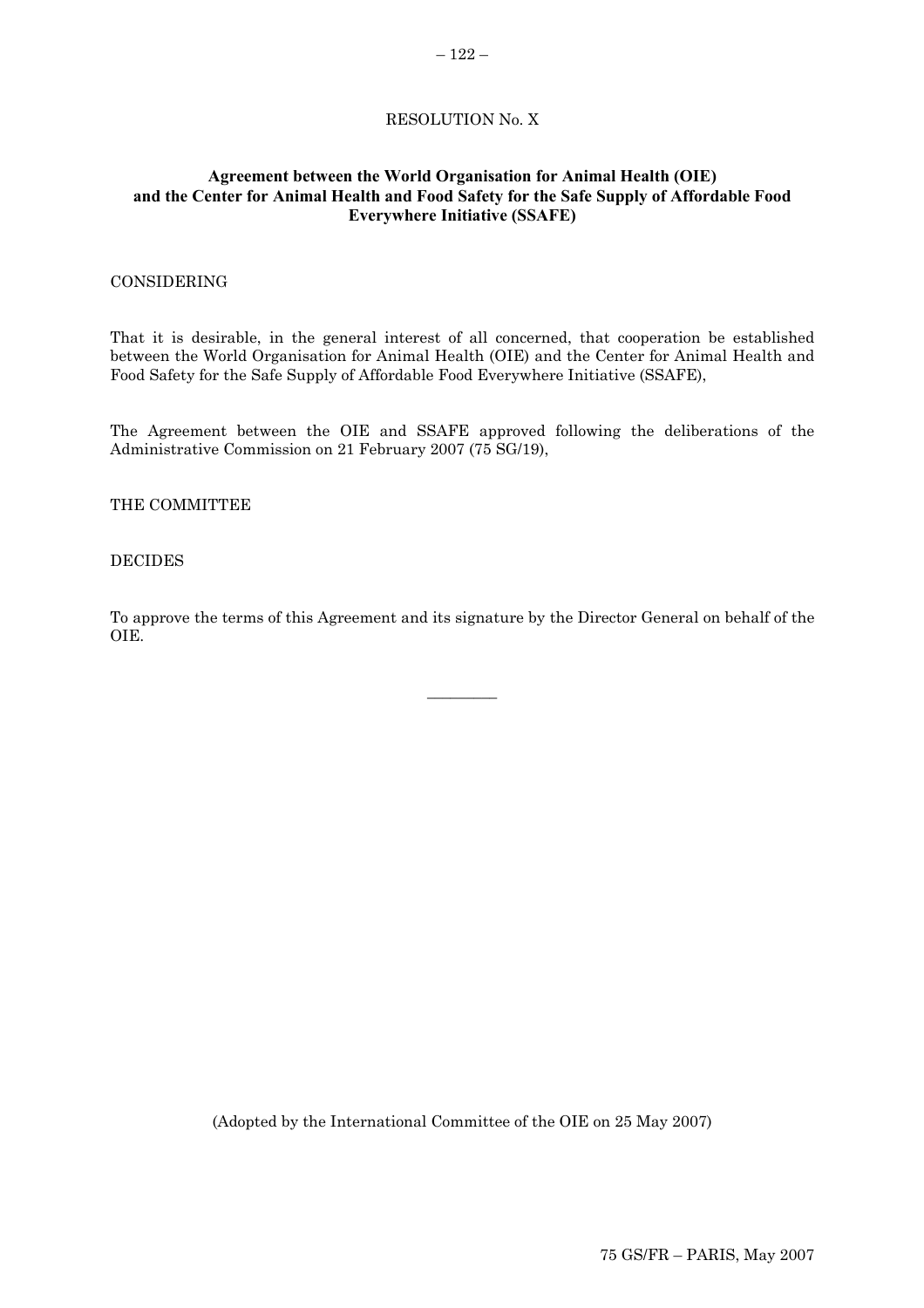# RESOLUTION No. XI

### <span id="page-14-0"></span>**New Agreement between the World Organisation for Animal Health (OIE) and the International Federation for Animal Health (IFAH)**

### CONSIDERING

The Agreement between the World Organisation for Animal Health (OIE) and the International Federation for Animal Health (IFAH) adopted on 28 May 2002,

That it is desirable, in the general interest of all concerned, to update the terms of cooperation between the OIE and the IFAH,

The Agreement between the two organisations approved following the deliberations of the Administrative Commission on 17 May 2007 and signed by the Director General (75SG/20),

THE COMMITTEE

#### DECIDES

To approve the terms of this new Agreement and its signature by the Director General on behalf of the OIE.

 $\overline{\phantom{a}}$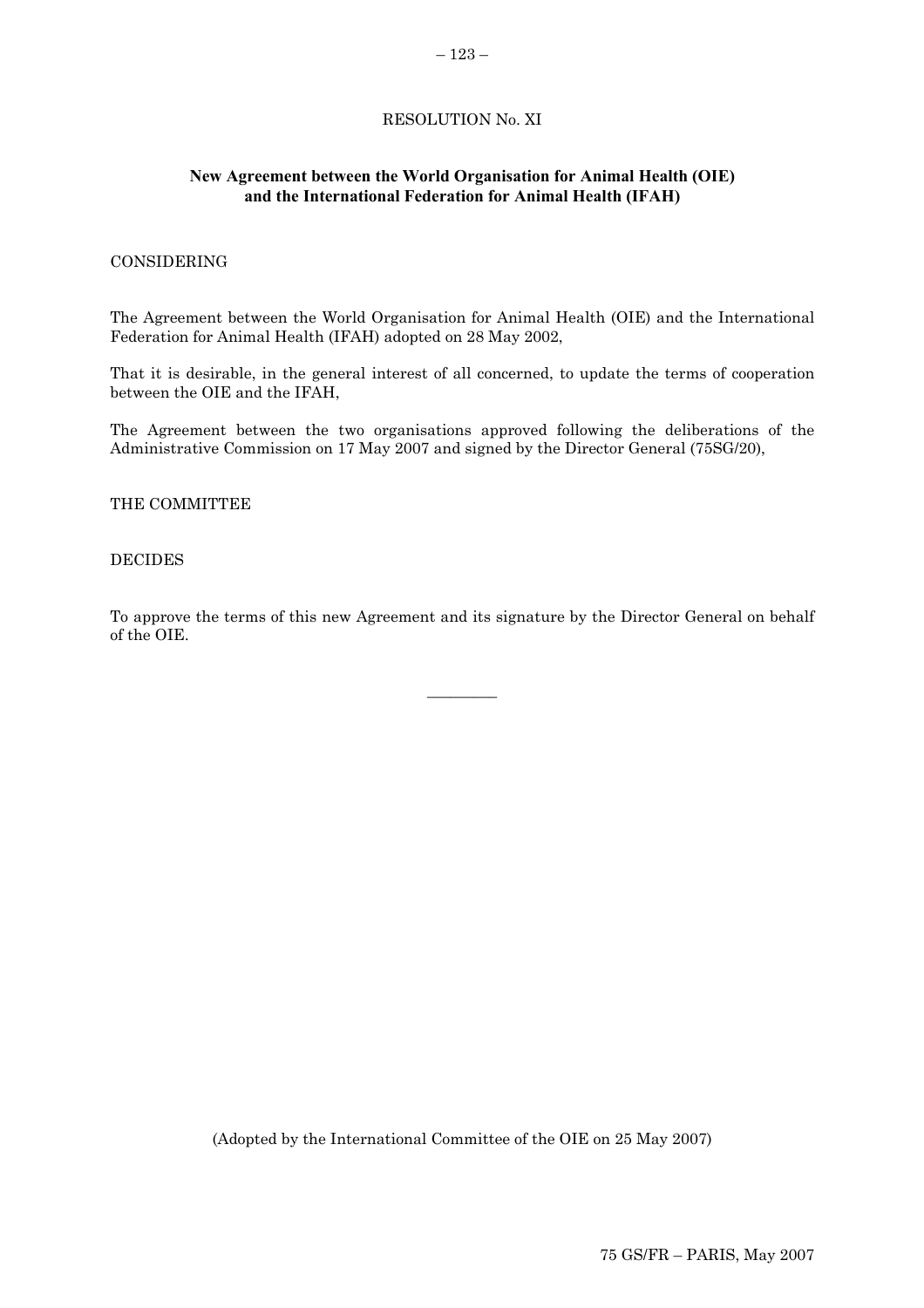# RESOLUTION No. XII

### <span id="page-15-0"></span>**Extension of the Agreement between the World Organisation for Animal Health (OIE) and CABInternational (CABI)**

### CONSIDERING

The Agreement between the World Organisation for Animal Health (OIE) and CABInternational (CABI) adopted by CABI on 27 July 2001 and by the OIE on 4 December 2001 and the extension of this Agreement signed on 3 February 2004 by CABI and on 10 February 2004 by the OIE,

That it is desirable, in the general interest of all concerned, to extend the application of the Agreement between the OIE and CABI to food safety issues,

The extension of the Agreement between the two organisations approved following the deliberations of the Administrative Commission on 17 May 2007 and signed by the Director General (75SG/21),

### THE COMMITTEE

#### DECIDES

To approve the terms of this extension of Agreement and its signature by the Director General on behalf of the OIE.

 $\overline{\phantom{a}}$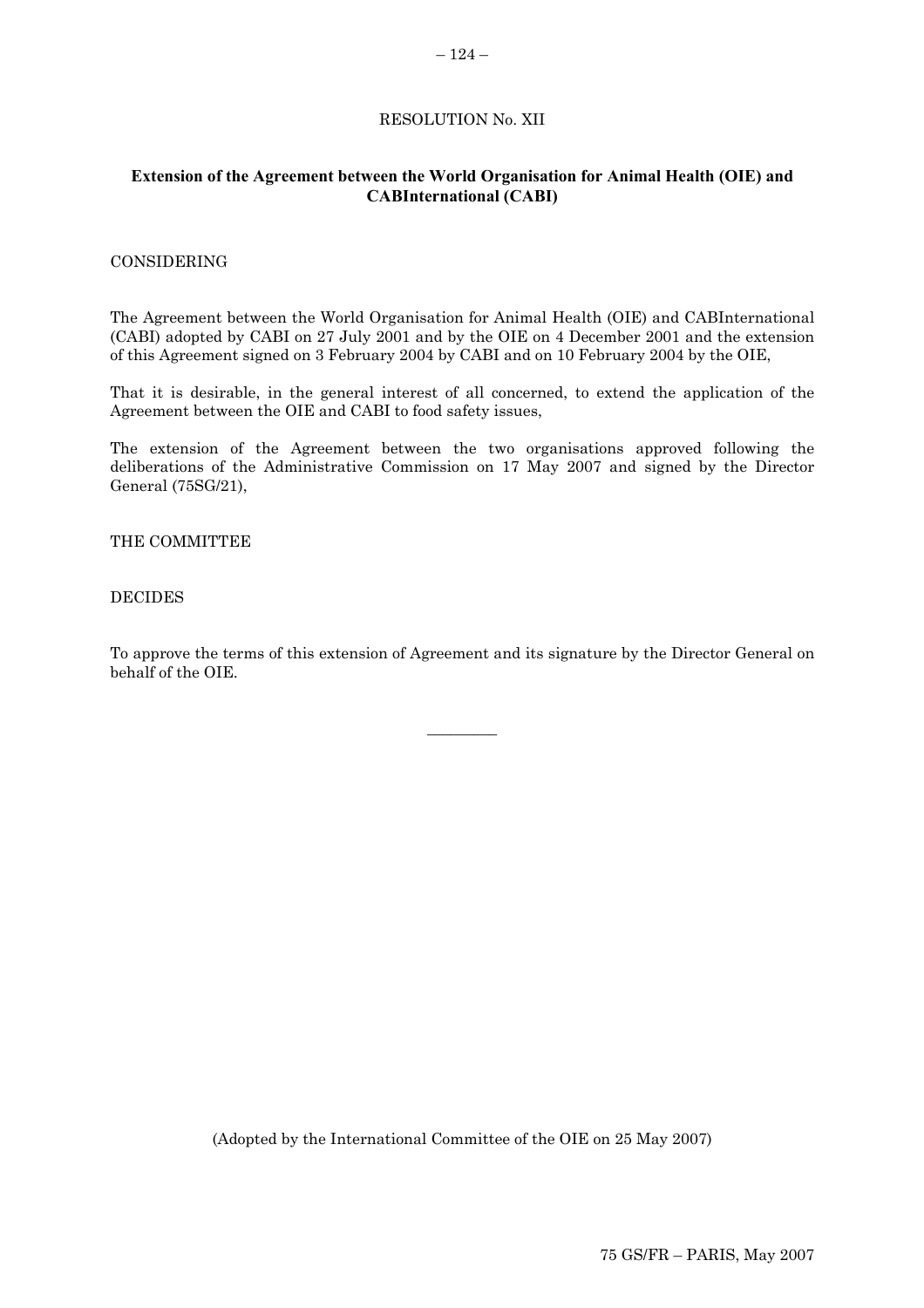### RESOLUTION No. XIII

### <span id="page-16-0"></span>**Agreement between the World Organisation for Animal Health (OIE) and the International Council for Laboratory Animal Science (ICLAS)**

### CONSIDERING

That it is desirable, in the general interest of all concerned, that cooperation be established between the World Organisation for Animal Health (OIE) and the International Council for Laboratory Animal Science (ICLAS)

The Agreement between the two organisations approved following the deliberations of the Administrative Commission on 17 May 2007 (75 SG/24),

THE COMMITTEE

#### DECIDES

To approve the terms of this Agreement and its signature by the Director General on behalf of the OIE.

 $\overline{\phantom{a}}$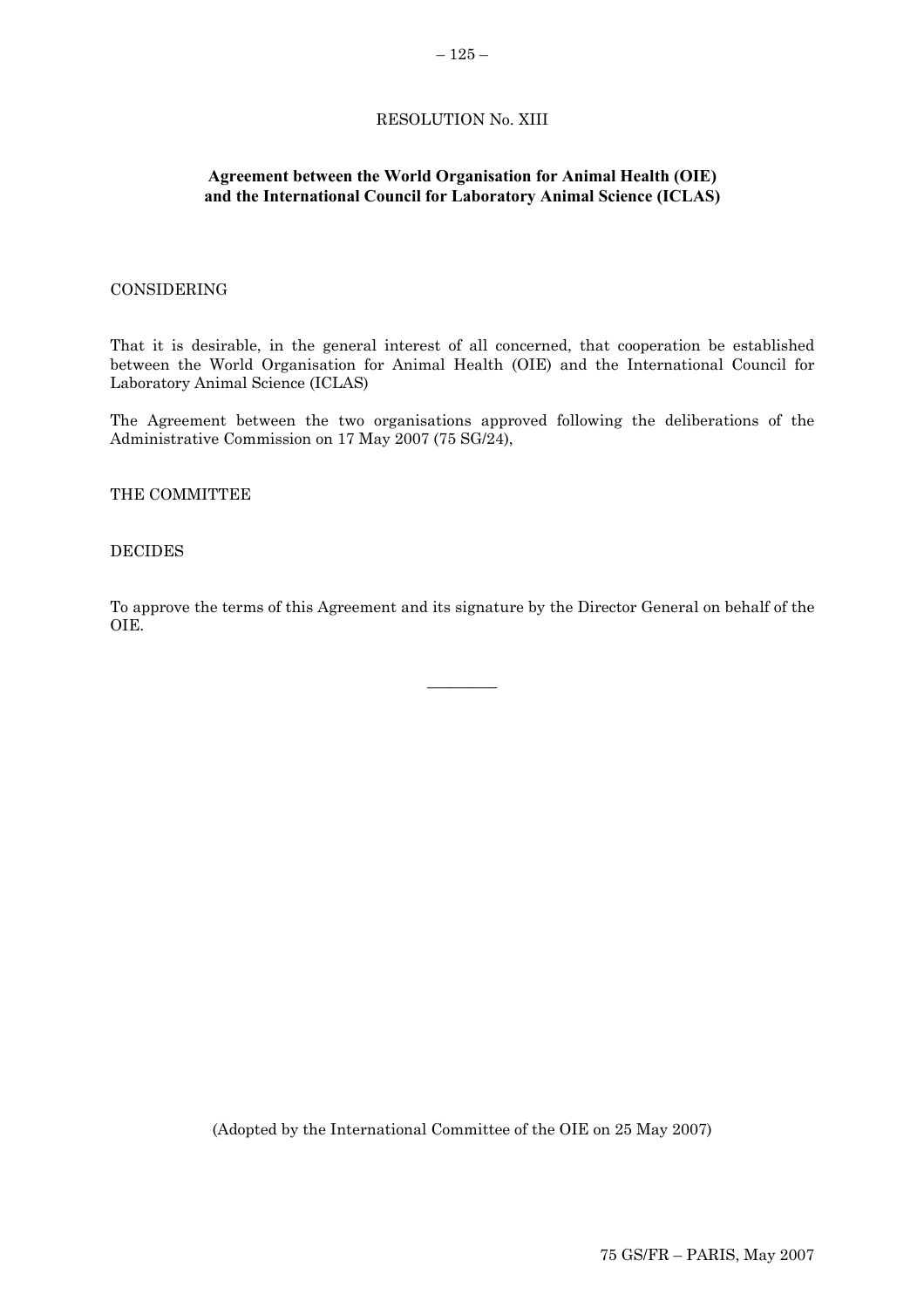### RESOLUTION No. XIV

### **Universal Declaration on Animal Welfare**

### <span id="page-17-0"></span>CONSIDERING

That the International community at large recognise the OIE as the international standardsetting organisation for animal welfare,

That the International Committee has adopted international standards for animal welfare which recognise the need for humane treatment of sentient animals, while ensuring that these standards are science based,

That it is important to achieve acceptance worldwide of animal welfare as an issue of common concern and importance,

That a Universal Declaration on Animal Welfare, which establishes the importance of this issue for the humane treatment of sentient animals, would complement and promote the work of the OIE, and facilitate global acceptance of OIE standards and their application at a national, regional and global level,

#### THE COMMITTEE

### DECIDES

To support, in principle, the development of a Universal Declaration on Animal Welfare which calls on countries to acknowledge the importance of animal welfare and, at the same time, recognises the OIE as the established international animal welfare standard-setting body,

To encourage the efforts of governments seeking to support this goal,

To encourage the efforts of globally recognised animal welfare organisations seeking to achieve this goal,

To ask the Director General to continue with the development of scientific activities and standards in animal welfare.

 $\overline{\phantom{a}}$  , where  $\overline{\phantom{a}}$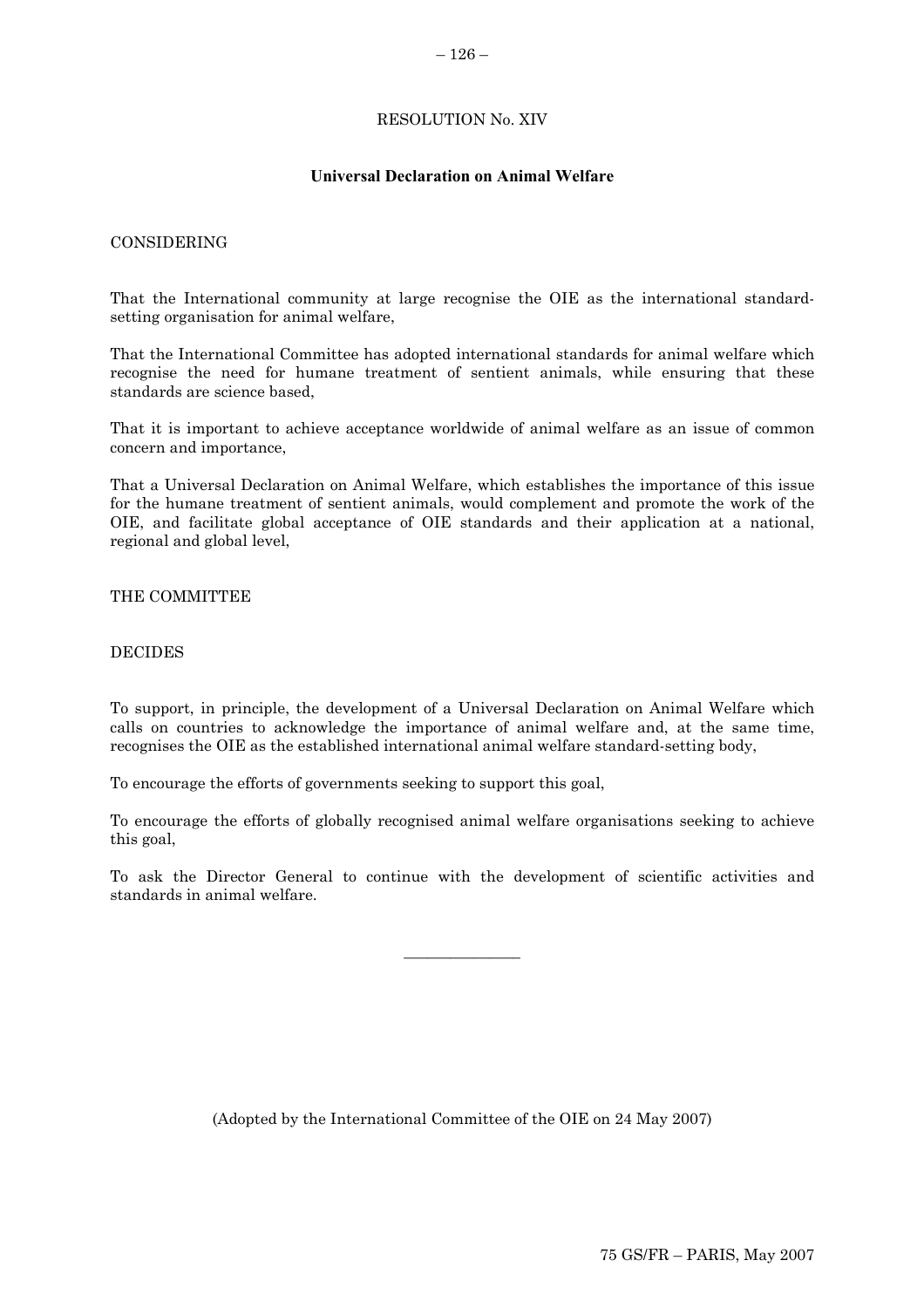# RESOLUTION No. XV

# **Modification of the composition of the OIE Biological Standards Commission**

#### <span id="page-18-0"></span>CONSIDERING

The increasing workload of the OIE Biological Standards Commission, hereafter referred to as the Laboratories Commission, which makes it necessary for this Commission to have one additional expert at its disposal,

The need for a wide geographical representation in the composition of this Commission, insofar as is possible,

#### GIVEN

The Terms of Reference, Internal Rules and Qualifications of the Members of the OIE Laboratories Commission adopted by the OIE International Committee on 22 May 2003,

### THE COMMITTEE

#### DECIDES THAT

Articles 1 and 2 of the Internal Rules of the OIE Laboratories Commission shall be abrogated and replaced by the articles hereafter:

"Article 1

The OIE Biological Standards Commission shall consist of a Bureau (comprised of a President, a Vice-President and a Secretary General) and three other Members.

Article 2

The International Committee elects the Members of the Bureau individually and then the other three Members, taking into account the need for a geographically balanced representation, and the need for relevant expertise.

The Members of the Commission are elected for a period of three years.

The mandate of the Commission may be renewed by the International Committee. Positions should be filled as they fall vacant, before the elections referred to in the first paragraph."

The elections corresponding to the additional position to be filled will take place in 2009, when the Commissions will be renewed.

 $\overline{\phantom{a}}$  ,  $\overline{\phantom{a}}$  ,  $\overline{\phantom{a}}$  ,  $\overline{\phantom{a}}$  ,  $\overline{\phantom{a}}$  ,  $\overline{\phantom{a}}$  ,  $\overline{\phantom{a}}$  ,  $\overline{\phantom{a}}$  ,  $\overline{\phantom{a}}$  ,  $\overline{\phantom{a}}$  ,  $\overline{\phantom{a}}$  ,  $\overline{\phantom{a}}$  ,  $\overline{\phantom{a}}$  ,  $\overline{\phantom{a}}$  ,  $\overline{\phantom{a}}$  ,  $\overline{\phantom{a}}$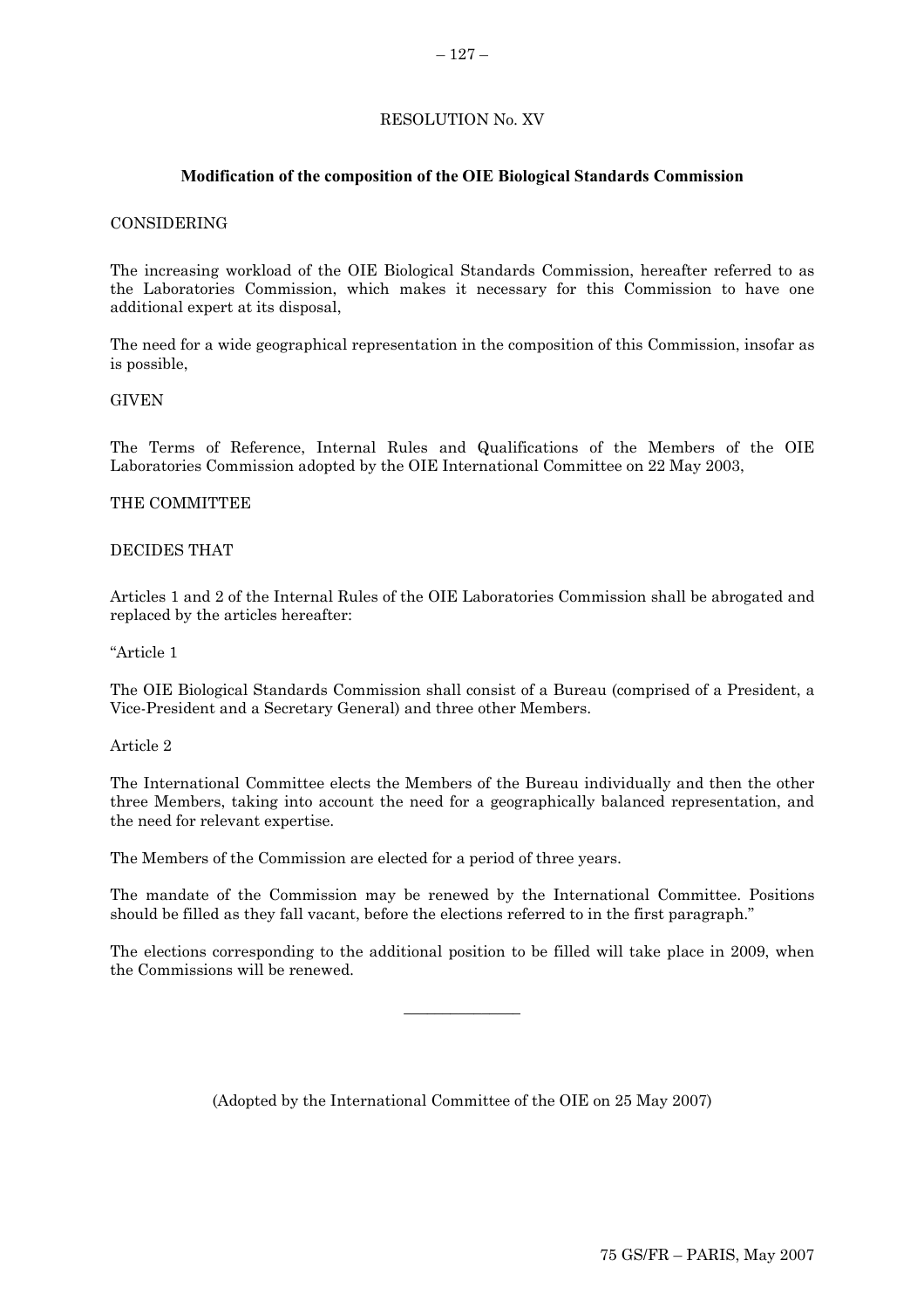### RESOLUTION No. XVI

### <span id="page-19-0"></span>**Modification of the composition of the OIE Scientific Commission for Animal Diseases**

#### CONSIDERING

The increasing workload of the OIE Scientific Commission for Animal Diseases, hereafter referred to as the Scientific Commission, which makes it necessary for this Commission to have one additional expert at its disposal,

The need for a wide geographical representation in the composition of this Commission, insofar as is possible,

#### GIVEN

The Terms of Reference, Internal Rules and Qualifications of the Members of the OIE Scientific Commission adopted by the OIE International Committee on 22 May 2003,

### THE COMMITTEE

#### DECIDES THAT

Articles 1 and 2 of the Internal Rules of the OIE Scientific Commission shall be abrogated and replaced by the articles hereafter:

"Article 1

The OIE Scientific Commission for Animal Diseases shall consist of a Bureau (comprised of a President, a Vice-President and a Secretary General) and three other Members.

#### Article 2

The International Committee elects the Members of the Bureau individually and then the other three Members, taking into account the need for a geographically balanced representation, and the need for relevant expertise.

The Members of the Commission are elected for a period of three years.

The mandate of the Commission may be renewed by the International Committee. Positions should be filled as they fall vacant, before the elections referred to in the first paragraph."

The elections corresponding to the additional position to be filled will take place in 2009, when the Commissions will be renewed.

(Adopted by the International Committee of the OIE on 25 May 2007)

 $\overline{\phantom{a}}$  ,  $\overline{\phantom{a}}$  ,  $\overline{\phantom{a}}$  ,  $\overline{\phantom{a}}$  ,  $\overline{\phantom{a}}$  ,  $\overline{\phantom{a}}$  ,  $\overline{\phantom{a}}$  ,  $\overline{\phantom{a}}$  ,  $\overline{\phantom{a}}$  ,  $\overline{\phantom{a}}$  ,  $\overline{\phantom{a}}$  ,  $\overline{\phantom{a}}$  ,  $\overline{\phantom{a}}$  ,  $\overline{\phantom{a}}$  ,  $\overline{\phantom{a}}$  ,  $\overline{\phantom{a}}$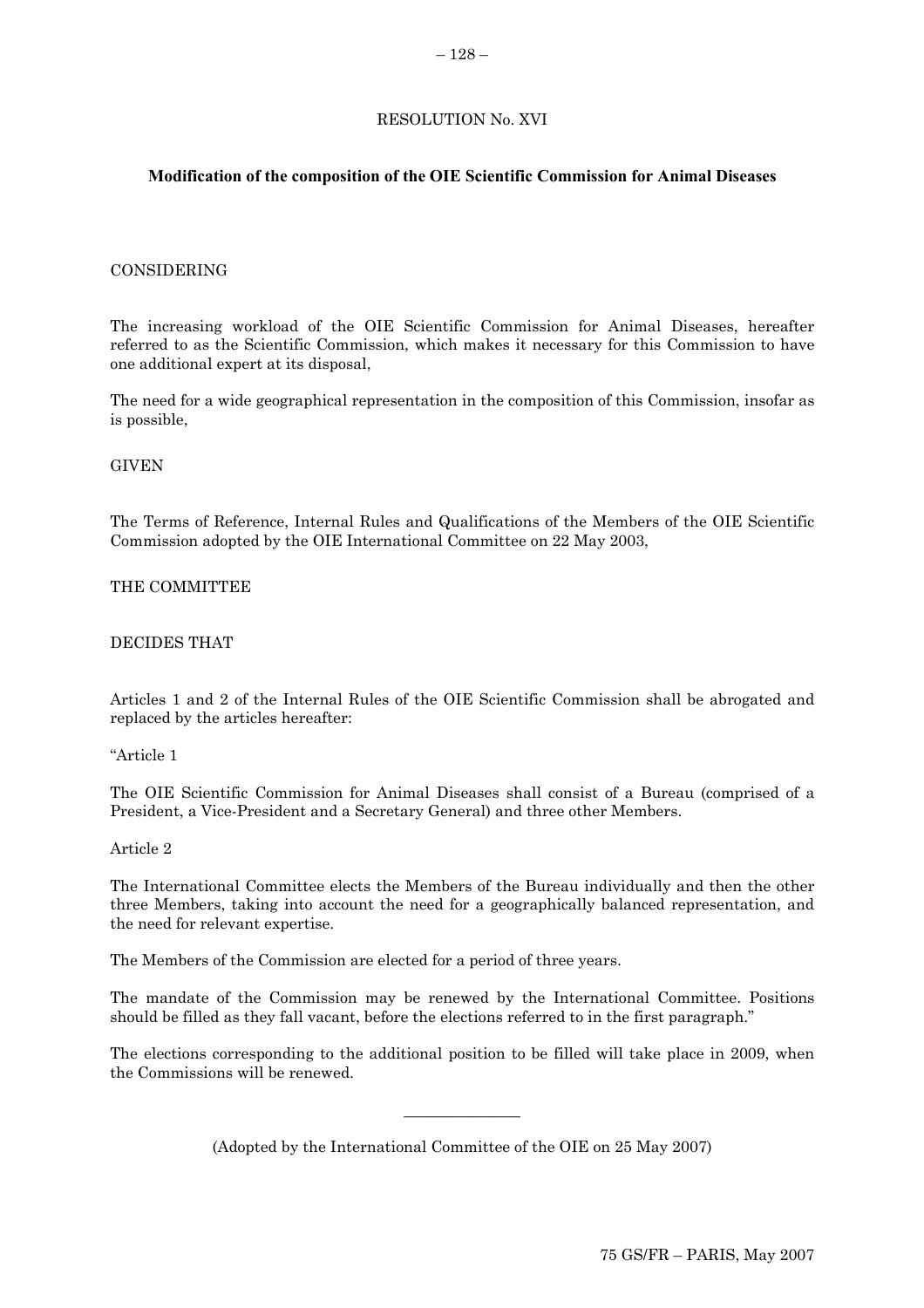# RESOLUTION No. XVII

# <span id="page-20-0"></span>**Modification of the composition of the OIE Aquatic Animal Health Commission**

### CONSIDERING

The increasing workload of the OIE Aquatic Animal Health Standards Commission, hereafter referred to as the Aquatic Animals Commission, which makes it necessary for this Commission to have one additional expert at its disposal,

The need for a wide geographical representation in the composition of this Commission, insofar as is possible,

### GIVEN

The Terms of Reference, Internal Rules and Qualifications of the Members of the OIE Aquatic Animals Commission adopted by the OIE International Committee on 22 May 2003,

### THE COMMITTEE

### DECIDES THAT

Articles 1 and 2 of the Internal Rules of the OIE Aquatic Animals Commission shall be abrogated and replaced by the articles hereafter:

#### "Article 1

The OIE Aquatic Animal Health Standards Commission shall consist of a Bureau (comprised of a President, a Vice-President and a Secretary General) and three other Members.

### Article 2

The International Committee elects the Members of the Bureau individually and then the other three Members, taking into account the need for a geographically balanced representation, and the need for relevant expertise.

The Members of the Commission are elected for a period of three years.

The mandate of the Commission may be renewed by the International Committee. Positions should be filled as they fall vacant, before the elections referred to in the first paragraph."

The elections corresponding to the additional position to be filled will take place in 2009, when the Commissions will be renewed.  $\overline{\phantom{a}}$  , where  $\overline{\phantom{a}}$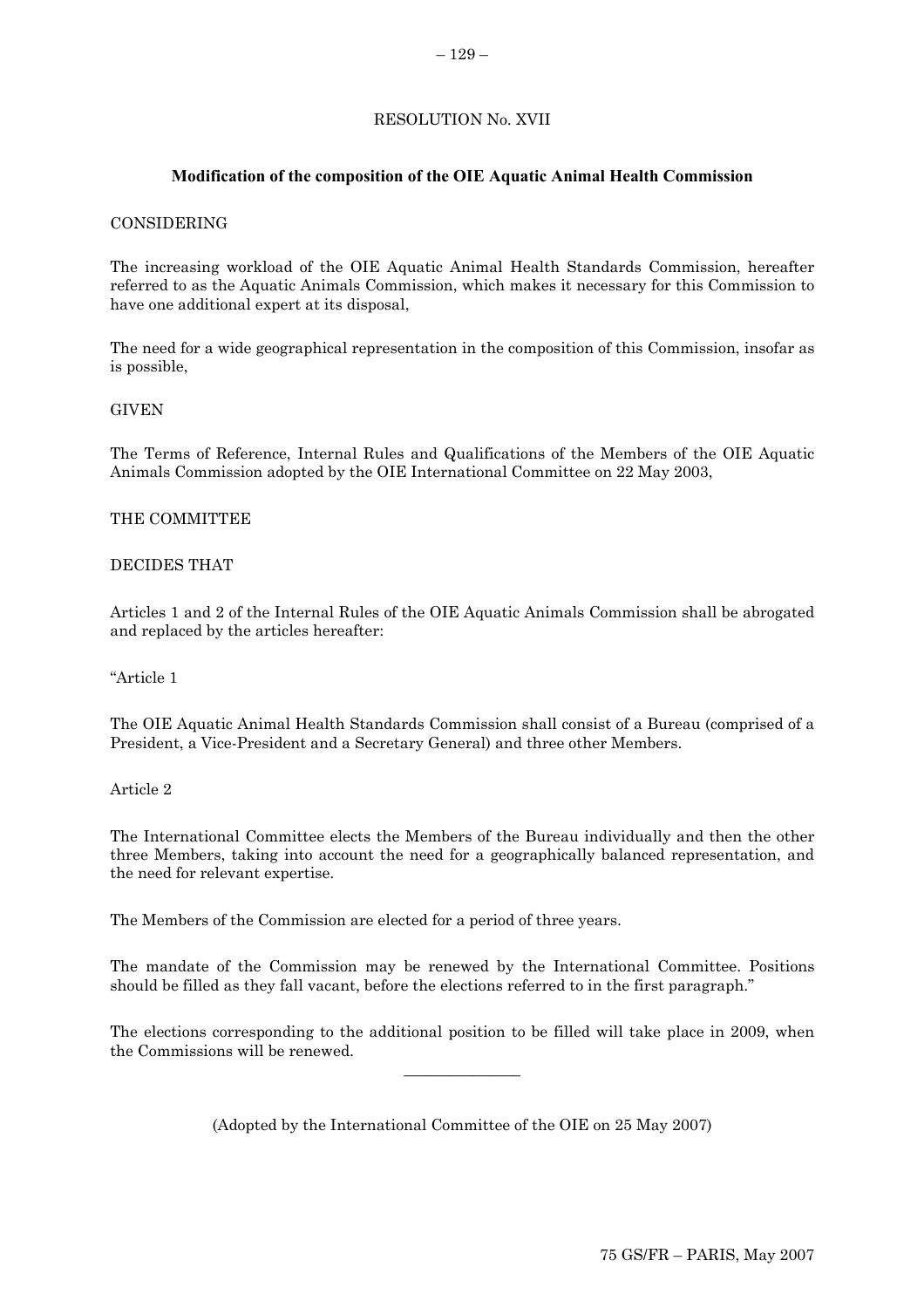### RESOLUTION No. XVIII

### **Creation of an OIE Sub-regional office in Brussels**

#### <span id="page-21-0"></span>CONSIDERING

The need for an OIE Sub-Regional Office in Brussels, headquarters of the European Commission (EC),

### GIVEN

The Terms of Reference of the Regional Representations and of the Sub-Regional Representations,

The International Committee's decision of 19 May 1995 to create a Regional Representation for Eastern Europe,

The exchange of letters between the OIE (23 February 2004) and the EC (17 September 2003),

The International Committee's decision of 26 May 2006 relative to the creation of a Sub-Regional Office in Brussels,

#### THE COMMITTEE

#### DECIDES

The creation in Brussels of a Sub-Regional Office of the OIE Regional representation for Eastern Europe.

 $\overline{\phantom{a}}$  , where  $\overline{\phantom{a}}$ 

This Office shall take the name of "OIE Sub-Regional Representation in Brussels".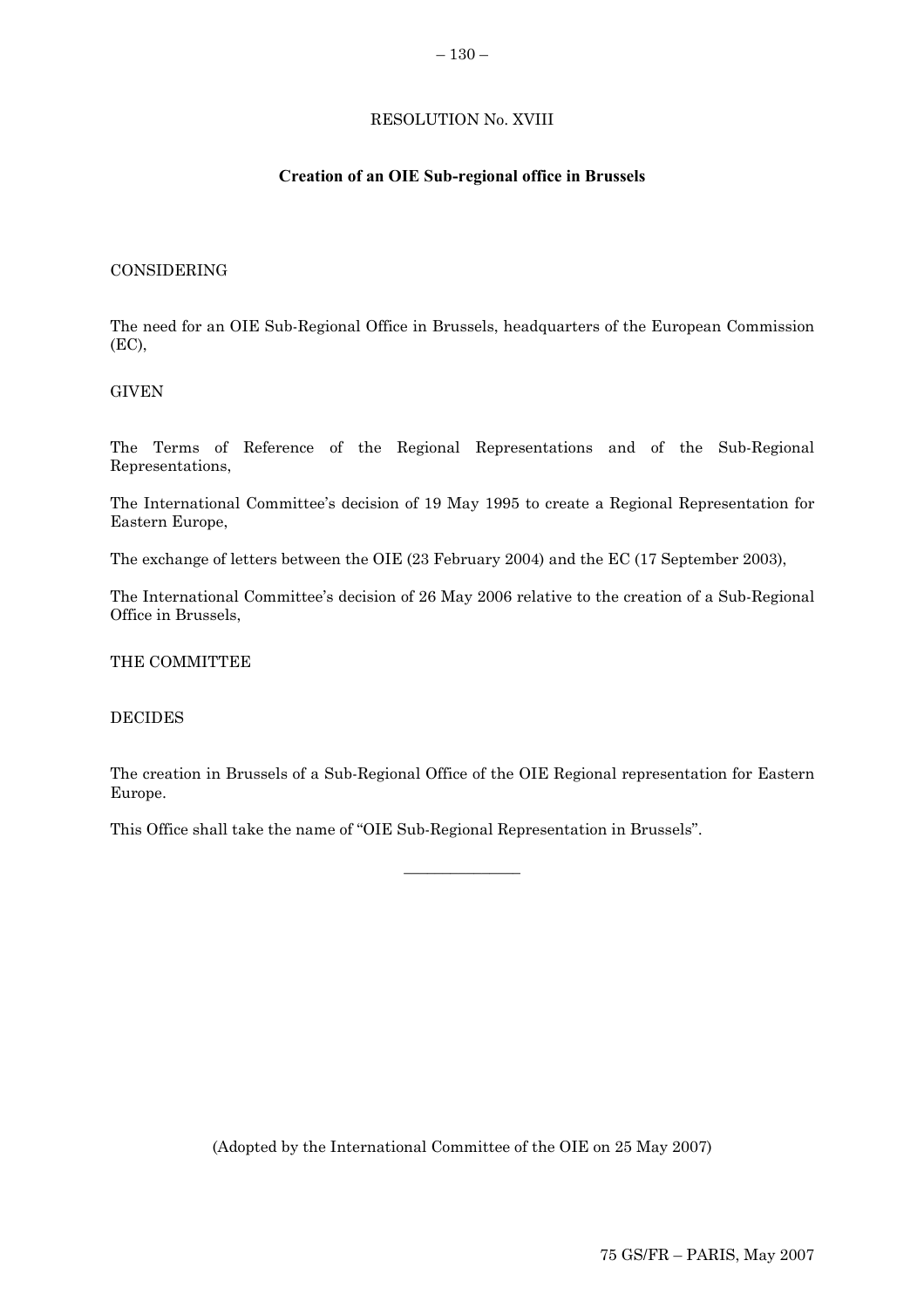# RESOLUTION No. XIX

# <span id="page-22-0"></span>**Terms of Reference of the Sub-Regional Representations of the OIE**

### CONSIDERING

The need for defining the terms of reference of the OIE Sub-Regional Representations,

**GIVEN** 

The Terms of reference of the OIE Regional Representations adopted by the International Committee on 19 May 1995,

THE COMMITTEE

#### DECIDES

To adopt the text entitled "Terms of reference of the OIE Regional Sub-Representations" (Doc. 75SG/22).

 $\overline{\phantom{a}}$  ,  $\overline{\phantom{a}}$  ,  $\overline{\phantom{a}}$  ,  $\overline{\phantom{a}}$  ,  $\overline{\phantom{a}}$  ,  $\overline{\phantom{a}}$  ,  $\overline{\phantom{a}}$  ,  $\overline{\phantom{a}}$  ,  $\overline{\phantom{a}}$  ,  $\overline{\phantom{a}}$  ,  $\overline{\phantom{a}}$  ,  $\overline{\phantom{a}}$  ,  $\overline{\phantom{a}}$  ,  $\overline{\phantom{a}}$  ,  $\overline{\phantom{a}}$  ,  $\overline{\phantom{a}}$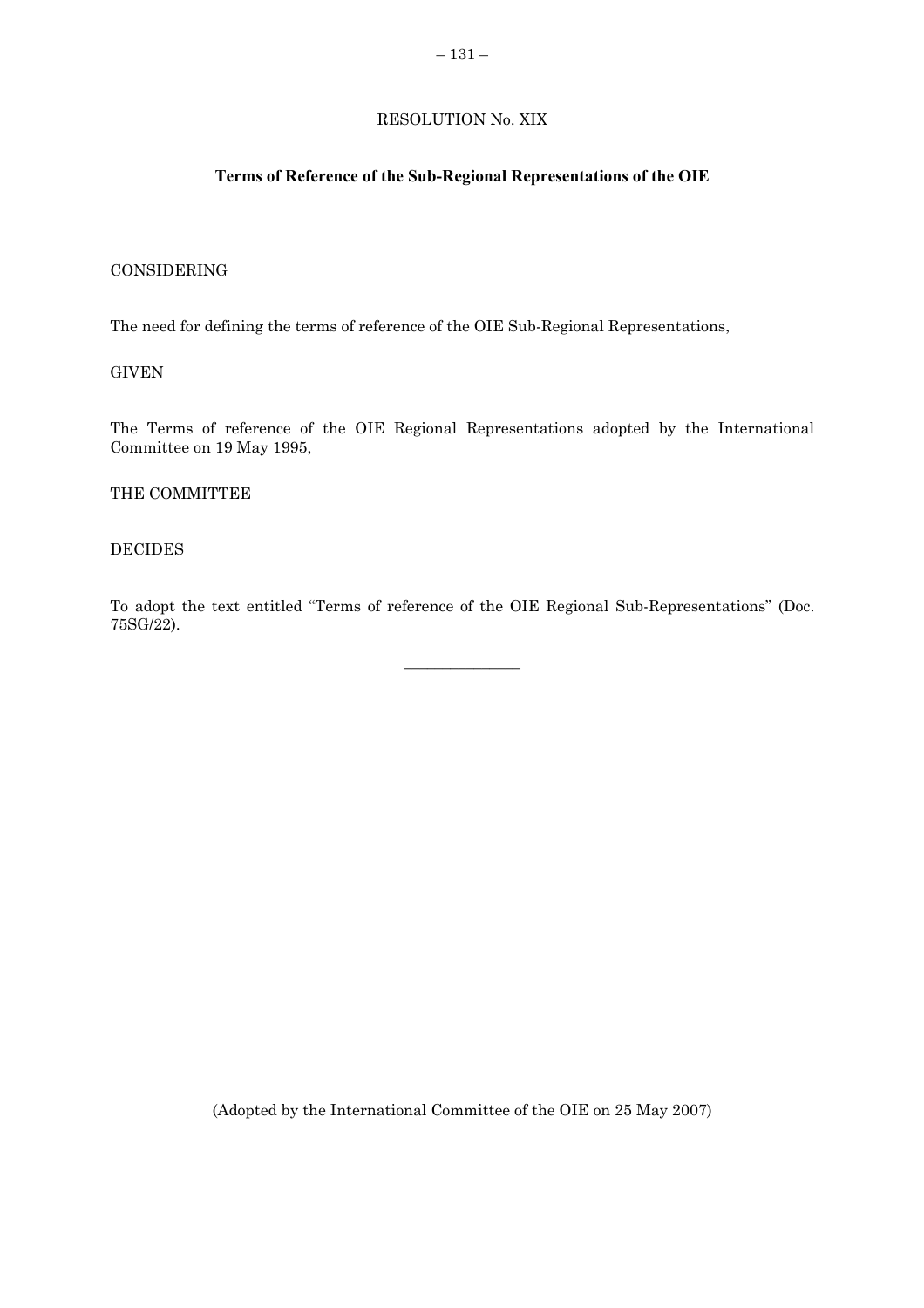### **TERMS OF REFERENCE OF THE OIE SUB-REGIONAL REPRESENTATION OFFICES**

The OIE Sub-Regional Representations shall operate under the aegis of the respective OIE Regional Representation in each region.

#### **1. Administrative procedures**

The administrative procedures shall be identical for Regional Representation (RRs) as well as for Sub-Regional Representation (SRRs), including, for example, the physical and electronic archiving system or the coding of incoming and outgoing mail.

#### **2. Basic documents**

RRs and SRRs shall hold archives with the following basic documents:

- OIE Basic Texts including terms of reference for OIE Regional Representations and Sub-Representations- Strategic Plan and Work Programmes
- Agreement between the country hosting the head office of the Sub-Regional Representation and the OIE
- Diplomatic agreement with the host country
- Sub-Regional Representatives' contracts
- Contracts of office staff
- Responsibilities of the Sub-Regional Representations, in accordance with OIE regulations, for the budget and for weekly and annual reports
- Personnel management issues
- Relevant letters from/to Delegates and Ministers
- Follow-up of payments of contributions
- Applications for Membership from new countries
- Communication material
- Tool kit for training (namely from Collaborating Centre of Lyons)

#### **3. Management of funds – Budget - Reports**

3.1. **Budget:** the budget of the SRRs shall be drawn up by the Sub-Regional Representative and sent to the RRs for approval, discussion and subsequent approval by the Central Bureau.

The OIE RRs shall send to the OIE Central Bureau the condensed proposed budget of the Regional Representation and of the Sub-Regional Representation as separate items.

- 3.2. **Request for funds:** The Sub-Regional Representation, according to its budget previsions, shall request funds from the Regional Representation, which shall, after analysis and approval, in turn request these funds from the Central Bureau.
- 3.3. **Dispatch of funds:** The funds shall be transferred from the OIE Central Bureau to the account of the SRRs, and relevant information relayed to the Regional Representation.
- 3.4. **Financial reports:** Quarterly reports shall be sent to the Regional Representation with copy to the Central Bureau.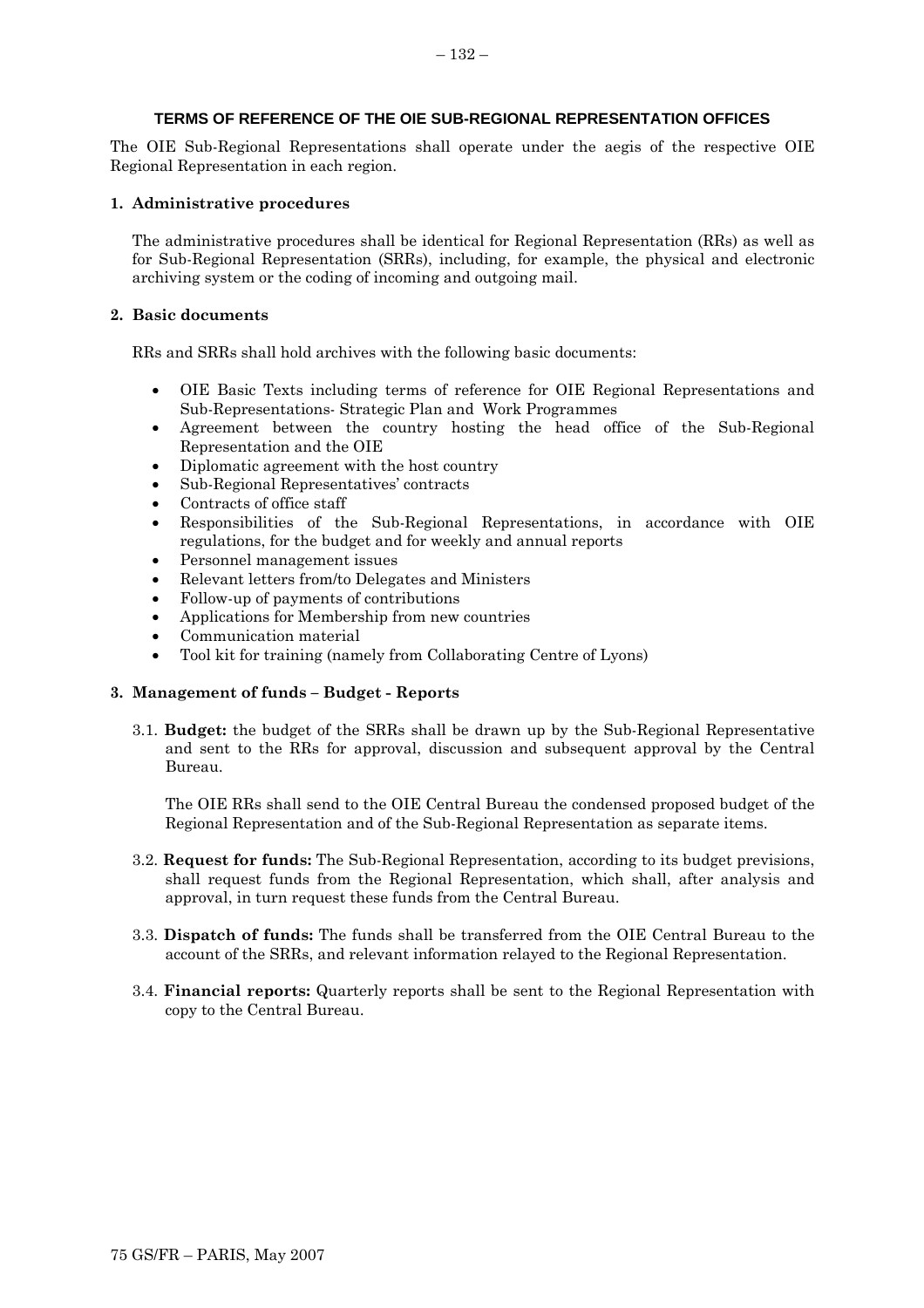### **4. Missions**

Authorisations for the Sub-Regional Representations to undertake missions shall be examined by the respective Regional Representative, on the basis of a quarterly programme; the Regional Representative will forward to the OIE Central Bureau in Paris a provisional programme, for final approval.

The Sub-Regional Representative shall not request mission authorization directly to the OIE Central Bureau in Paris.

Mission reports shall be sent first to the OIE Central Bureau with systematically a copy to the Regional Representative.

#### **5. Communications**

All outgoing correspondence, e-mails, faxes and letters from the Sub-Regional Representations shall be copied to the respective Regional Representation and if relevant to the OIE RAD.

Letters to Delegates and Ministers will be addressed to the respective Regional Representative for his approval prior to signature either by the respective Regional Representative or by the Director General whenever appropriate.

# **6. Activity Plan – Report**

The Sub-Regional Representatives, together with the respective Regional Representation, shall draw up an overall Activity Plan for the sub-region. The Sub-Regional Representation's Activity Plan shall form part of the Regional Representation's Activity Plan.

The Regional Representations shall in consultation with the Sub-Regional Representations draw up a common Plan of activities for the region. However consideration will be given to specific activities related to the sub-regions.

The half-yearly report on the activities of the Sub-Regional Representation shall be sent to the Regional Representation, which shall forward it to the OIE Central Bureau together with the Regional Representation's half-yearly report.

# **7. Meetings**

The meetings of the Sub-Regional Representatives with Ministers or other relevant political authorities shall be authorised by the respective Regional Representative, and subsequent information transmitted to OIE Headquarters.

#### **8. Official Agreements**

Official Agreements proposed by the Sub-Regional Representatives shall be sent to the respective Regional Representative for consideration and subsequently to the OIE Director General for his final approval.

# **9. Personnel**

All aspects related to the Staff of the Sub-Regional Representations, included the Sub-Regional Representatives, shall be proposed to the respective Regional Representative for his consideration, and onward transmission to the Central Bureau for approval whenever appropriate.

 $\overline{\phantom{a}}$  ,  $\overline{\phantom{a}}$  ,  $\overline{\phantom{a}}$  ,  $\overline{\phantom{a}}$  ,  $\overline{\phantom{a}}$  ,  $\overline{\phantom{a}}$  ,  $\overline{\phantom{a}}$  ,  $\overline{\phantom{a}}$  ,  $\overline{\phantom{a}}$  ,  $\overline{\phantom{a}}$  ,  $\overline{\phantom{a}}$  ,  $\overline{\phantom{a}}$  ,  $\overline{\phantom{a}}$  ,  $\overline{\phantom{a}}$  ,  $\overline{\phantom{a}}$  ,  $\overline{\phantom{a}}$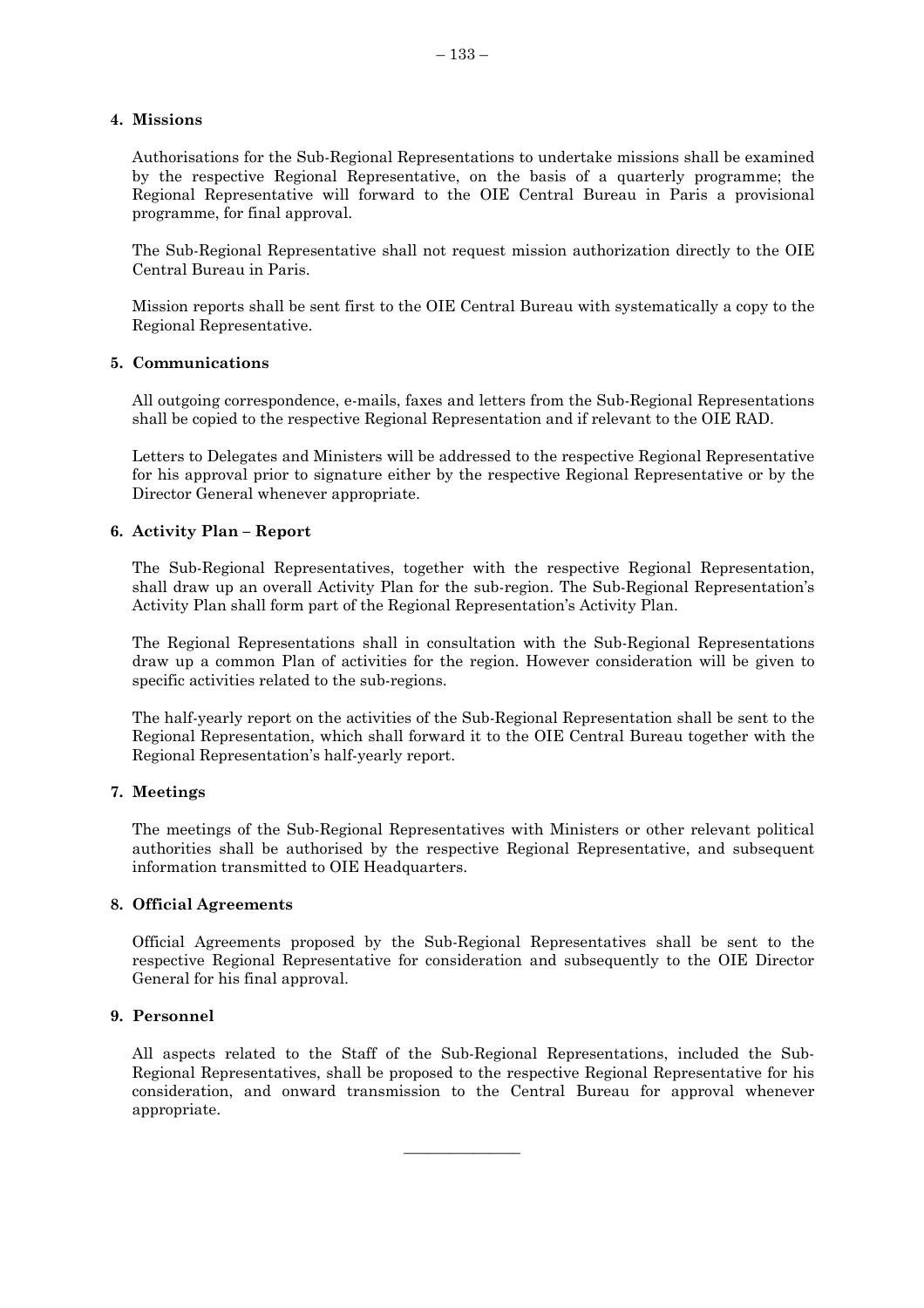# RESOLUTION No. XX

# <span id="page-25-0"></span>**Restoration of the exercise of the legal rights and obligations of the People's Republic of China to the World Organisation for Animal Health**

GIVEN the International Agreement for the creation of OIE done on 25 January 1924, and the entire General Rules, tasks and development goals of the OIE, in particular the provisions concerning the rights and obligations of OIE members,

MINDFUL of the need to strive unceasingly to achieve the aim of universality of the Organization,

AFFIRMING that it is absolutely necessary to restore the exercise of the legal rights and obligations of the People's Republic of China in order to maintain and promote the work of OIE,

AFFIRMING adherence to One China policy,

NOTING China' view that the government of the People's Republic of China is the sole legal government representing the whole of China which includes Taiwan,

CONSIDERING that there is no precedent in OIE to expel a member and considering the fact that OIE has members from non-sovereign regions,

#### THE COMMITTEE

#### RESOLVES

To restore the exercise of the legal rights and obligations of the People's Republic of China within the OIE as a sovereign state member of the OIE.

That Taiwan continues to participate in the activities of OIE as a non-sovereign regional member of the OIE.

That Taiwan will be known as "Chinese Taipei" in all activities, documents, publications, websites, etc. of OIE.

### REQUESTS

The Director General to take all necessary actions in order to achieve this goal before the 76th General Session.

(Adopted by the International Committee of the OIE on 25 May 2007)

 $\overline{\phantom{a}}$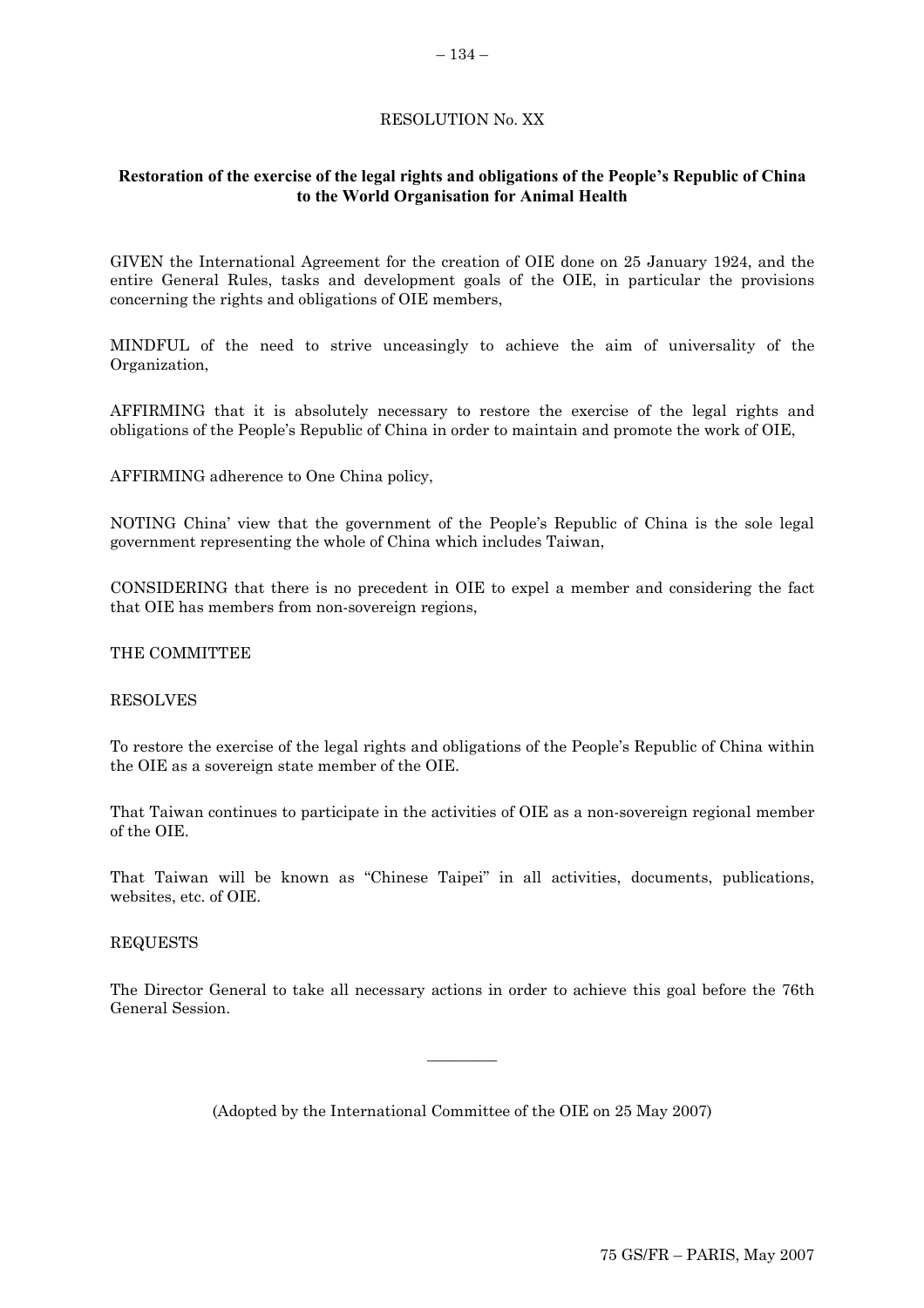### RESOLUTION No. XXI

### <span id="page-26-0"></span>**Recognition of the Foot and Mouth Disease Status of Member Countries**

### CONSIDERING THAT

l

- 1. By means of subsequent Resolutions[1](#page-26-0) the International Committee has accepted a procedure establishing and annually updating a list of Member Countries and zones within their national territories, recognised as free from foot and mouth disease (FMD) according to the provisions of the *Terrestrial Code*,
- 2. The Scientific Commission for Animal Diseases (the Scientific Commission) has continued to apply the procedure approved by the International Committee, and has supported the recognition of the FMD free status of additional countries and zones within national territories for annual adoption of the list by the International Committee,
- 3. During the 65th General Session, the International Committee adopted Resolution XII, which stated that the Delegates of Member Countries where countries or zones within their national territories are recognised as FMD free, annually confirm by letter during the month of November that their FMD status and the criteria by which that status was recognised have remained unchanged,
- 4. Recommendations of the Scientific Commission regarding the evaluation of countries as being free from foot and mouth disease have been submitted to Member Countries for comments as outlined in Resolution XVI, which was adopted during the 67th General Session of the International Committee,
- 5. During the 70th General Session, the International Committee adopted Resolution No. XVIII asking Member Countries applying for this evaluation to meet part of the costs sustained by the OIE Central Bureau in the evaluation process,
- 6. During the 71st General Session, the International Committee adopted Resolution XXI delegating to the Scientific Commission the authority to recognise, without further International Committee consultation, an FMD free zone created following outbreaks within a Member Country or its territory in accordance with the relevant provisions of Chapters 1.3.5. and 2.2.10. of the *Terrestrial Code,*
- 7. Information published by the OIE is derived from declarations made by the official Veterinary Services of Member Countries. The OIE is not responsible for inaccurate publication of country disease status based on inaccurate information or changes in epidemiological status or other significant events that were not promptly reported to the Central Bureau subsequent to the time of declaration of freedom.

<sup>1 62</sup>nd General Session (GS) Resolution No (Res) IX; 63rd GS Res XI and Res XII; 64th GS Res XII and 65th GS Res XVII.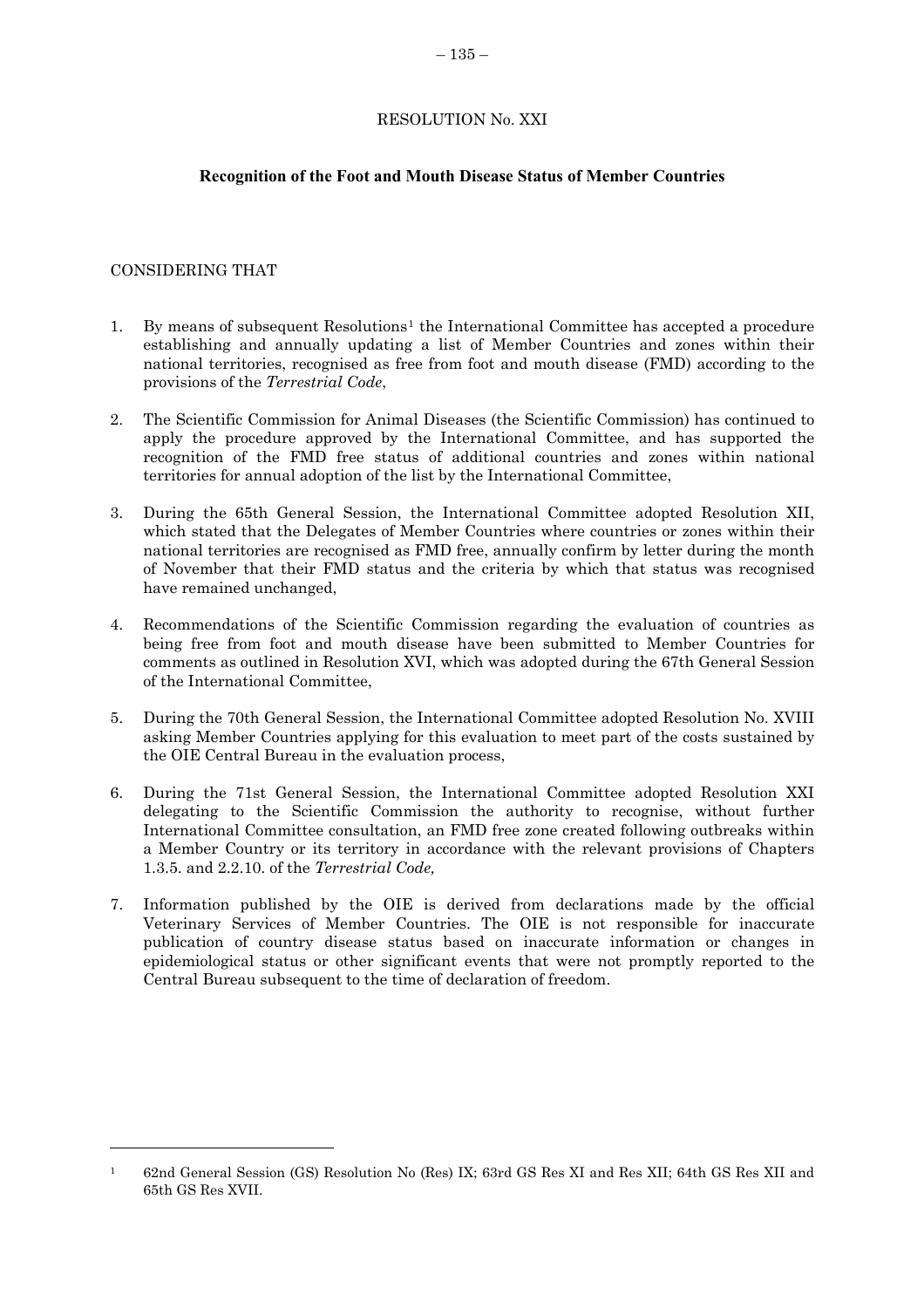#### <span id="page-27-0"></span>THE COMMITTEE

#### RESOLVES THAT

1. The Director General publish the following list of Member Countries recognised as FMD free countries where vaccination is not practised, according to the provisions of Chapter 2.2.10. of the *Terrestrial Code [2](#page-27-0)*:

| Albania                | Germany         | New Caledonia           |
|------------------------|-----------------|-------------------------|
| Australia              | Greece          | New Zealand             |
| Austria                | Guatemala       | Nicaragua               |
| Belarus                | Guyana          | Norway                  |
| Belgium                | Honduras        | Panama                  |
| Bosnia and Herzegovina | Hungary         | Poland                  |
| Bulgaria               | <b>Iceland</b>  | Portugal                |
| Canada                 | Indonesia       | Romania                 |
| Chile                  | Ireland         | Serbia-and-             |
| Costa Rica             | Italy           | Montenegro <sup>*</sup> |
| Croatia                | Japan           | Singapore               |
| Cuba                   | Korea (Rep. of) | Slovakia                |
| Cyprus                 | Latvia          | Slovenia                |
| Czech Rep.             | Lithuania       | Spain                   |
| Denmark                | Luxembourg      | Sweden                  |
| El Salvador            | Madagascar      | Switzerland             |
| Estonia                | Malta           | Ukraine                 |
| Finland                | Mauritius       | United Kingdom          |
| Former Yug. Rep. of    | Mexico          | United States of        |
| Macedonia              | Netherlands     | America                 |
| France                 |                 | Vanuatu                 |
|                        |                 |                         |

2. The Director General publish the following list of Member Countries recognised as FMD free countries where vaccination is practised, according to the provisions of Chapter 2.2.10. of the *Terrestrial Code*1:

Taipei China and Uruguay.

- 3. The Director General publish the following list of Member Countries as having an FMD free zone where vaccination is not practised, according to the provisions of Chapter 2.2.10. of the *Terrestrial Code:*
- Argentina: enlargement of an existing zone designated by the Delegate of Argentina in a document addressed to the Director General in January 2007;
- Botswana: enlargement of an existing zone as designated by the Delegate of Botswana in a document addressed to the Director General in December 2006;
- Brazil: State of Santa Catarina;
- Colombia: zones designated by the Delegate of Colombia in documents addressed to the Director General in November 1995 (Area I - Northwest region of Choco Department) and in April 1996;

l

<sup>&</sup>lt;sup>2</sup> For information on the status of non-contiguous territories of Member Countries recognised as FMD free, please address enquiries to that country's Delegate or to the Director General Including the territory of Kosovo administered by the United Nations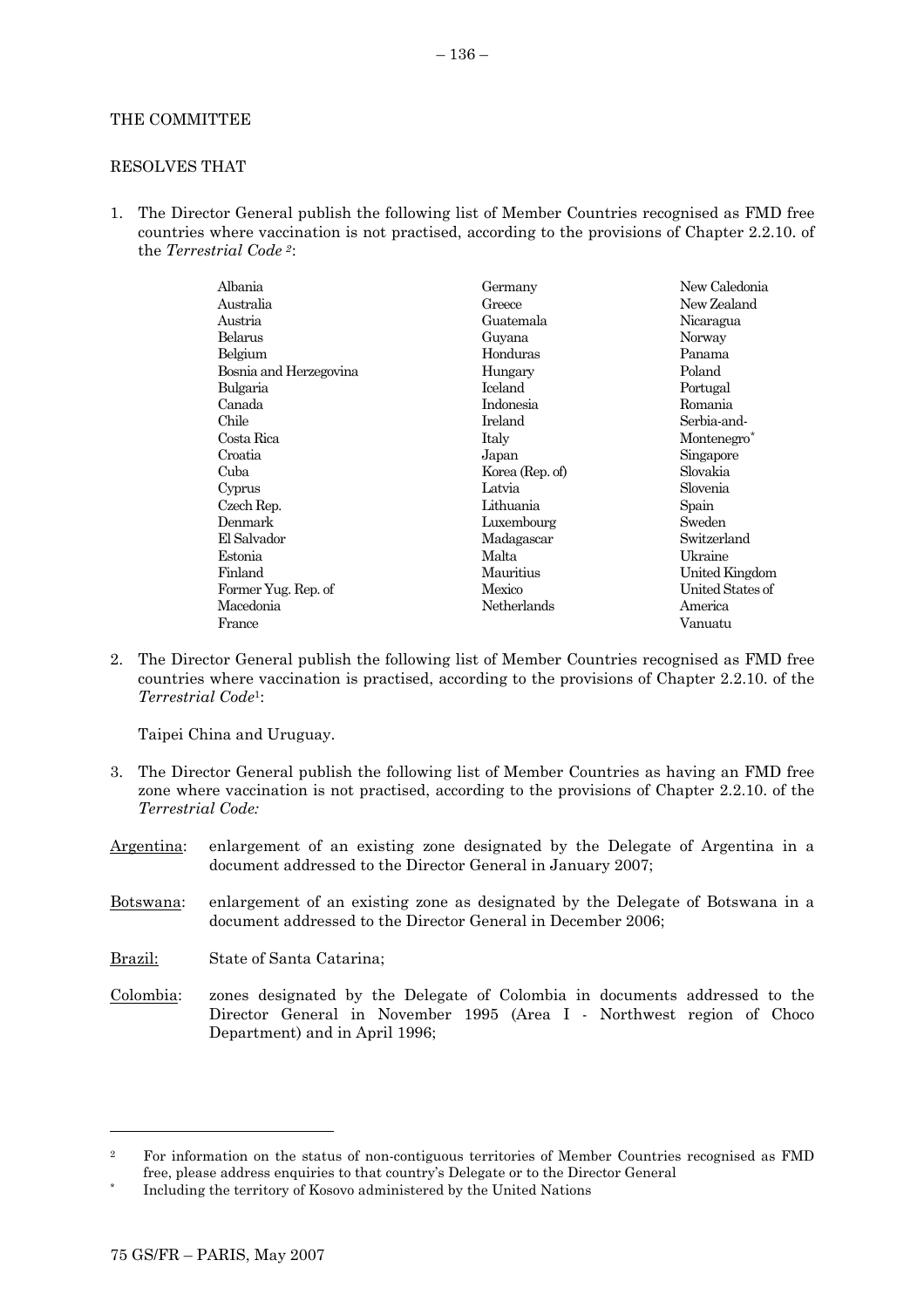- Malaysia: zones of Sabah and Sarawak designated by the Delegate of Malaysia in a document addressed to the Director General in December 2003;
- Namibia: zone designated by the Delegate of Namibia in a document addressed to the Director General in February 1997;
- Peru: zones as designated by the Delegate of Peru in two documents addressed to the Director General in December 2004 and in January 2007;
- Philippines: Islands of Mindanao, Visayas, Palawan and Masbate;
- South Africa: zone designated by the Delegate of South Africa in a document addressed to the Director General in May 2005.
- 4. The Director General publish the following list of Member Countries as having FMD free zones where vaccination is practised, according to the provisions of Chapter 2.2.10. of the *Terrestrial Code:*
- Argentina: zone of Argentina designated by the Delegate of Argentina in documents addressed to the Director General in March 2007.
- Bolivia: zone of Chiquitania designated by the Delegate of Bolivia in documents addressed to the Director General in January 2003 and a zone situated in the western part of the Department of Oruro in documents addressed to the Director General in September 2005;
- Brazil: States of Acre along with two adjacent municipalities of Amazon state, Rio Grande do Sul, Rondonia and the middle southern part of the State Parà, as designated by the Delegate of Brazil in a document addressed to the Director General in March 2004 and February 2007;
- Colombia: zone designated by the Delegate of Colombia in documents addressed to the Director General in January 2003, two zones designated by the Delegate in documents addressed to the Director General in December 2004 and a south western zone designated by the Delegate of Colombia in documents addressed to the Director General in January 2007;
- Paraguay**:** zone designated by the Delegate of Paraguay in documents addressed to the Director General in March 2007.
- AND
- 5. The Delegates of these countries will immediately notify the Central Bureau if FMD occurs in their countries or zones within their territories.

 $\overline{\phantom{a}}$  , where  $\overline{\phantom{a}}$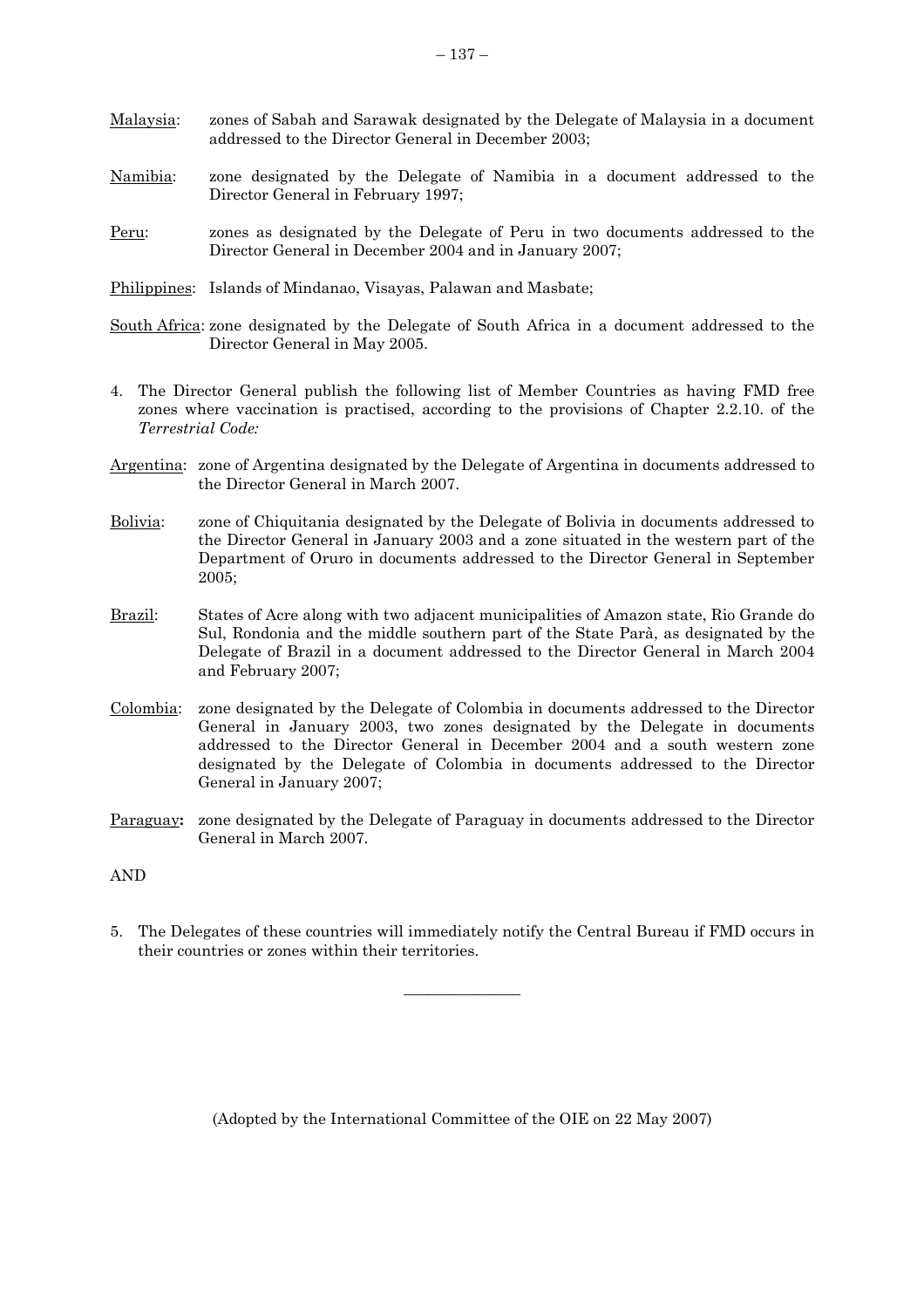### RESOLUTION No. XXII

### <span id="page-29-0"></span>**Recognition of Member Countries Free Status from Rinderpest Infection and Rinderpest Disease**

#### CONSIDERING THAT

- [1](#page-29-0). By means of subsequent Resolutions<sup>1</sup> the International Committee has accepted a procedure establishing and annually updating a list of Member Countries and zones within their national territories, recognised as free from rinderpest disease or infection according to the provisions of the *Terrestrial Code*,
- 2. During the 70th General Session, the International Committee adopted Resolution No. XVIII asking fees to be paid by Member Countries applying for evaluation for freedom from rinderpest disease or rinderpest infection and that these fees would be recovered whenever possible from sources other than the applicant countries,
- 3. During the 71st General Session, the International Committee adopted Resolution No. XXIII which stated that Delegates of Member Countries where countries or zones within their national territories are recognised as rinderpest free, annually reconfirm by letter during the month of November that their rinderpest status and the criteria by which the status was recognized have remained unchanged,
- 4. Information published by the OIE is derived from declarations made by the official Veterinary Services of Member Countries. The OIE is not responsible for inaccurate publication of country disease status based on inaccurate information or changes in epidemiological status or other significant events that were not promptly reported to the Central Bureau subsequent to the time of declaration of freedom from disease or infection.

### THE COMMITTEE

#### RESOLVES THAT

l

1. The Director General publish the following list of Member Countries recognised as free from rinderpest infection, according to the provisions of Chapter 2.2.12. of the *Terrestrial Code*:

| Albania                | Germany        | New Caledonia |
|------------------------|----------------|---------------|
| Algeria                | Ghana          | New Zealand   |
| Andorra                | Greece         | Norway        |
| Angola                 | Guatemala      | Pakistan      |
| Argentina              | Guinea         | Panama        |
| Australia              | Guinea Bissau  | Paraguay      |
| Austria                | Guyana         | Peru          |
| Barbados               | Honduras       | Philippines   |
| Belgium                | Hungary        | Poland        |
| Benin                  | <b>Iceland</b> | Portugal      |
| <b>Bhutan</b>          | India          | Romania       |
| Bolivia                | Indonesia      | Rwanda        |
| Bosnia and Herzegovina | Ireland        | Senegal       |
| Botswana               | Italy          | Singapore     |

<sup>1 63</sup>rd General Session (GS) Resolution No (Res) XIV; 67th GS Res XVI and 68th GS Res XIII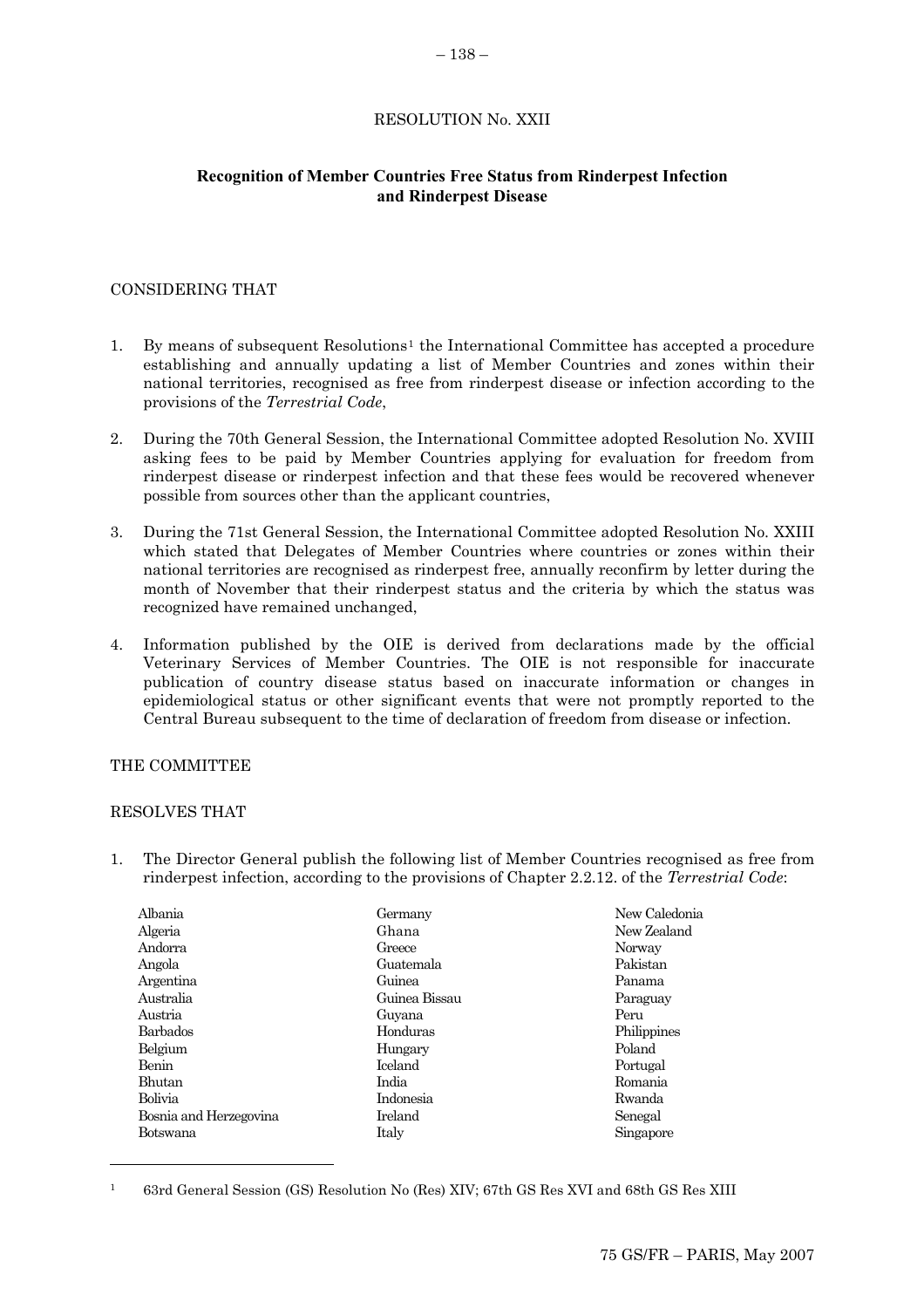Brazil Bulgaria Burkina Faso Burundi Canada Chile Colombia Congo (Dem. Rep. of the) Côte d'Ivoire Costa Rica Croatia Cuba Cyprus Czech Rep. Denmark Ecuador Egypt El Salvador Eritrea Estonia Finland Former Yug. Rep. of Macedonia France Jamaica Japan Korea (Rep. of) Latvia Lesotho Lithuania Luxembourg Madagascar Malawi Malaysia Mali Malta Mauritania Mauritius **Mexico** Moldavia Mongolia Morocco Mozambique Myanmar Namibia **Nepal** Netherlands Slovakia Slovenia South Africa Spain Swaziland Sweden Switzerland Thailand Taipei China Tanzania Togo Trinidad and Tobago Tunisia **Turkey** Ukraine United Kingdom United States of America Uruguay Vanuatu Venezuela Vietnam Zambia Zimbabwe

- 2. The Director General publish the following list of Member Countries as being free from rinderpest disease according to the provisions of Chapter 2.2.12. of the *Terrestrial Code*:
	- Cameroon Central African Republic Chad Ethiopia Gambia Lebanon Niger Nigeria Sudan Tajikistan Uganda
- 3. The Director General publish the following list of Member Countries having zones designated by their respective Delegates as free from rinderpest disease according to the provisions of Chapter 2.2.12. of the *Terrestrial Code*:

Kenya: zone designated by the Delegate of Kenya in a document addressed to the Director General in August 2005.

AND

4. The Delegates of these countries will immediately notify the Central Bureau if rinderpest infection or disease occur in their countries or zones within their territories.

 $\overline{\phantom{a}}$  , where  $\overline{\phantom{a}}$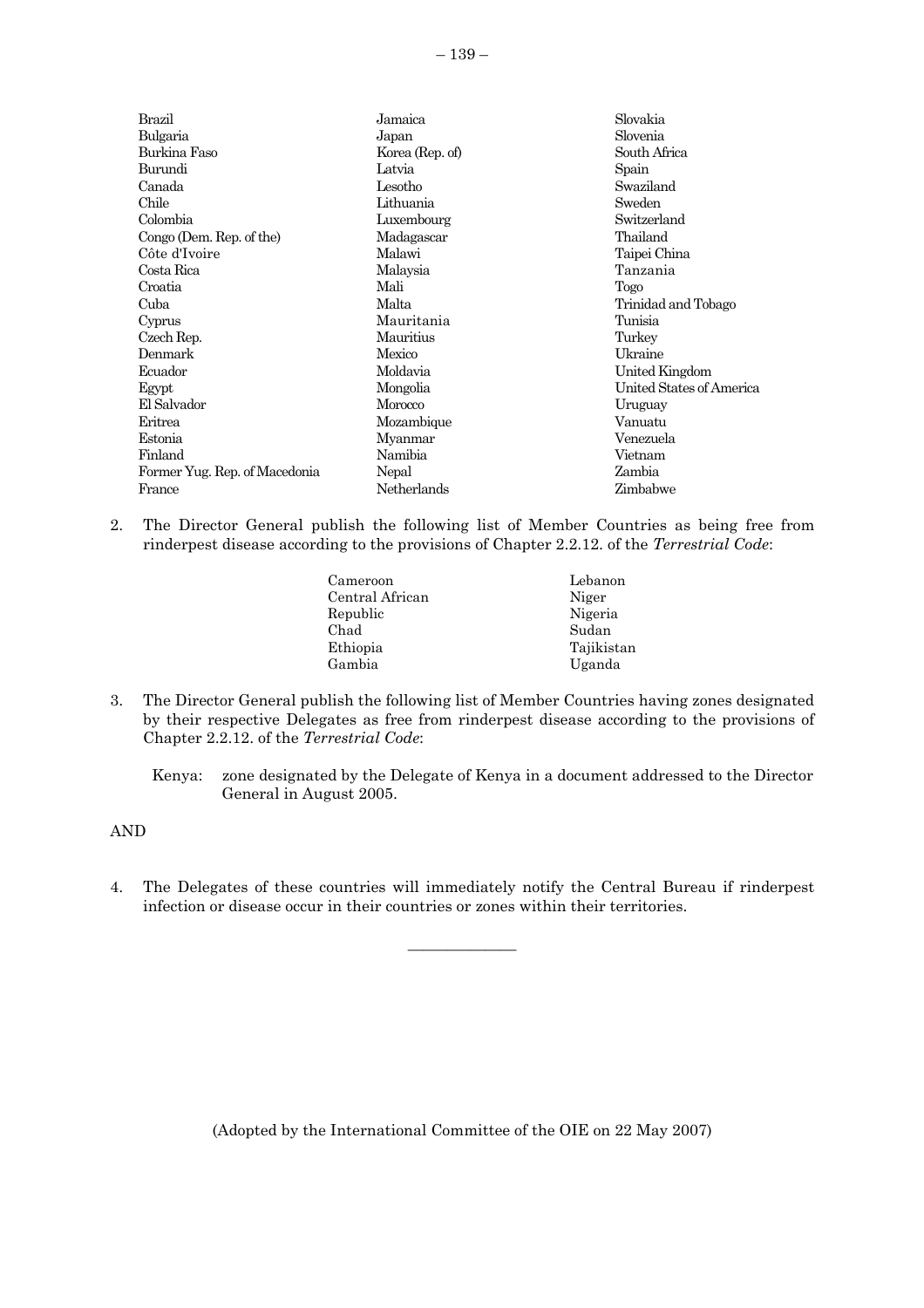# RESOLUTION No. XXIII

# <span id="page-31-0"></span>**Recognition of the Contagious Bovine Pleuropneumonia Status of Member Countries**

# CONSIDERING THAT

- 1. By means of subsequent Resolutions[1](#page-31-0) the International Committee has accepted a procedure establishing and annually updating a list of Member Countries and zones within their national territories, recognised as free from contagious bovine pleuropneumonia (CBPP) according to the provisions of the *Terrestrial Code*,
- 2. During the 70th General Session, the International Committee adopted Resolution No. XVIII asking Member Countries applying for evaluation for freedom from CBPP to meet part of the costs sustained by the OIE Central Bureau in the evaluation process,
- 3. During the 72nd General Session the International Committee adopted Resolution No. XXIII which stated that the Delegates of Member Countries where countries or zones within their national territories are recognised as CBPP free, annually confirm by letter during the month of November that their CBPP status and the criteria by which that status was recognised have remained unchanged,
- 4. During the 72nd General Session, the International Committee adopted Resolution No. XXIII that implemented the establishment of a list of countries or zones free from CBPP disease or CBPP infection and included in that list countries already recognised free of CBPP by the OIE,
- 5. Information published by the OIE is derived from declarations made by the official Veterinary Services of Member Countries. The OIE is not responsible for inaccurate publication of country disease status based on inaccurate information or changes in epidemiological status or other significant events that were not promptly reported to the Central Bureau subsequent to the time of declaration of freedom from CBPP,

# THE COMMITTEE

### RESOLVES THAT

1. The Director General publish the following list of Member Countries recognised as free from CBPP according to the provisions of the Chapter 2.3.15. of the *Terrestrial Code*:

| Australia | India    | Switzerland              |
|-----------|----------|--------------------------|
| Botswana  | Portugal | United States of America |

AND

l

2. The Delegates of these countries will immediately notify the Central Bureau if CBPP occurs in their countries or in zones within their territories.

(Adopted by the International Committee of the OIE on 22 May 2007)

 $\overline{\phantom{a}}$  , where  $\overline{\phantom{a}}$ 

<sup>1 71</sup>st General Session (GS) Resolution No (Res) XXIV; 73rd GS Res XVI and 74th GS Res XXIX.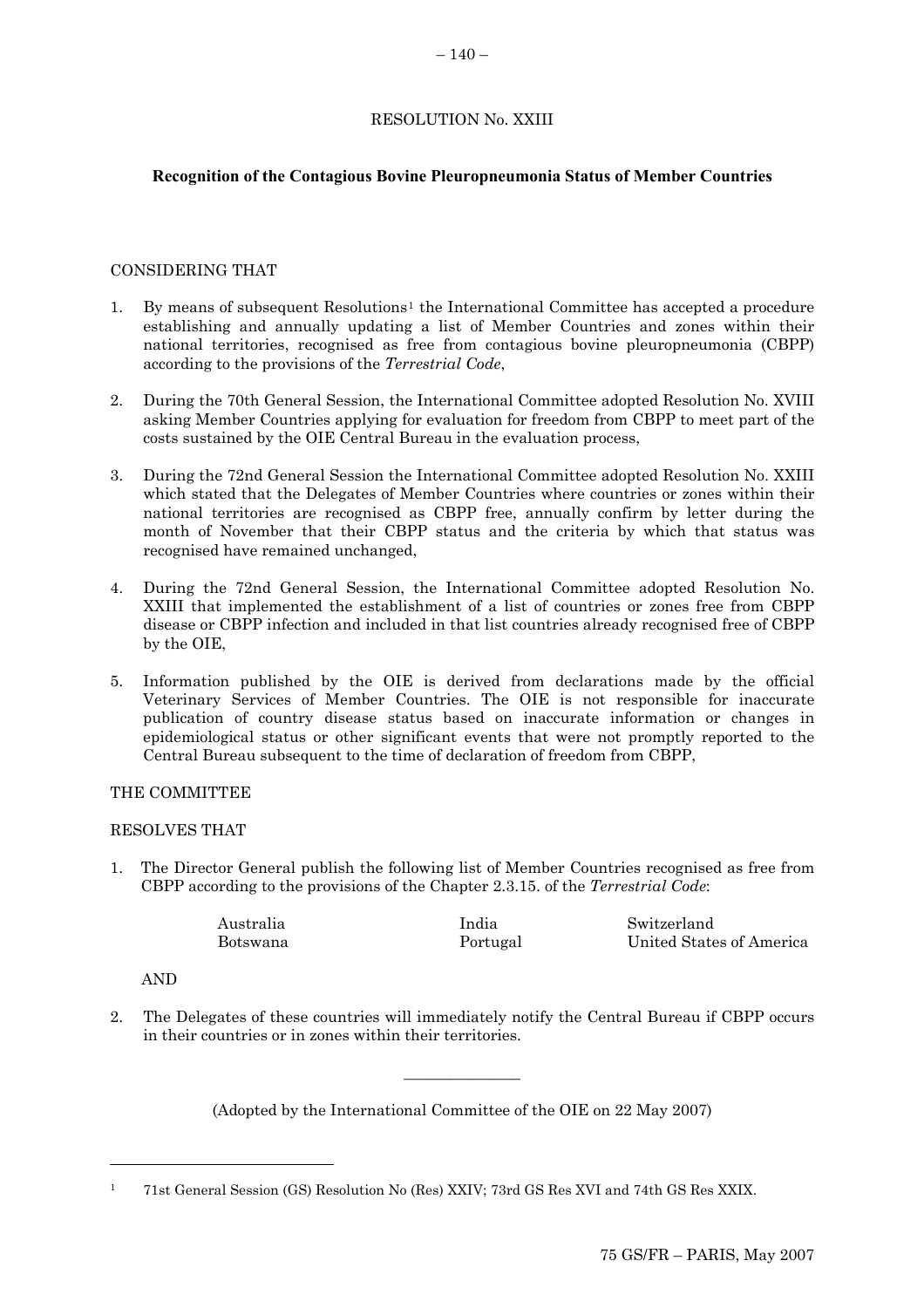### RESOLUTION No. XXIV

### <span id="page-32-0"></span>**Recognition of the Bovine Spongiform Encephalopathy Status of Member Countries**

### CONSIDERING THAT

- 1. By means of subsequent Resolutions[1](#page-32-0) the International Committee has accepted a procedure establishing and annually updating a list of Member Countries and zones within their national territories, categorised by their BSE risk according to the provisions of the *Terrestrial Code*,
- 2. During the 70th General Session, the International Committee adopted Resolution No. XVIII asking Member Countries applying for a BSE risk evaluation to meet part of the costs sustained by the OIE Central Bureau in the evaluation process,
- 3. During the 72nd General Session, the OIE adopted Resolution No. XXI requesting the Director General to inform Delegates of Member Countries whose countries or zones within their national territories are recognised with regard to their BSE status should annually confirm during the month of November whether their status and the criteria by which their status was recognised have remained unchanged,
- 4. During the 73rd General Session, the OIE adopted Resolution No. XXI confirming that countries which had already submitted dossiers for the evaluation of country status need not pay any additional costs should they have to renew their applications,
- 5. During the 74th General Session, the OIE adopted Resolution No. XXVII confirming that Countries listed as provisionally free from BSE in accordance with Chapter 2.13.13 of the 13th Edition (2004) of the *Terrestrial Code* wishing to submit an application before the end of 2006 for confirmation of their status will be assessed against the *Terrestrial Code* of 2004 and will remain on the list published by the OIE until May 2008,
- 6. Information published by the OIE is derived from declarations made by the official Veterinary Services of Member Countries. The OIE is not responsible for inaccurate publication of country disease status based on inaccurate information or changes in epidemiological status or other significant events that were not promptly reported to the Central Bureau, subsequent to the time of declaration of the BSE risk status.

### THE COMMITTEE

#### RESOLVES THAT

l

1. The Director General publish the following list of Member Countries recognised as countries with a negligible BSE risk in accordance with Chapter 2.3.13. of the 15th edition (2006) of the *Terrestrial Code*:

Australia, Argentina, New Zealand, Singapore and Uruguay.

<sup>1 67</sup>th General Session (GS) Resolution No (Res) XVI; 69th GS Res XV and 71st GS Res XXII.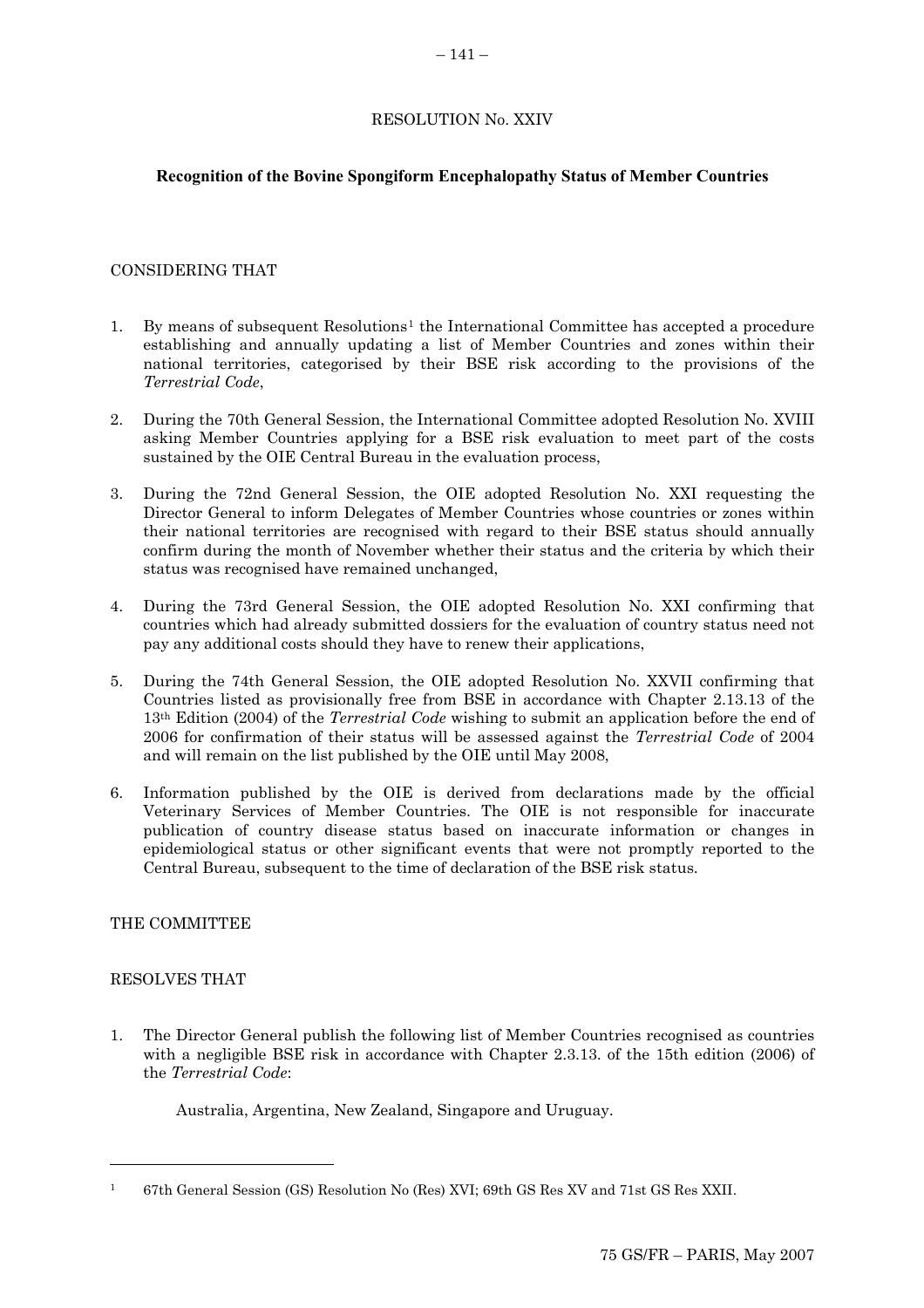2. The Director General publish the following list of Member Countries recognised as countries with a controlled BSE risk in accordance with Chapter 2.3.13. of the 15th edition (2006) of the *Terrestrial Code*:

Brazil, Canada, Chile, Switzerland, Taipei China and United States of America.

3. The Director General publish the following list of Member Countries recognised as 'provisionally free' from BSE in accordance with Chapter 2.3.13. of the 13th edition (2004) of the *Terrestrial Code* and Resolution XXVII of the 74th General Session The countries below will remain on the list published by the OIE until May 2008:

Iceland and Paraguay.

4. Since January 2007, all applications for BSE status have been and will be assessed against the *Terrestrial Code* current at the time.

AND

5. The Delegates of these countries will immediately notify the Central Bureau if BSE occurs in their countries or zones within their territories.

 $\overline{\phantom{a}}$  , where the contract of  $\overline{\phantom{a}}$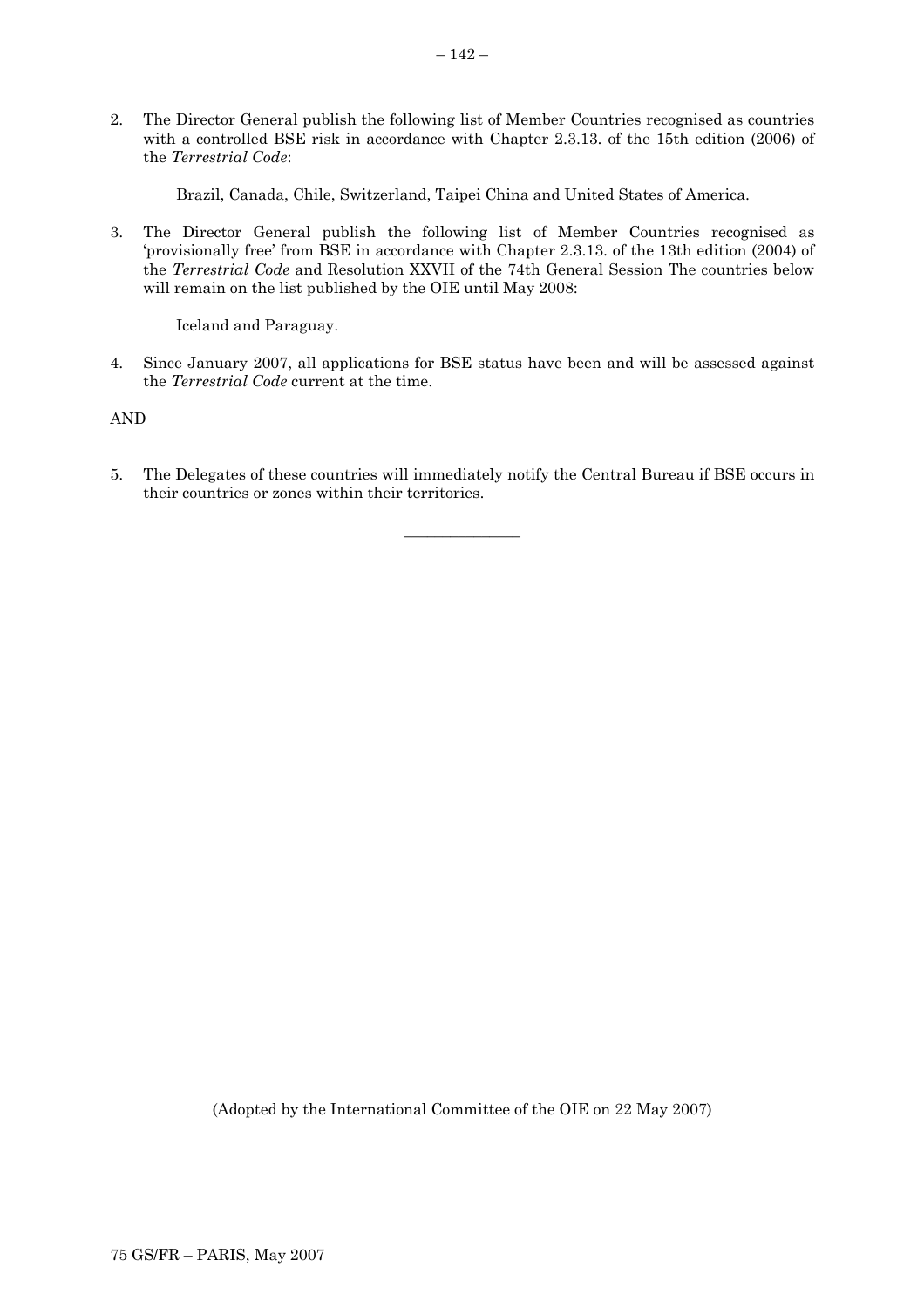# RESOLUTION No. XXV

# **Animal Welfare**

# <span id="page-34-0"></span>CONSIDERING THAT

- 1. Animal welfare is a complex, multi-faceted, international and domestic public policy issue, with important scientific, ethical, economic and political dimensions.
- 2. The Director General has established a permanent Working Group on Animal Welfare, which draws up and implements a detailed annual work programme.
- 3. A successful Global Conference on Animal Welfare was held in February 2004 which confirmed the OIE's international leadership role in animal welfare.
- 4. Publication of "Animal Welfare: Global Issues, Trends and Challenges", in October 2005, in a special edition of the OIE Scientific and Technical Review Series further reinforced the OIE's international leadership role in animal welfare.
- 5. A set of four animal welfare guidelines were adopted at the May 2005 General Session and are regularly updated.
- 6. Draft aquatic animal welfare guidelines have been developed and will be the subject of further discussion between the Aquatic Animal Health Standards Commission and the Animal Welfare Working Group.
- 7. Scoping work is well underway in respect of the four additional areas of strategic priority, agreed as the 2005 General Session, with an *ad hoc* group on Dog Population Control having met on two occasions and prepared a first draft report.
- 8. The active involvement of all OIE member countries will be essential to the success of the initiative.

#### THE COMMITTEE

#### RECOMMENDS THAT

- 1. The Director General maintain the Working Group on Animal Welfare to advise him and the Terrestrial and Aquatic Animal health Standards Commissions on OIE activities in the field of animal welfare.
- 2. The Working Group and Central Bureau 2006/2007 work programmes be the basis for the OIE's activities on animal welfare for the next 12 months and the OIE Central Bureau and Working Group be provided with the necessary resources to address the priorities listed.
- 3. Veterinary Services in each member country be actively involved in the preparation, review and implementation of animal welfare legislation and that countries immediately take steps to advise the OIE of their national OIE animal welfare focal point to facilitate communication.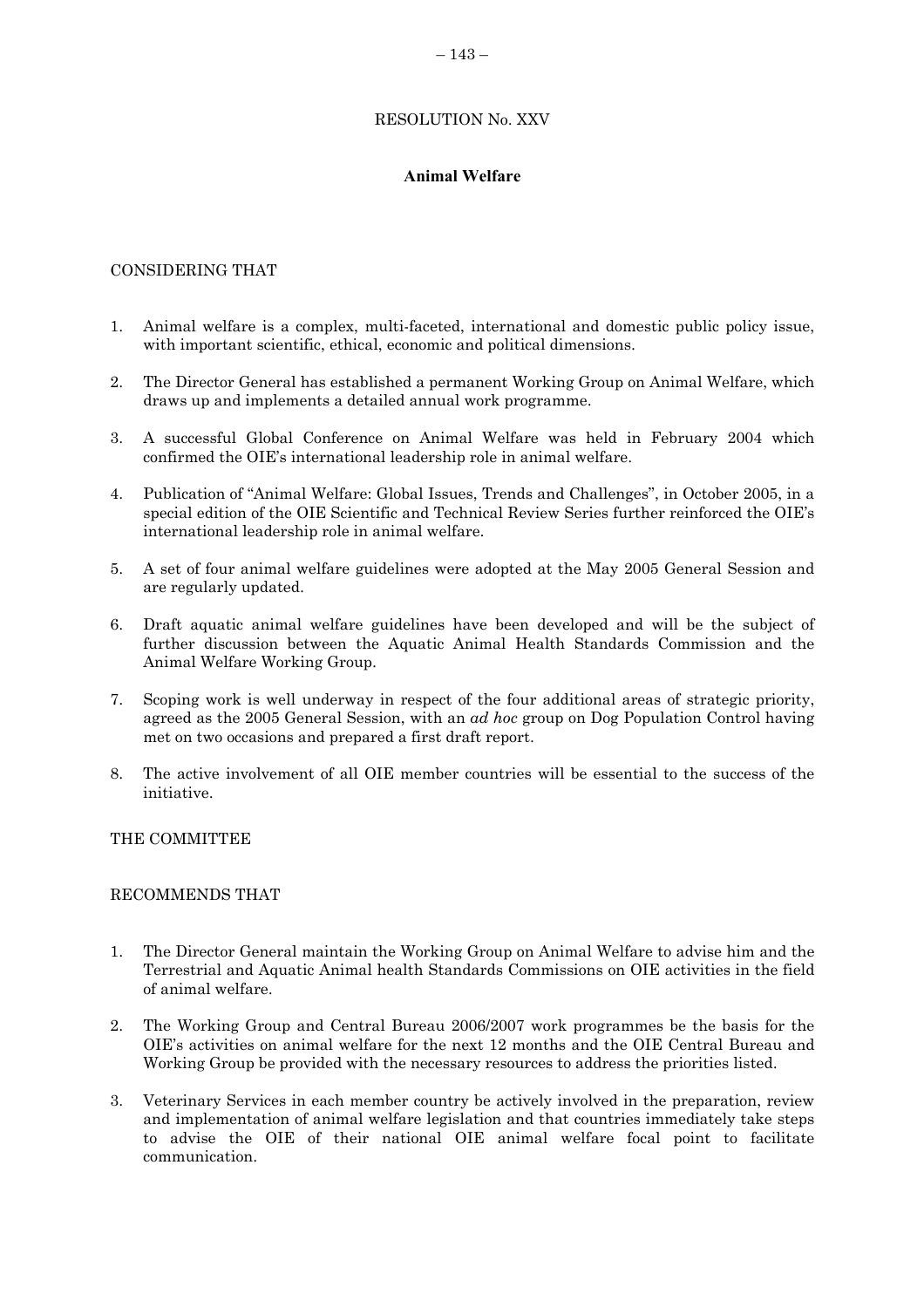- 4. OIE member countries play an active role in their regions with institutions, non governmental organisations, the private sector and with other international organisations in promoting this OIE initiative.
- 5. OIE Regional Commissions play an active role in promoting the OIE initiative (particularly in relation to animal welfare in education), with active involvement of Working Group regional members.
- 6. The OIE Central Bureau and Working Group continue to give high priority to effective and regular communication and transparent consultation in implementing the animal welfare work programme, including activities related to animal production, wild animals and laboratory animals.
- 7. The OIE hold a second OIE Global Conference on Animal Welfare in Cairo in October 2008. The proposed title of the conference is: "Putting the OIE Standards to Work".

 $\overline{\phantom{a}}$  , where the contract of  $\overline{\phantom{a}}$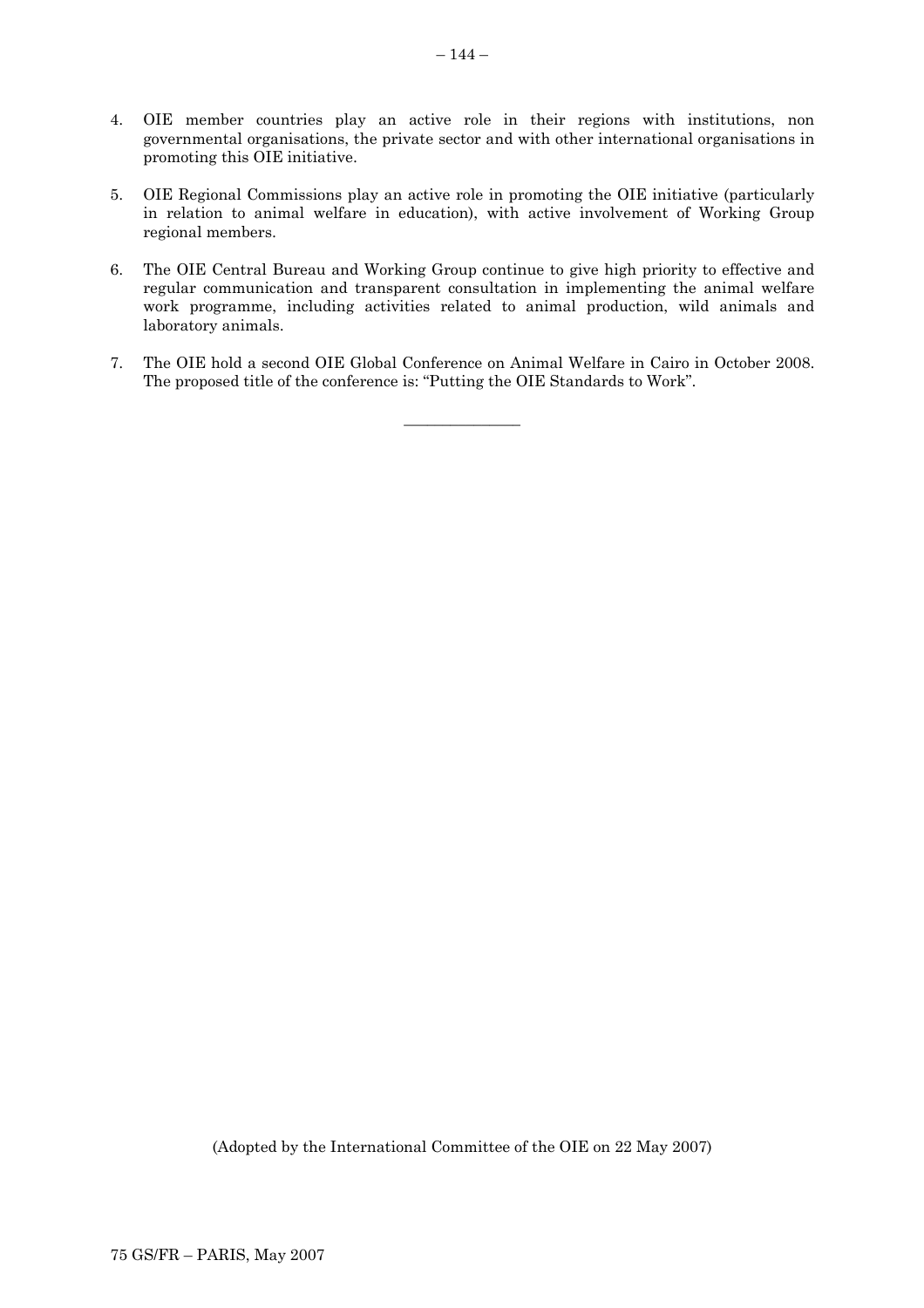### RESOLUTION No. XXVI

### **Animal Production Food Safety**

### <span id="page-36-0"></span>CONSIDERING THAT

- 1. The permanent Working Group on Animal Production Food Safety, established by the Director General in 2002, held its sixth meeting in November 2006 and drafted a work programme for 2007.
- 2. The Working Group has developed various texts aimed at minimizing food safety risks associated with hazards in animal production, including a "Guide on Good Farming Practices" which will be further developed in cooperation with FAO, WHO and Codex.
- 3. The Working Group reviewed the work of the *ad hoc* Group on Animal Feeding, which produced draft Guidelines for the Control of Hazards of Animal Health and Public Health Importance in Animal Feed.
- 4. The Working Group reviewed the work of the *ad hoc* Group on Salmonellosis, which produced draft Guidelines on the Detection, Control and Prevention of *Salmonella* Enteritidis and *S*. Typhimurium in Poultry Producing Eggs for Human Consumption.
- 5. The Working Group prepared an appendix to the *Terrestrial Code* on Guidelines for the Control of Biological Hazards of Animal Health and Public Health Importance through Anteand Post-Mortem Meat Inspection, to provide guidance to Veterinary Services.
- 6. The Working Group supported the development of an appendix to the *Terrestrial Code* on General Principles for Identification and Traceability of Live Animals.
- 7. The OIE and the Codex Alimentarius Commission have continued to work together to ensure that standards relevant to animal production food safety developed by either party are consistent and complementary and take a 'whole food chain' approach to food safety.
- 8. The work on animal production food safety benefits from cooperation with FAO and WHO which provide additional expert advice and expertise in food safety, zoonoses and related issues.

#### THE COMMITTEE

### RECOMMENDS THAT

- 1. The Director General retain the Working Group on Animal Production Food Safety to advise him and the relevant Specialist Commissions on issues relevant to animal production food safety.
- 2. The participation of FAO and WHO experts as members of this Working Group be continued to further strengthen the collaboration between OIE and Codex.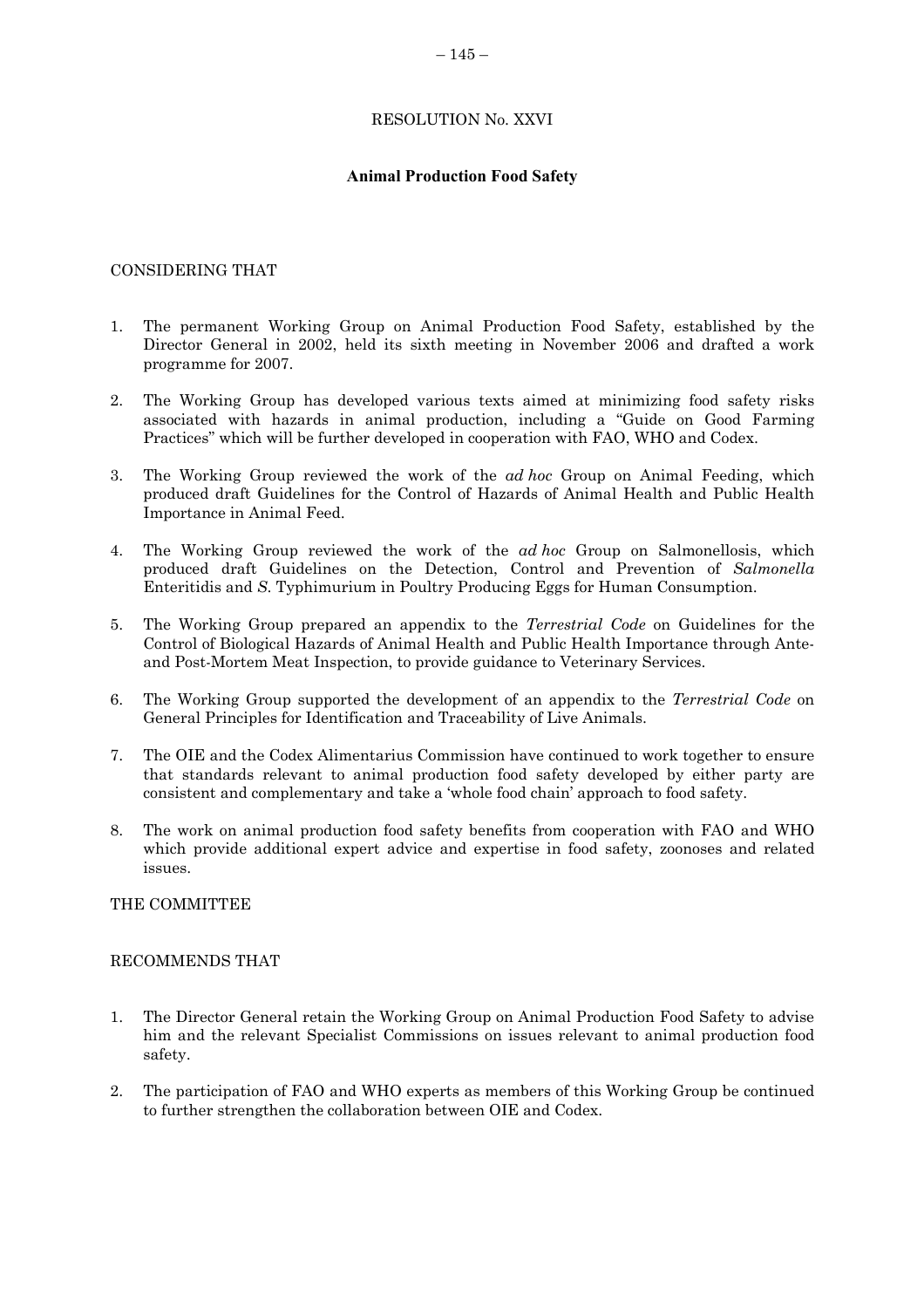- 3. The 2007 work programme prepared by the Working Group guide the OIE's activities on animal production food safety during the next 12 months, and the Working Group be provided with resources needed to address the identified priorities.
- 4. Of the priorities listed in the work programme, the Working Group give special attention to its work on the development of texts on animal identification and traceability, animal feeding and salmonellosis for consideration by the International Committee.
- 5. The OIE develop a document to clarify how the Veterinary Services should cooperate with other authorities in the food chain continuum to ensure the protection of both animal and public health.

 $\overline{\phantom{a}}$  ,  $\overline{\phantom{a}}$  ,  $\overline{\phantom{a}}$  ,  $\overline{\phantom{a}}$  ,  $\overline{\phantom{a}}$  ,  $\overline{\phantom{a}}$  ,  $\overline{\phantom{a}}$  ,  $\overline{\phantom{a}}$  ,  $\overline{\phantom{a}}$  ,  $\overline{\phantom{a}}$  ,  $\overline{\phantom{a}}$  ,  $\overline{\phantom{a}}$  ,  $\overline{\phantom{a}}$  ,  $\overline{\phantom{a}}$  ,  $\overline{\phantom{a}}$  ,  $\overline{\phantom{a}}$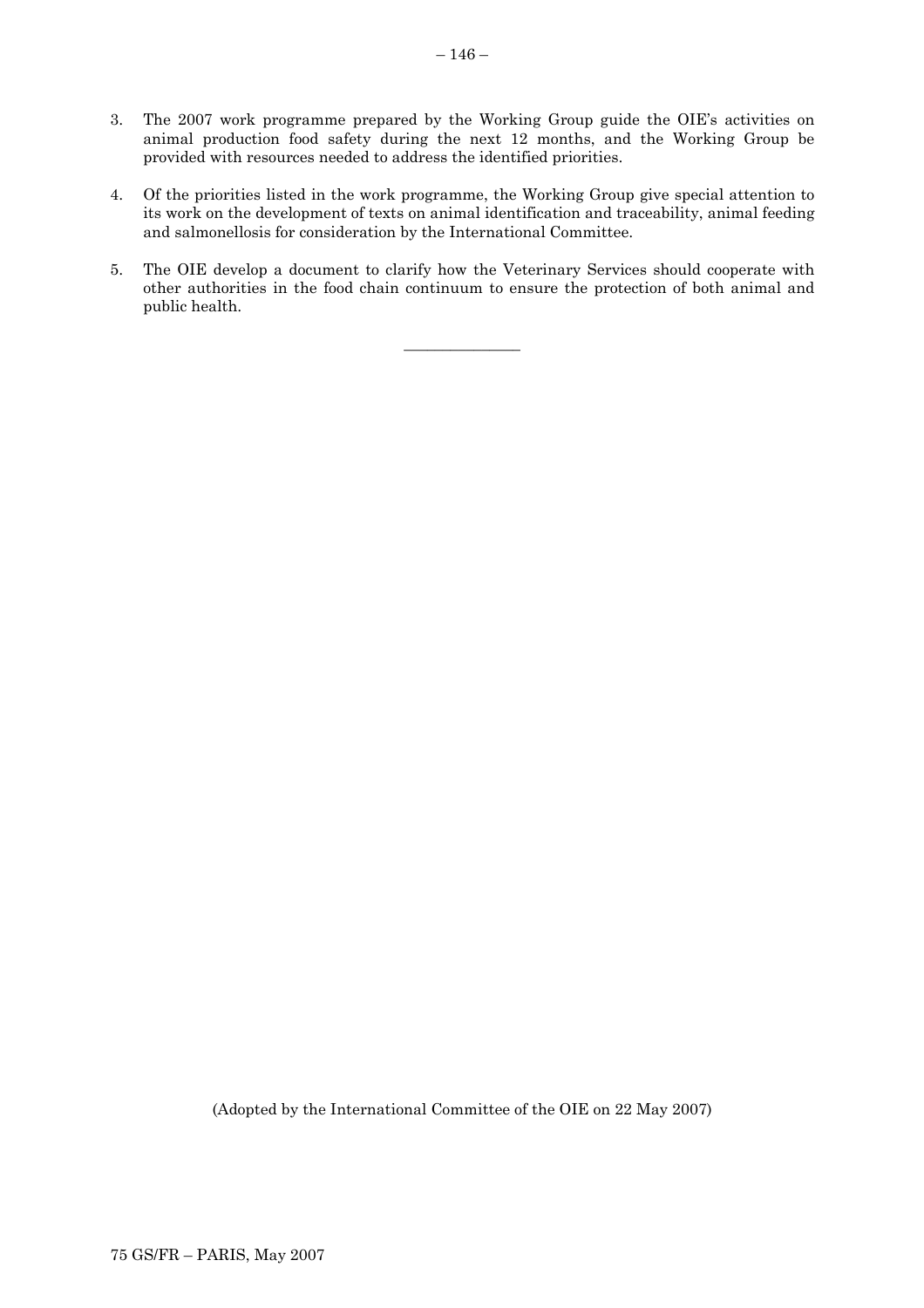# RESOLUTION No. XXVII

### **Adoption of the sixth edition of the**  *Manual of Diagnostic Tests and Vaccines for Terrestrial Animals*

### <span id="page-38-0"></span>CONSIDERING THAT

- 1. The *Manual of Diagnostic Tests and Vaccines for Terrestrial Animals*, like the *Terrestrial Animal Health Code*, is an important contribution to the international harmonisation and promotion of trade in animals and animal products,
- 2. The *Terrestrial Manual* is entirely revised approximately every four years, and the International Committee, in Resolution No. X of the 63rd General Session, adopted a method for its amendment if required between the times of its revision, such amendments being published by the OIE on the Web site,
- 3. Member Countries are asked for the contributions of their specialists for each new or revised Chapter of the *Terrestrial Manual* before it is finalised by the Biological Standards Commission,
- 4. All Chapters for the revised edition have been sent to Member Countries and the Biological Standards Commission will address any pending comments during its autumn meeting,

#### THE COMMITTEE

### RESOLVES

To adopt the sixth edition of the *Manual of Diagnostic Tests and Vaccines for Terrestrial Animals*.

 $\overline{\phantom{a}}$  , where  $\overline{\phantom{a}}$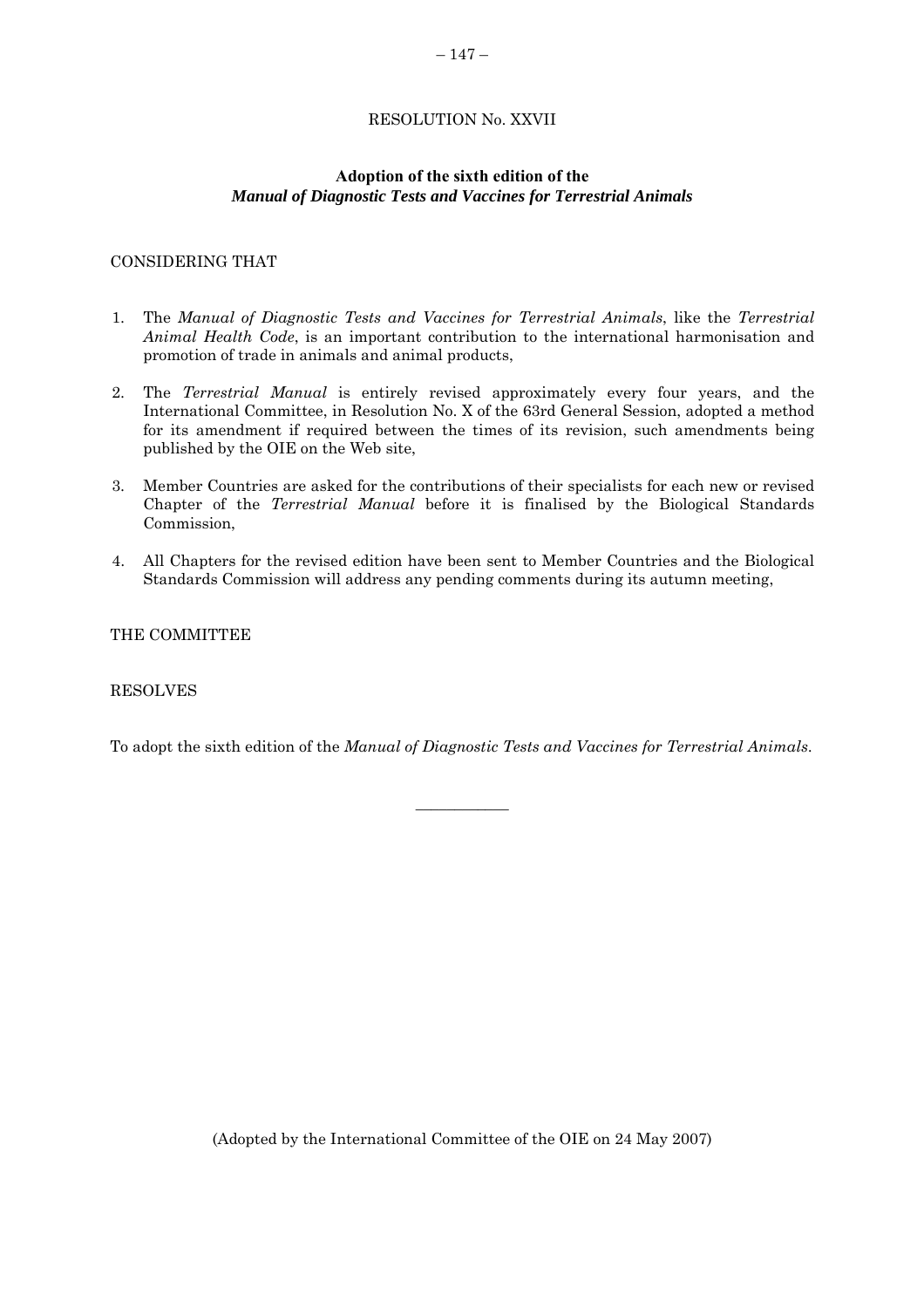### RESOLUTION No. XXVIII

### **List of Antimicrobials of Veterinary Importance**

#### <span id="page-39-0"></span>CONSIDERING THAT

During the 74th General Session of the OIE in May 2006, the International Committee adopted Resolution No. XXXIII. This Resolution allowed the publication of a preliminary list of antimicrobials of veterinary importance based on the list compiled by the OIE from the answers received to the questionnaire sent to OIE Member Countries, and requested the OIE Director General to further refine the list and consider breaking it down into subcategories according to type of usage,

The OIE refined and further developed the list in accordance with Member Country comments and based on further analysis of the data previously supplied by OIE Member Countries. The revised list was circulated to Member Countries with the report of the January 2007 meeting of the Biological Standards Commission (Appendix V of Doc 75 SG/12/CS2 B)

The list will be used within the framework of the work in progress with the WHO, FAO and the Codex Alimentarius Commission on antimicrobial resistance,

 $\overline{\phantom{a}}$ 

The list will be regularly updated in accordance with new scientific information,

THE COMMITTEE

RESOLVES

To adopt the list of Antimicrobials of Veterinary Importance.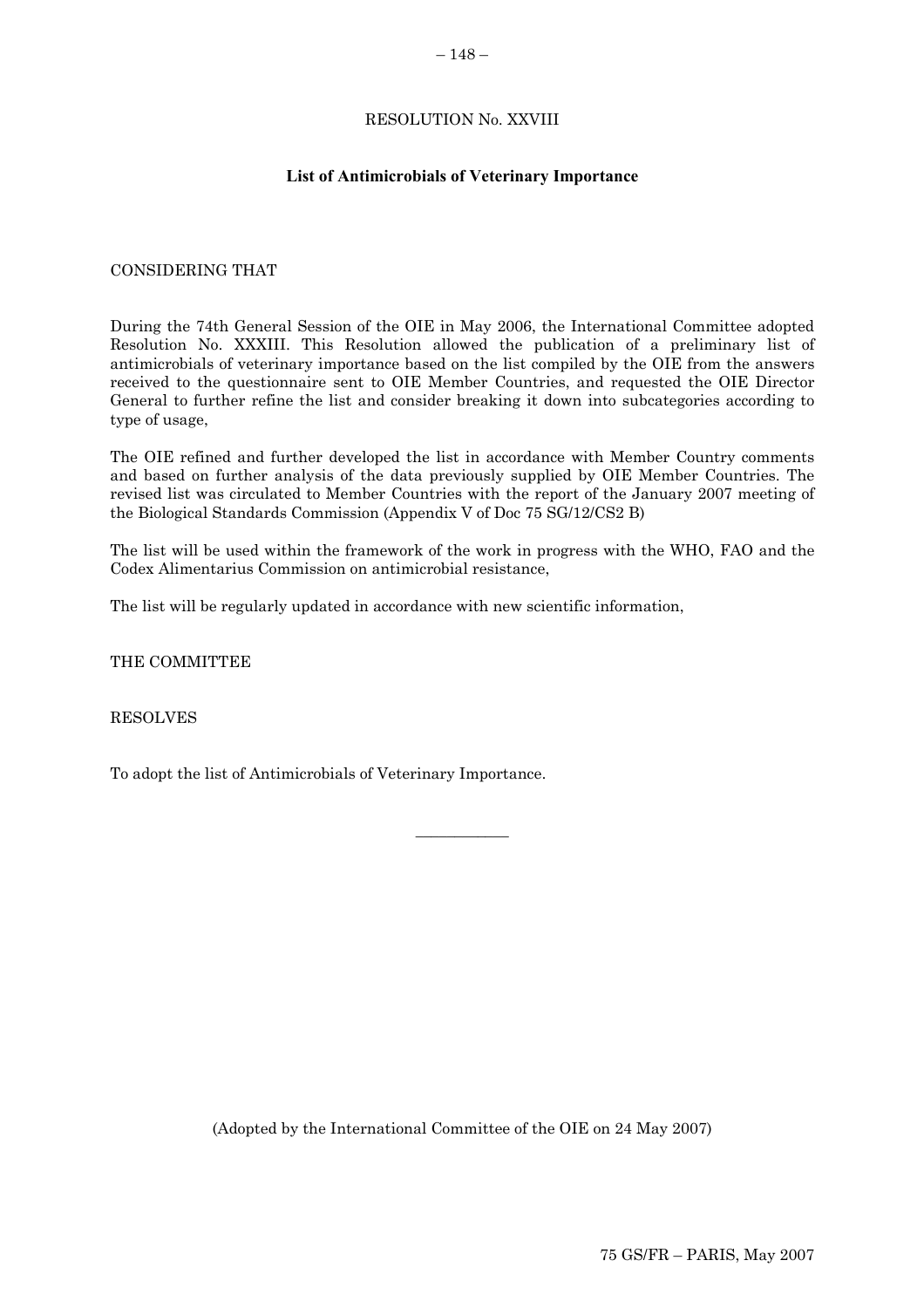#### RESOLUTION No. XXIX

#### **Register of Diagnostic Tests Validated and Certified by the OIE**

#### <span id="page-40-0"></span>CONSIDERING THAT

- 1. During the 71st General Session of the OIE in May 2003, the International Committee adopted Resolution No. XXIX endorsing the principle of validation and certification of diagnostic assays (test methods) for infectious animal diseases by the OIE and giving a mandate to the Director General of the OIE to set up the specific standard procedures to be used before the final decision on the validation and certification of a diagnostic assay is taken by the OIE International Committee,
- 2. The Resolution establishes that 'fitness for purpose' should be used as a criterion for validation,
- 3. The aim of the procedure for diagnostic kits is to produce a register of recognised assays for OIE Member Countries and for test manufacturers,
- 4. OIE Member Countries need assays that are known to be validated according to OIE criteria in order to improve the quality of assays, to ensure that the test can be used to correctly establish animal disease status and to enhance confidence in assays,
- 5. The process of producing a register of recognised assays will provide greater transparency and clarity of the validation process, and a means for recognising those manufacturers that produce validated and certified tests in kit format,
- 6. During the 74th General Session of the OIE, the International Committee adopted Resolution No. XXXII on the importance of recognising and implementing OIE standards for the validation and registration of diagnostic assays by Member Countries,
- 7. In order to render the process transparent, all results of the test validation procedure by the OIE will be included in detailed form on the OIE web site,

THE COMMITTEE

### RESOLVES THAT

1. In accordance with the recommendation of the OIE Biological Standards Commission, the Director General add the following to the register of test kits certified by the OIE as validated fit for purpose:

| Name of the<br>diagnostic kit | Name of the<br><b>Manufacturer</b> | <b>Fitness for purpose</b>                                                                                                                                                                                                   |
|-------------------------------|------------------------------------|------------------------------------------------------------------------------------------------------------------------------------------------------------------------------------------------------------------------------|
| Platelia Rabies II            | Bio-Rad                            | For the determination of immune status post-<br>vaccination in individual dogs or cats (for<br>regulation of international movement or<br>trade), and in fox populations (for monitoring<br>wildlife vaccination programmes) |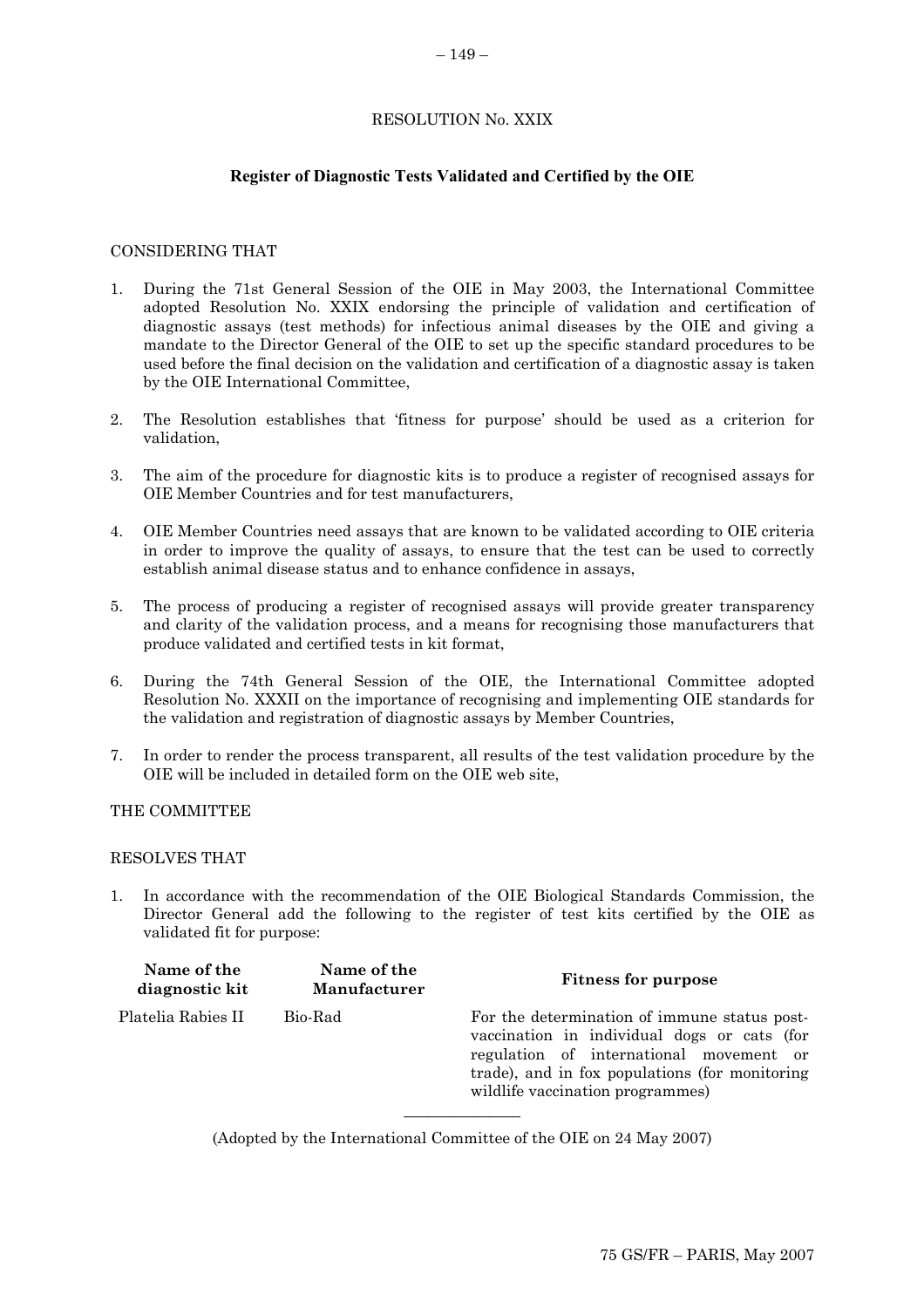### RESOLUTION N° XXX

#### **Amendments to the OIE** *Aquatic Animal Health Code*

#### <span id="page-41-0"></span>CONSIDERING

- 1. The present content of the OIE *Aquatic Animal Health Code* (the *Aquatic Code*), which is the result of modifications made by the OIE International Committee during previous OIE General Sessions,
- 2. The necessity to update the *Aquatic Code* in accordance with the recommendations in the March 2007 report of the OIE Aquatic Animal Health Standards Commission (Appendices III to XX of Document 75 SG/12/CS4 B), after consultation with the Delegates of the Member Countries,

### THE COMMITTEE

#### RESOLVES

- 1. To adopt the updates to the *Aquatic Code* proposed in Appendices III to XX of Document 75 SG/12/CS4 B in English, French and Spanish, each text being authentic, with the following modifications:
	- In the Spanish text only, in Appendix V (Chapter 1.4.4.), in Article 1.4.4.3., in points 3 and 4, replace the words "*gracias a*" with the word "*a través de*".
	- In Appendix XII (Chapter 1.5.1.):
		- in Article 1.5.1.5., add a third paragraph stating the following: "This Article does not apply to treatment of transport water for transport by sea";
		- in Article 1.5.1.6., add a second paragraph stating the following: "This Article does not apply to transport of aquatic animals by sea".
- 2. To ask the Director General to publish the adopted texts in a revised edition of the *Aquatic Code*.

 $\overline{\phantom{a}}$  , where  $\overline{\phantom{a}}$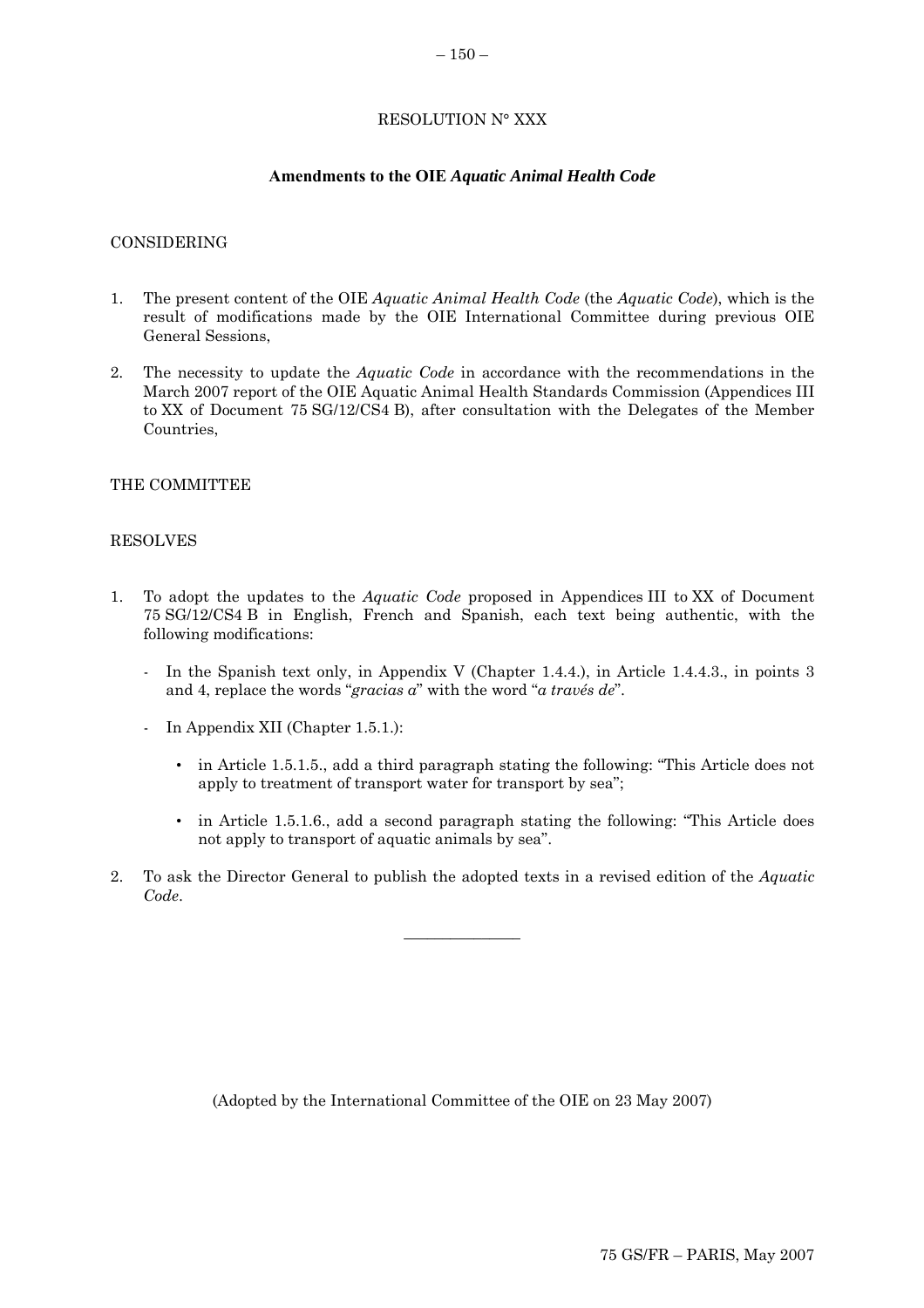# RESOLUTION No. XXXI

### **Adoption of one draft chapter for the**  *Manual of Diagnostic Tests for Aquatic Animals*

### <span id="page-42-0"></span>CONSIDERING THAT

- 1. The *Manual of Diagnostic Tests for Aquatic Animals*, like the *Aquatic Animal Health Code*, is an important contribution to the international harmonisation and promotion of trade in aquatic animals and aquatic animal products,
- 2. The *Aquatic Manual* is entirely revised approximately every three years. It is the intention of the Aquatic Animal Health Standards Commission that, following approval of changes by the International Committee, the Web version of the *Aquatic Manual* will be updated on an annual basis,
- 3. Member Countries are asked for the contributions of their specialists for each new or revised chapter of the *Aquatic Manual* before it is finalised by the Aquatic Animal Health Standards Commission,
- 4. The chapter for the revised edition has been sent to Member Countries and the Aquatic Animal Health Standards Commission will address any pending comments,

 $\overline{\phantom{a}}$  , where the contract of  $\overline{\phantom{a}}$ 

THE COMMITTEE

RESOLVES

To adopt one new chapter of the *Aquatic Manual*.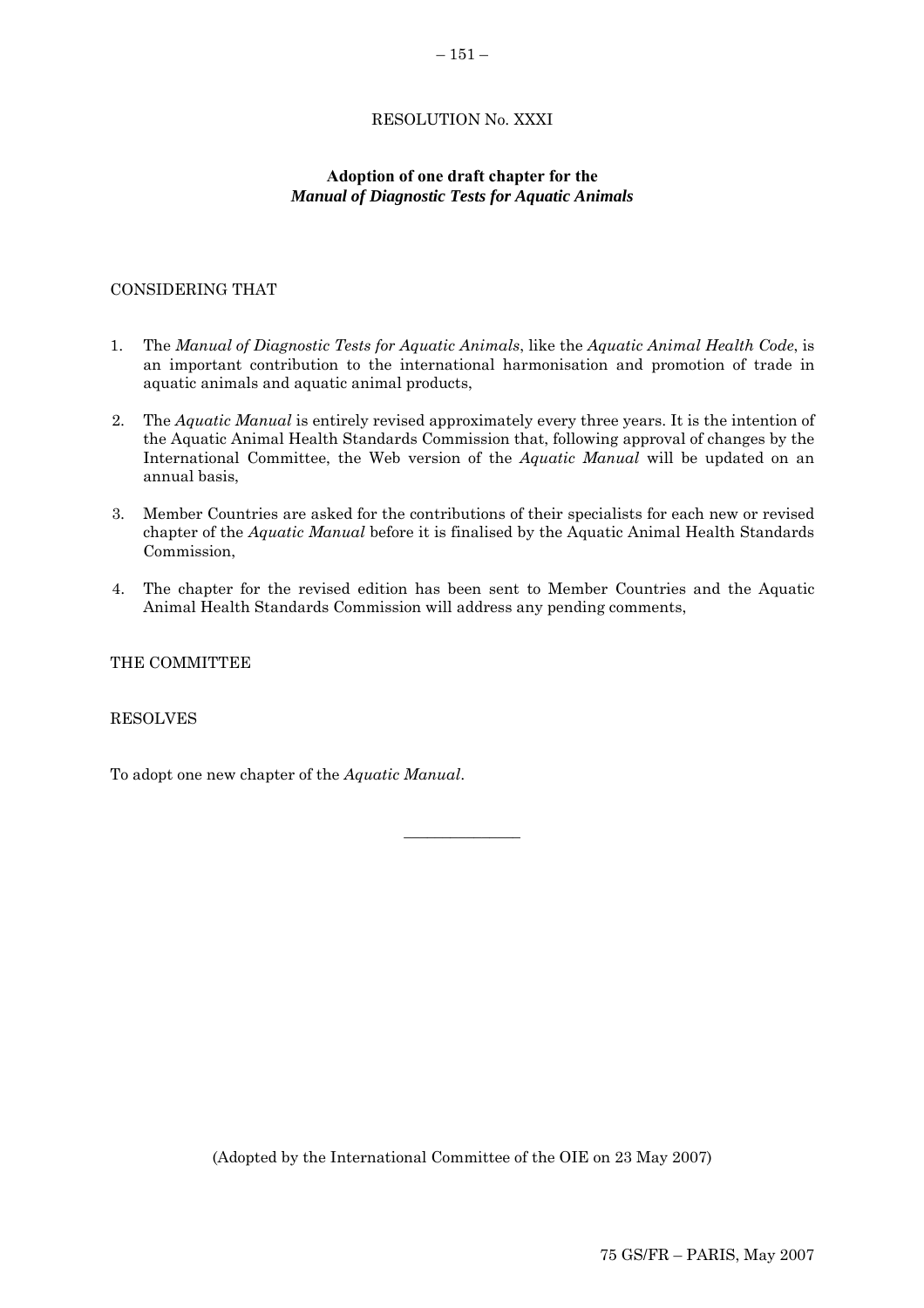#### RESOLUTION N° XXXII

#### **Amendments to the OIE** *Terrestrial Animal Health Code*

#### <span id="page-43-0"></span>CONSIDERING

- 1. The present content of the OIE *Terrestrial Animal Health Code* (in brief, the *Terrestrial Code*), which is the result of modifications made by the OIE International Committee during previous General Sessions,
- 2. The necessity to update the *Terrestrial Code* in accordance with recommendations in the March 2007 report of the OIE Terrestrial Animal Health Standards Commission (in brief, the Terrestrial Code Commission) (Document 75 SG/12/CS1 B), after consultation with the Delegates of the Member Countries,

#### THE COMMITTEE

#### RESOLVES

- 1. To adopt the updates to the *Terrestrial Code* proposed in Appendices V, VI, VII, VIII, IX, XI, XIII, XIV, XV, XVI, XVII, XVIII, XXII, XXIII, XXIV, XXV, XXVI, XXVII, XXIX, XXX, XXXI and XXXII of Document 75 SG/12/CS1 **B** in English, French and Spanish, each text being authentic.
- 2. To adopt the updates to the *Terrestrial Code* proposed in Appendices III, IV, X, XII and XXI of Document 75 SG/12/CS1 B in English, French and Spanish, each text being authentic, with the following modifications:
	- 2.1. In Appendix III (Chapter 1.1.1.)

In the definitions of both *Competent Authority* and *Veterinary Authority*:

- a) insert the words ", international veterinary certification," after the word "measures";
- b) insert the word "whole" before the word "country".
- 2.2. In Appendix IV (Chapter 1.3.5.)

In Article 1.3.5.4., replace the word "traceability" with the word "identification" in the last sentence of point 4.

2.3. In Appendix X (Appendix 3.x.x.)

In Article 3.x.x.1., delete the words "or endemic" in the fourth paragraph of the introduction and add the word "or" before "infected country/zone".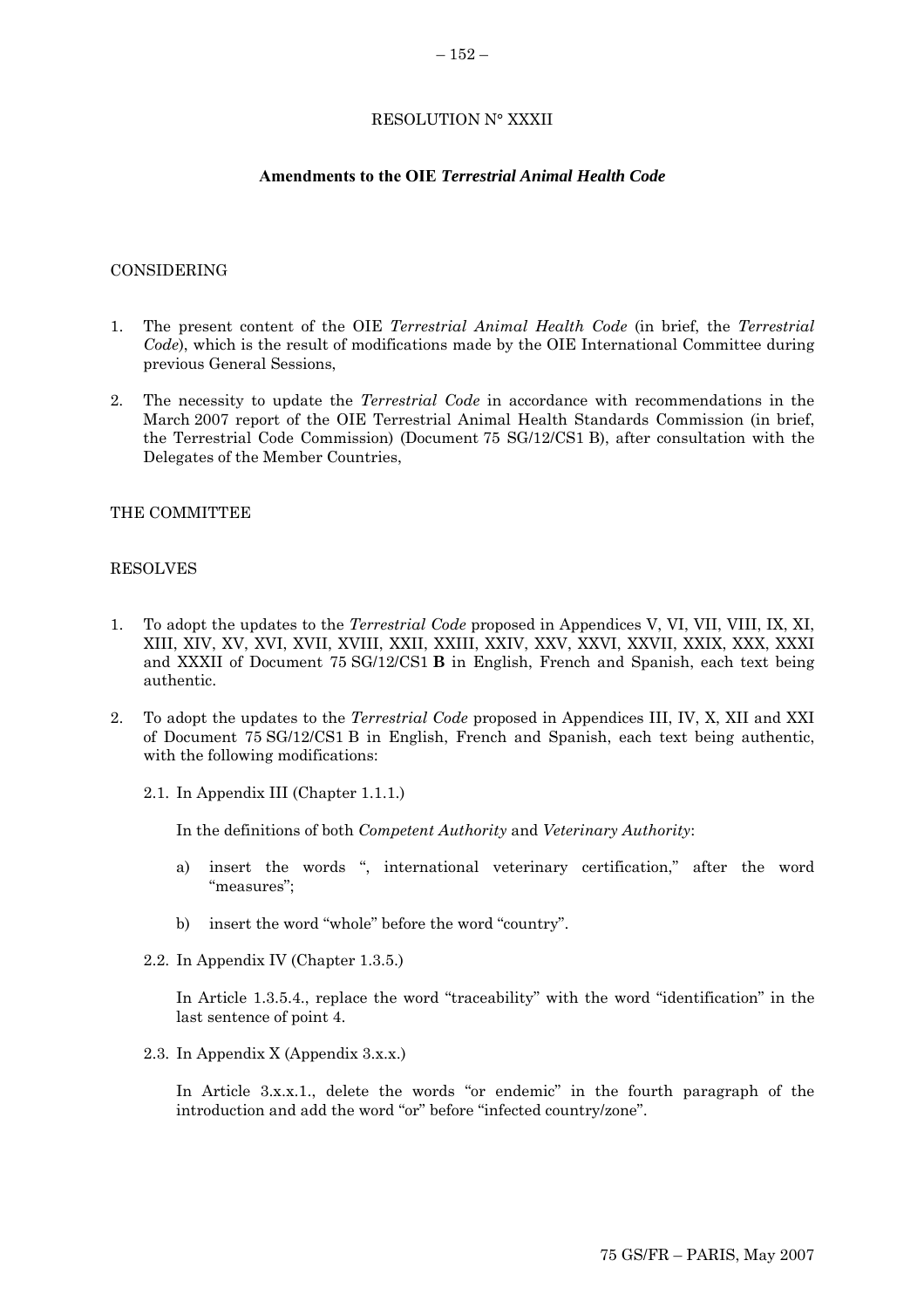2.4. In Appendix XII (Chapter 2.3.13.)

In Article 2.3.13.1.:

- a) in point 1d), go back to the existing text of the 2006 edition of the OIE *Terrestrial Code* i.e. "gelatine and collagen prepared exclusively from hides and skins";
- b) delete proposed point 1e).

In Article 2.3.13.14.:

- a) in the second paragraph, retain the words "gelatin and" after the word "for";
- b) in point 2, go back to the existing text of the 2006 edition of the *Terrestrial Code*, except the proposed deletion of the words "pressure washing" in sub-point i);
- c) in point 3, go back to the existing text of the 2006 edition of the *Terrestrial Code*, except the proposed deletion of the words "pressure washing" in sub-point b)i).

2.5. In Appendix XXI (Chapter 2.7.12.)

In Article 2.7.12.1., replace the word "HPNAI" with the words "HPAI or LPAI" in point 4.

3. To ask the Director General to publish the adopted texts in a revised edition of the *Terrestrial Code*.

 $\overline{\phantom{a}}$  , we can also the contract of  $\overline{\phantom{a}}$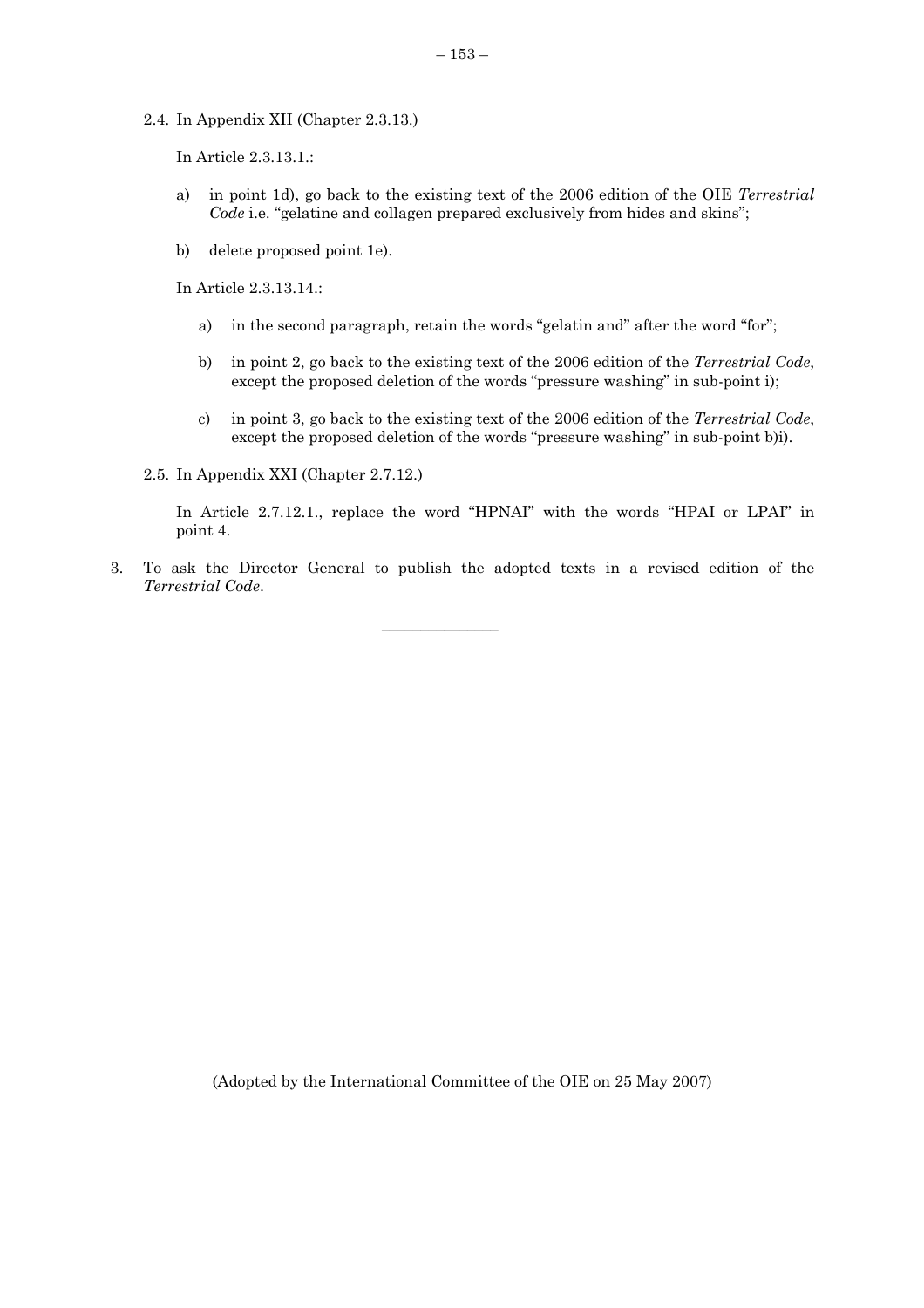### RESOLUTION No. XXXIII

### <span id="page-45-0"></span>**The Use of Epidemiological Models for the Management of Animal Diseases**

#### CONSIDERING THAT

- 1. Epidemiological modelling is a valuable tool that can assist disease managers and policy makers in identifying and evaluating existing and/or novel approaches to disease control and risk mitigation.
- 2. Almost all Member Countries that responded to the survey and that are not currently using epidemiological models, expressed the desire to do so.
- 3. A majority of Member Countries have expressed limitations with regards to the use of epidemiological models due to lack of expertise and resources, while some countries reported shortage of suitable data.
- 4. Epidemiological modelling is a specialised field that requires an adequate level of expertise.
- 5. One of the benefits of model construction is the identification of the gaps of knowledge necessary to build it. This approach may suggest further research to better understand the biology of the infection or influence the collection of suitable data.
- 6. There is general recognition of the value of modelling to support policy development through retrospective analyses and contingency planning.
- 7. The role of predictive modelling during an animal health crisis as a tool to support tactical decision-making needs more elaboration.
- 8. Any epidemiological model ultimately depends for its validity on the accuracy and completeness of the data underpinning it.
- 9. There is significant value associated with international collaborations on model development and validation.
- 10. Veterinary Services are the most involved in all steps of epidemiological modelling such as development, application and usage of results and these services therefore need to be strengthened worldwide through international collaboration and technical support.

### THE COMMITTEE

#### RECOMMENDS THAT

1. The OIE should develop general guidelines for epidemiological model development, verification, validation and use.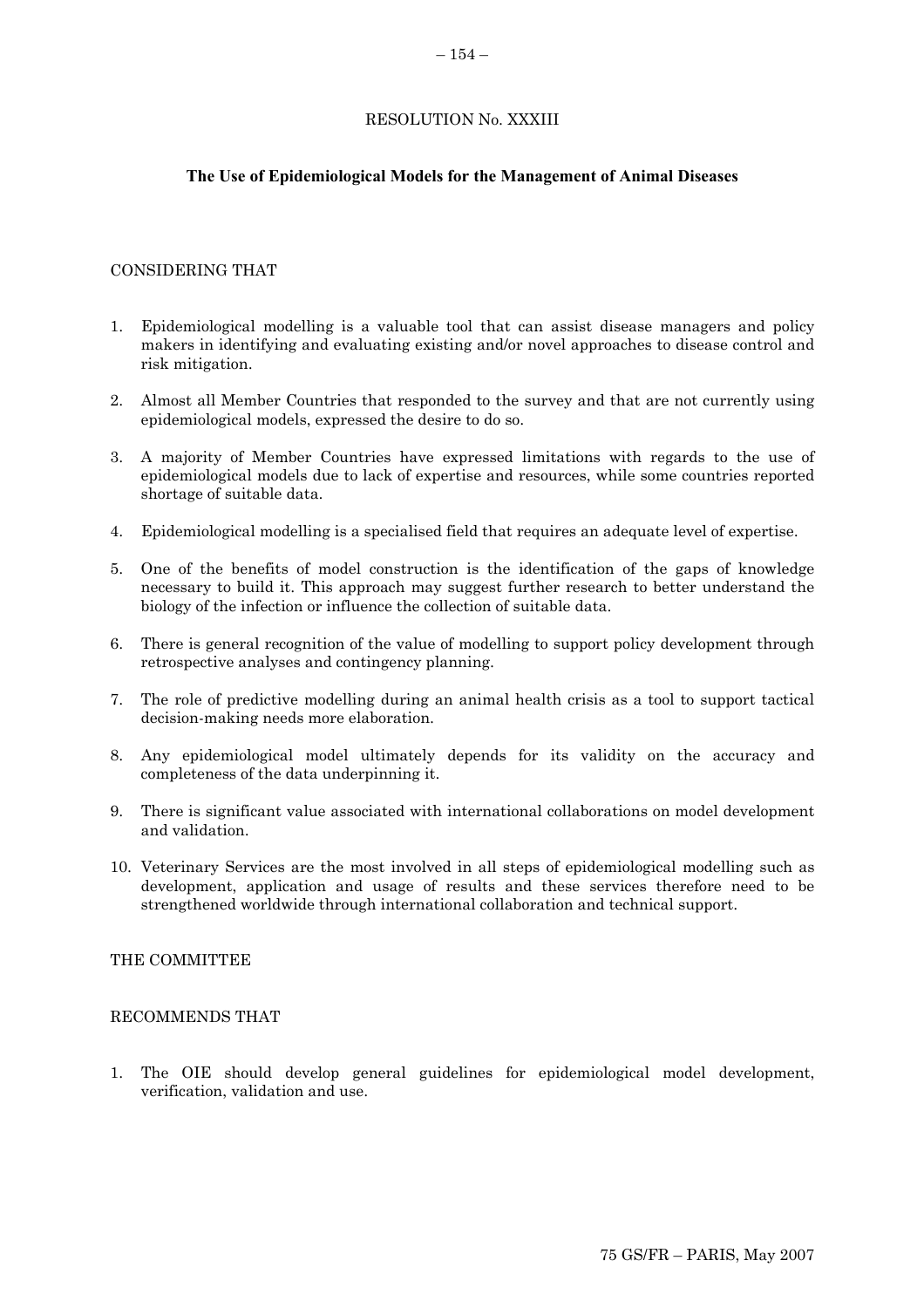- 2. Member Countries should be encouraged to establish OIE Collaborating Centres on epidemiological modelling, which should provide training in the development and application of such models and provide advice to the Member Countries wishing to develop or choose models for use in animal health emergency preparedness, response and analysis.
- 3. Member Countries should ensure the completeness and quality of data inputs into the OIE World Animal Health Information System (WAHIS) to make the best use of data stored in the WAHID database for epidemiological modelling.
- 4. The OIE should publish a special edition of the *Scientific and Technical Review* on the application of epidemiological modelling on aspects related to the support of animal disease management and assessment of the economic impact of such diseases.

 $\overline{\phantom{a}}$  ,  $\overline{\phantom{a}}$  ,  $\overline{\phantom{a}}$  ,  $\overline{\phantom{a}}$  ,  $\overline{\phantom{a}}$  ,  $\overline{\phantom{a}}$  ,  $\overline{\phantom{a}}$  ,  $\overline{\phantom{a}}$  ,  $\overline{\phantom{a}}$  ,  $\overline{\phantom{a}}$  ,  $\overline{\phantom{a}}$  ,  $\overline{\phantom{a}}$  ,  $\overline{\phantom{a}}$  ,  $\overline{\phantom{a}}$  ,  $\overline{\phantom{a}}$  ,  $\overline{\phantom{a}}$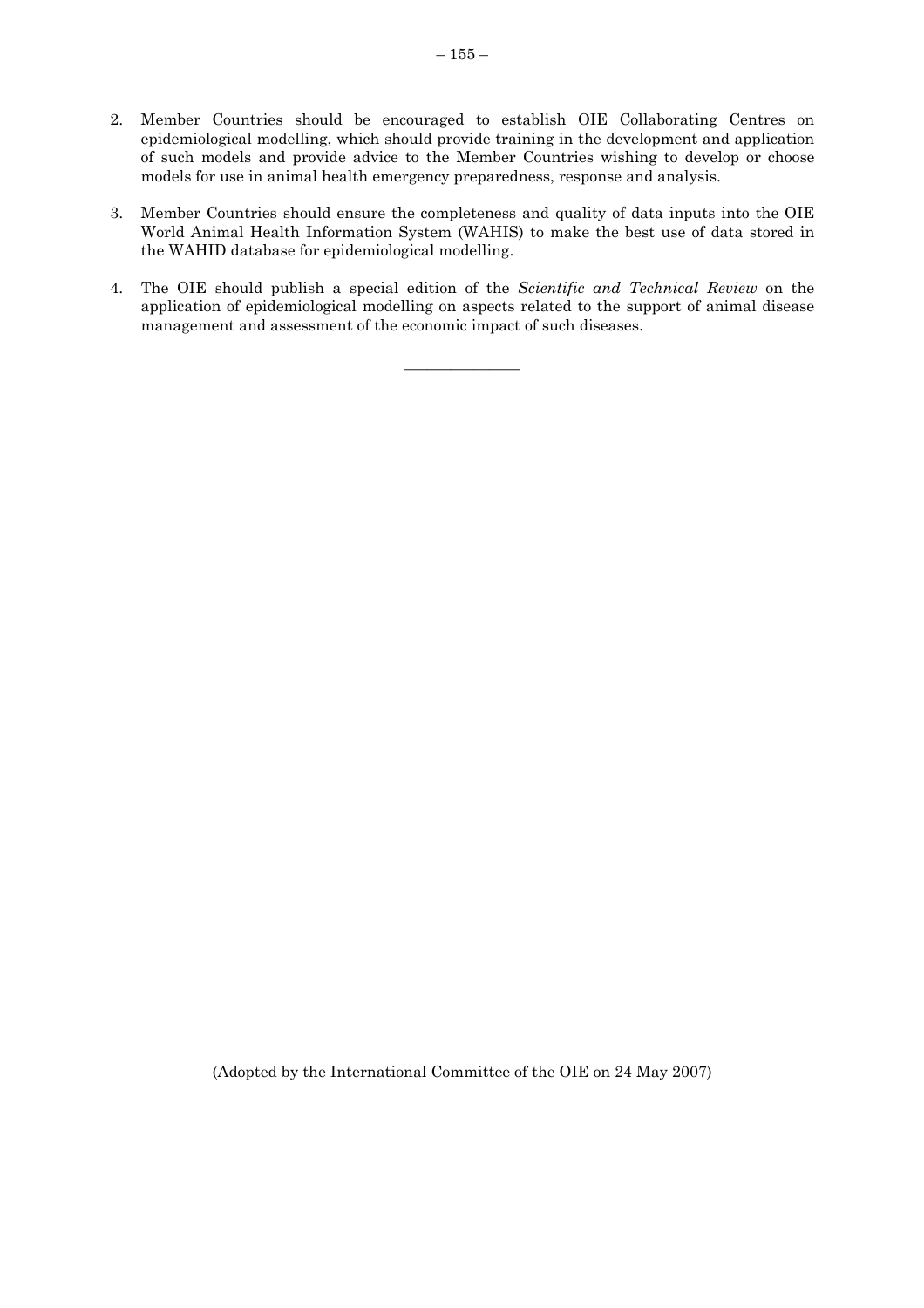#### RESOLUTION No. XXXIV

### <span id="page-47-0"></span>**The Role of Reference Laboratories and Collaborating Centres in Providing Permanent Support for the Objectives and Mandates of the OIE**

#### CONSIDERING

- 1. That the OIE Reference Laboratories and Collaborating Centres are mandated to provide Member Countries with expertise and laboratory services in support of capacity building of national Veterinary Services, diagnostic support for the detection and control of diseases relating to animal health and public health zoonoses, and for facilitating safe trade and science-based mediation of disputes;
- 2. The need for scientific support and advice to the OIE for the development of science-based international standards, recommendations and guidelines for the prevention, detection and control of animal diseases including zoonoses, and for safe trade in animals and animal products;
- 3. That the OIE Reference Laboratories and Collaborating Centres are essential sources of diagnostic testing, reagents, training, research, validation and harmonisation of methods, scientific advice and other services;
- 4. That the clustering of most of the OIE's Reference Laboratories and Collaborating Centres predominantly in a few areas of the world has resulted in a disproportionate access and use of these services from one region to another because of issues related primarily to communication, transportation and costs;
- 5. That the OIE's plans for the twinning of laboratories to develop regionally relevant and sustainable expertise and service capacity in developing and in-transition countries;
- 6. The need to provide appropriate, sustainable funding, support and recognition for OIE Reference Laboratories and Collaborating Centres;
- 7. That the success of OIE Reference Laboratories and OIE Collaborating Centres relies on their ability to both maintain the confidence of clients in utilising these services and to acquire, enhance and maintain scientific skills and expertise through multilevel interaction and collaboration;

### THE INTERNATIONAL COMMITTEE

#### RECOMMENDS THAT

- 1. The mandate and activities of the OIE Reference Laboratories and Collaborating Centres should be reviewed to enhance satisfaction of service delivery, and alignment with the objectives of the OIE and the evolving priorities of its Member Countries, such as the need for support services to assist Member Countries to acquire, process, publish and disseminate information related to local disease surveillance, emergence, prevention and control.
- 2. The OIE should achieve with the support of its Regional Offices a balanced, proactive, strategic plan in each geographical region to improve the geographical distribution and specialty of its Reference Laboratories and Collaborating Centres with the priorities and investments of Member Countries and regions to address both the present and long term priorities of the OIE.